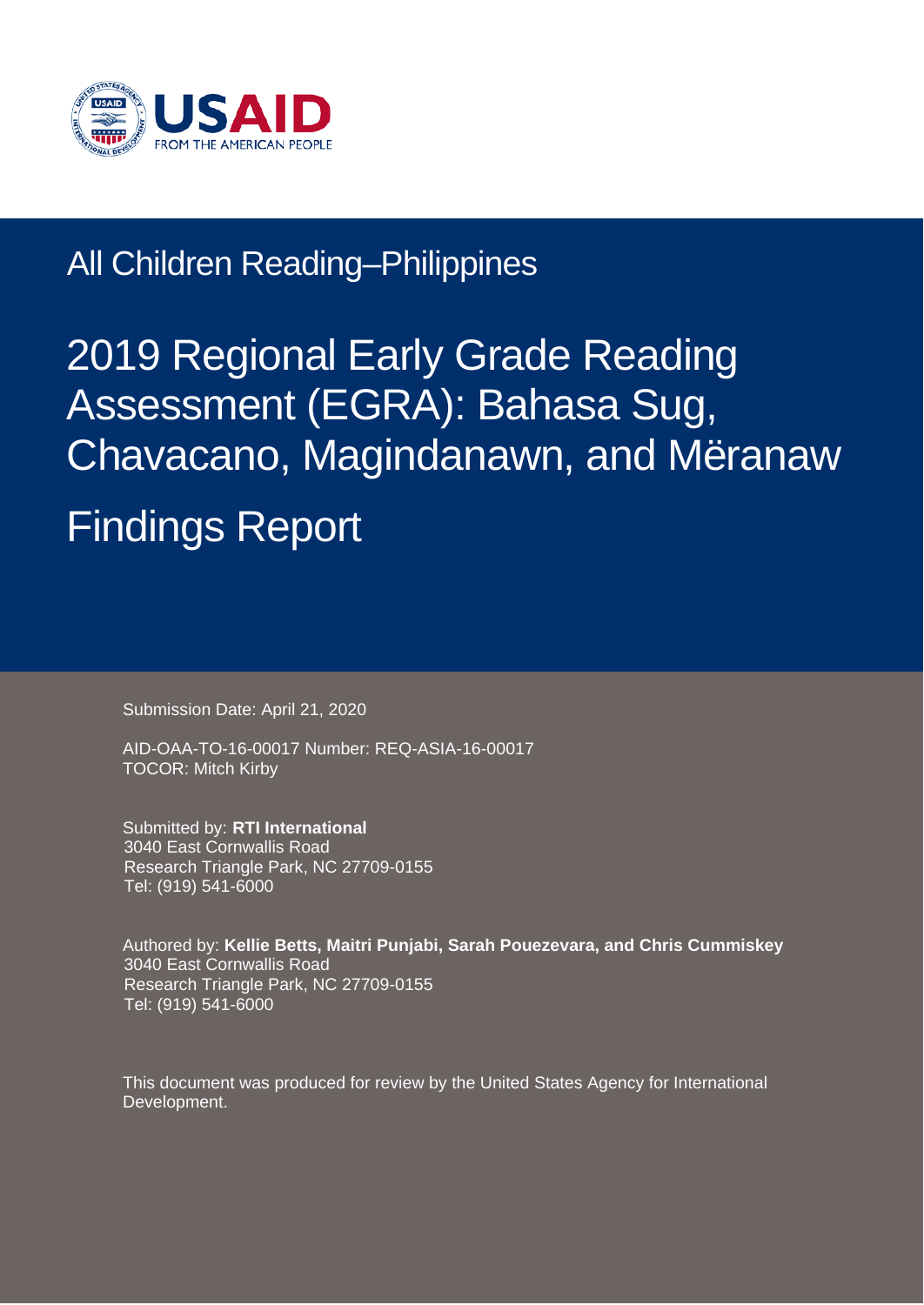### **Table of Contents**

| 1 |  |
|---|--|
| 2 |  |
|   |  |
|   |  |
| 3 |  |
|   |  |
|   |  |
| 4 |  |
|   |  |
|   |  |
|   |  |
|   |  |
|   |  |
|   |  |
|   |  |
|   |  |
|   |  |
|   |  |
|   |  |
|   |  |
|   |  |
|   |  |
|   |  |
|   |  |
|   |  |
|   |  |
|   |  |
|   |  |
|   |  |
|   |  |
|   |  |
|   |  |

Page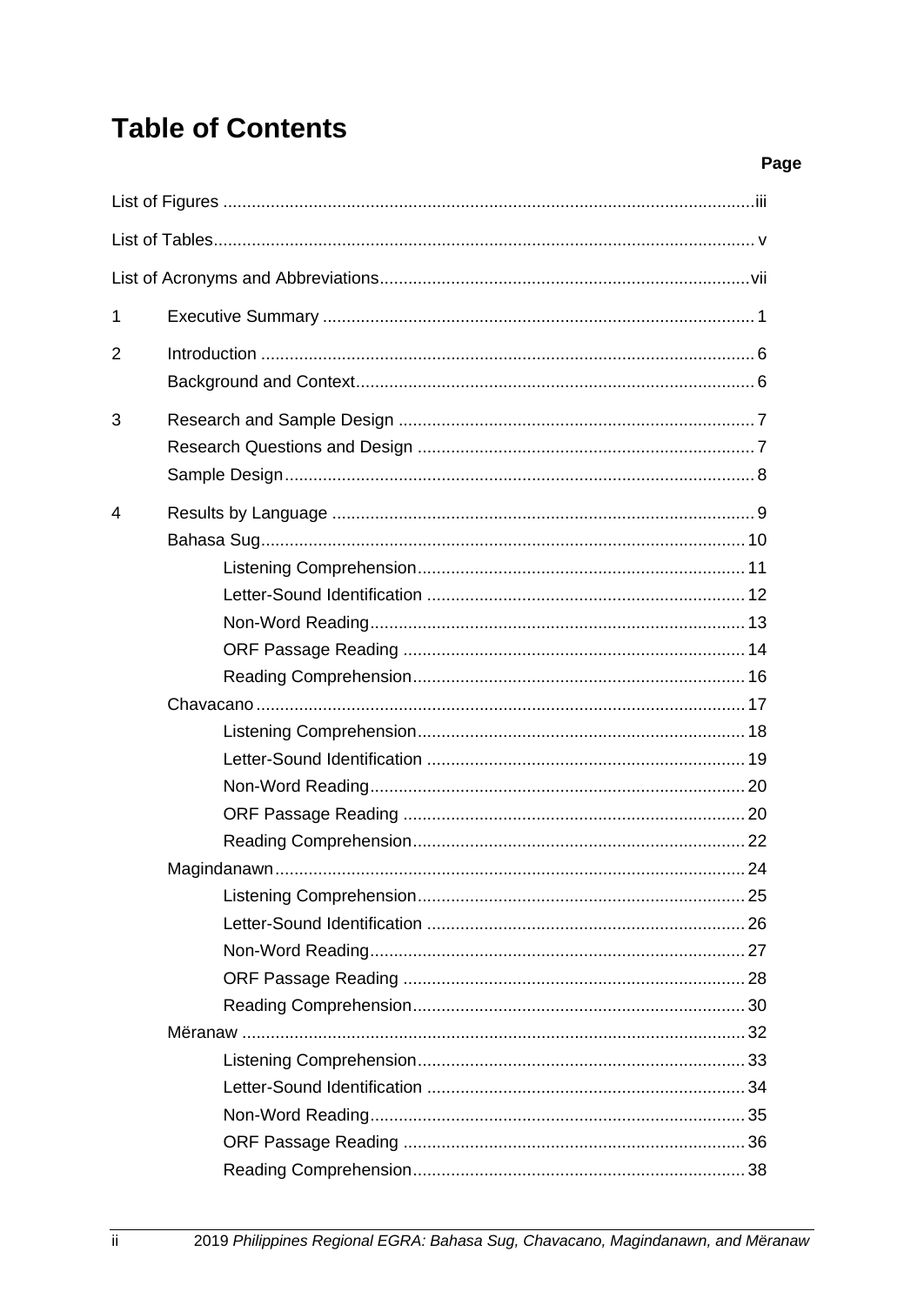| 6 |                                                                         |  |
|---|-------------------------------------------------------------------------|--|
|   | Annex A: Overview of Early Grade Reading Assessment (EGRA) Subtasks 49  |  |
|   |                                                                         |  |
|   | Annex C: Assessor Training Details and Data Collection Procedures 54    |  |
|   | Annex D: Sample Methodology, Sample Weights, and Precision Estimates 60 |  |
|   |                                                                         |  |
|   |                                                                         |  |
|   |                                                                         |  |
|   |                                                                         |  |

# <span id="page-2-0"></span>**List of Figures**

| Figure 1.  |                                                                           |  |
|------------|---------------------------------------------------------------------------|--|
| Figure 2.  |                                                                           |  |
| Figure 3.  | Bahasa Sug listening comprehension story and questions 12                 |  |
| Figure 4.  | Bahasa Sug letter-sound identification subtask student stimulus sheet 13  |  |
| Figure 5.  | Distribution of Bahasa Sug ORF, by grade (Passage 1) 14                   |  |
| Figure 6.  | Average attempted items and accuracy in Bahasa Sug, Grade 2 15            |  |
| Figure 7.  | Average attempted items and accuracy in Bahasa Sug, Grade 3 15            |  |
| Figure 8.  | Bahasa Sug reading comprehension scores, by grade (Passage 2)  17         |  |
| Figure 9.  | Chavacano listening comprehension story and questions  19                 |  |
| Figure 10. | Chavacano letter-sound identification subtask student stimulus sheet 20   |  |
| Figure 11. |                                                                           |  |
| Figure 12. | Average attempted items and accuracy in Chavacano, Grade 2  22            |  |
| Figure 13. | Average attempted items and accuracy in Chavacano, Grade 3  22            |  |
| Figure 14. | Chavacano reading comprehension scores, by grade (Passage 2) 23           |  |
| Figure 15. | Magindanawn listening comprehension story and questions  26               |  |
| Figure 16. | Magindanawn letter-sound identification subtask student stimulus sheet 27 |  |
| Figure 17. |                                                                           |  |
| Figure 18. | Distribution of Magindanawn ORF for Grade 2, 2014 vs. 2019 (Passage       |  |
|            |                                                                           |  |
| Figure 19. | Magindanawn reading comprehension scores, by grade (Passage 1) 31         |  |
| Figure 20. | Magindanawn reading comprehension percent correct of attempted for        |  |
| Figure 21. | Mëranaw listening comprehension story and questions 34                    |  |
| Figure 22. | Mëranaw letter-sound identification subtask student stimulus sheet 35     |  |
|            |                                                                           |  |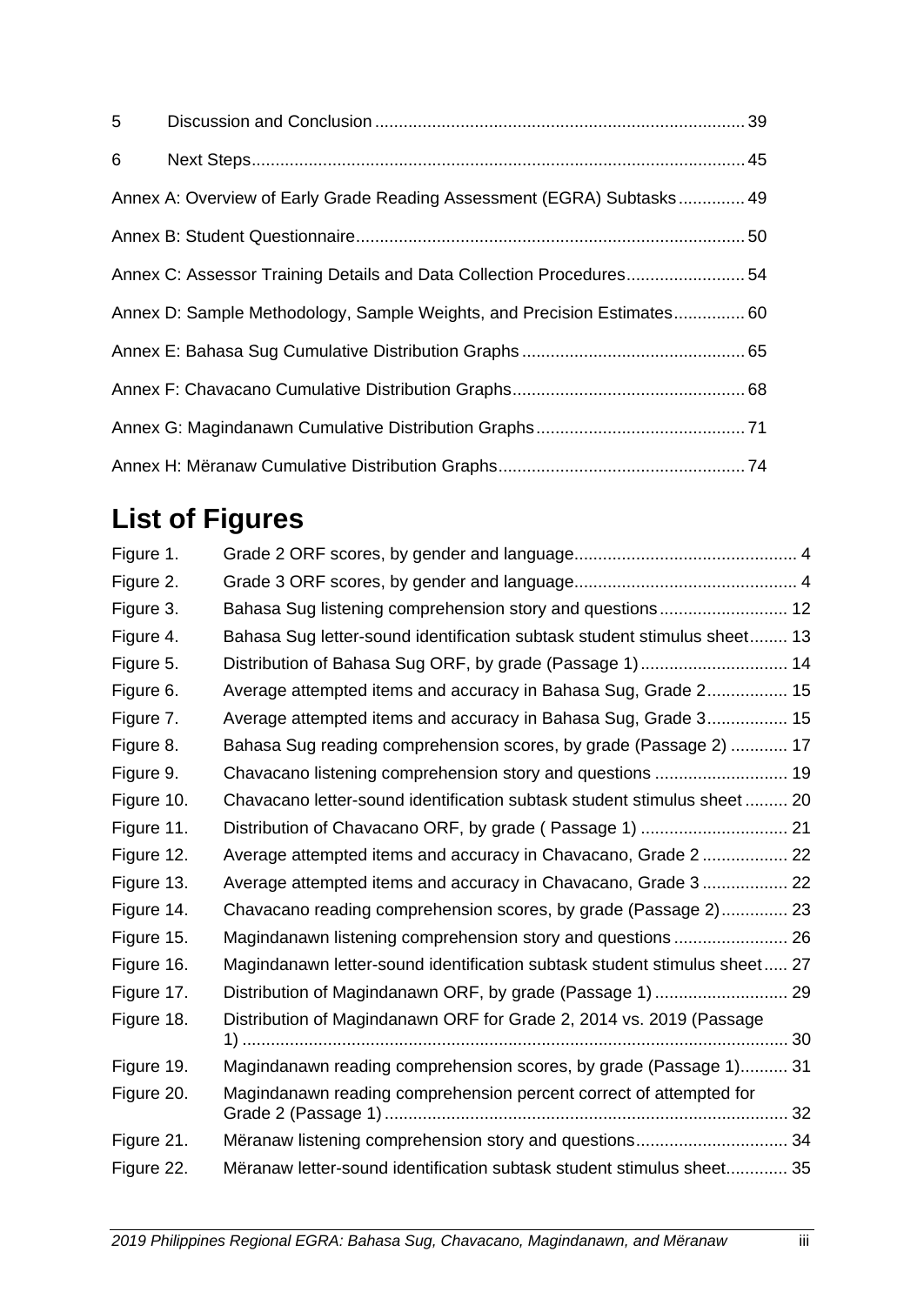| Figure 23.  | Non-words itemized scores in Mëranaw, Grade 2 (words 1–28) 36             |
|-------------|---------------------------------------------------------------------------|
| Figure 24.  | Non-words itemized scores in Mëranaw, Grade 3 (words 1-39) 36             |
| Figure 25.  |                                                                           |
| Figure 26.  | Average attempted items and accuracy in Meranaw, Grade 2 38               |
| Figure 27.  | Average attempted items and accuracy in Meranaw, Grade 3 38               |
| Figure 28.  | Mëranaw reading comprehension scores, by grade (Passage 2)  39            |
| Figure 29.  | Grade 2 percent zero scores, by subtask and language 40                   |
| Figure 30.  | Percentage of time spent reading during MT subject class, by language  41 |
| Figure 31.  |                                                                           |
| Figure E-1. | Bahasa Sug cumulative distribution of listening comprehension scores,     |
| Figure E-2. | Bahasa Sug cumulative distribution of ORF scores, by grade (Passage       |
| Figure E-3. | Bahasa Sug cumulative distribution of reading comprehension scores,       |
| Figure E-4. | Percent total Bahasa Sug reading comprehension scores, by grade           |
| Figure E-5. | Bahasa Sug cumulative distribution of reading comprehension scores,       |
| Figure F-1. | Chavacano cumulative distribution of listening comprehension scores,      |
| Figure F-2. | Chavacano cumulative distribution of ORF scores, by grade (Passage        |
| Figure F-3. | Chavacano cumulative distribution of reading comprehension scores,        |
| Figure F-4. | Percent total Chavacano reading comprehension scores, by grade            |
| Figure F-5. | Chavacano cumulative distribution of reading comprehension scores,        |
| Figure G-1. | Magindanawn cumulative distribution of listening comprehension            |
| Figure G-2. | Magindanawn cumulative distribution of ORF scores, by grade               |
| Figure G-3. | Magindanawn cumulative distribution of reading comprehension scores,      |
| Figure G-4. | Percent total Magindanawn reading comprehension scores, by grade          |
| Figure G-5. | Magindanawn cumulative distribution of reading comprehension scores,      |
| Figure H-1. | Mëranaw cumulative distribution of listening comprehension scores, by     |
| Figure H-2. | Mëranaw cumulative distribution of ORF scores, by grade (Passage 1) 75    |
| Figure H-3. | Mëranaw cumulative distribution of reading comprehension scores, by       |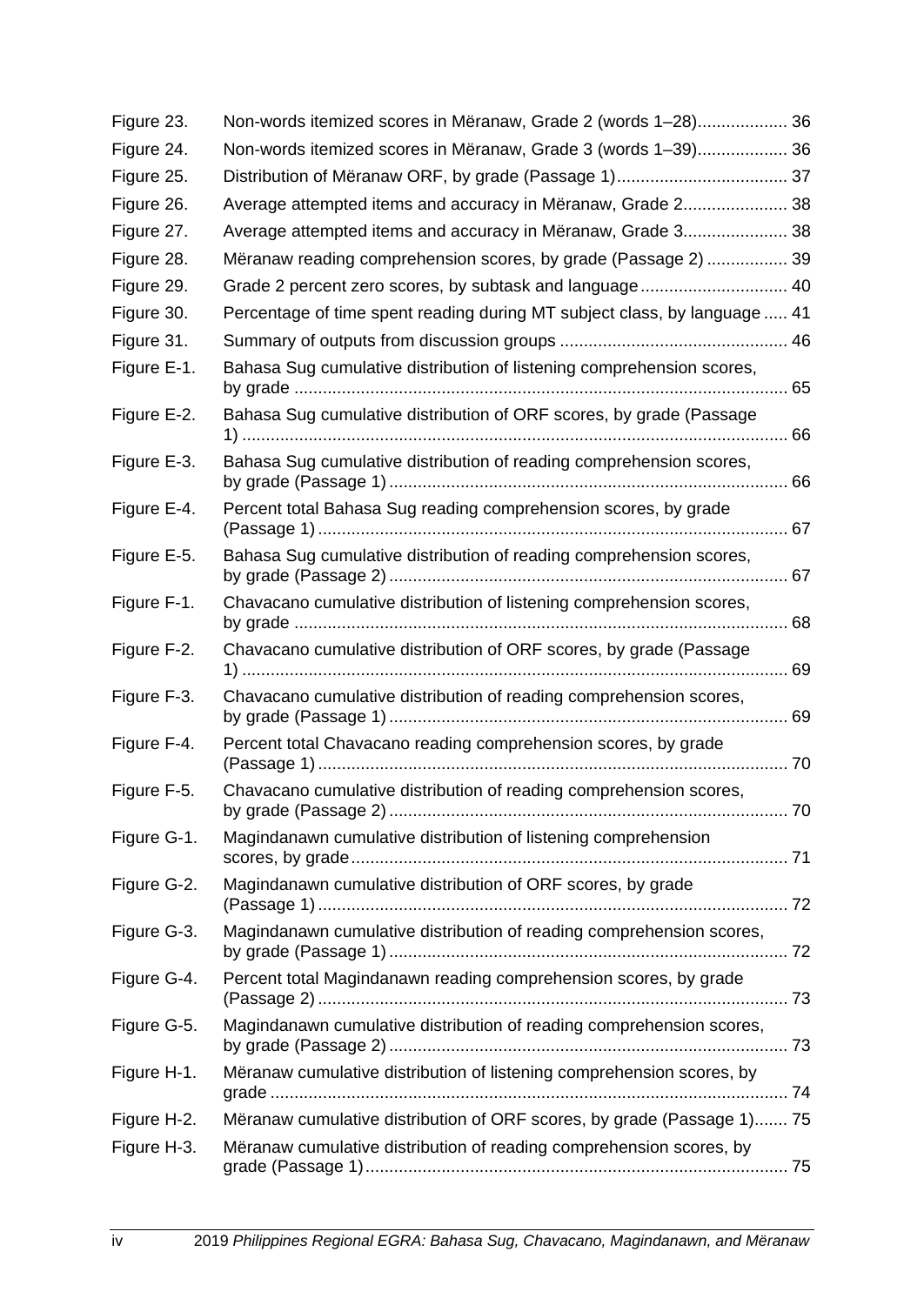| Figure H-4. Percent total Meranaw reading comprehension scores, by grade        |  |
|---------------------------------------------------------------------------------|--|
| Figure H-5. Mëranaw cumulative distribution of reading comprehension scores, by |  |

## <span id="page-4-0"></span>**List of Tables**

| Table 1.   | Percentage of students achieving 80 percent reading comprehension,      |  |
|------------|-------------------------------------------------------------------------|--|
| Table 2.   | Reading comprehension scores-percent of questions correct out of        |  |
| Table 3.   | Impact of absenteeism on mean ORF scores, by language 5                 |  |
| Table 4.   |                                                                         |  |
| Table 5.   | Percentage of lesson time students spent reading and writing in the MT, |  |
| Table 6.   |                                                                         |  |
| Table 7.   | Overview of Bahasa Sug EGRA percent zero and mean scores, by            |  |
| Table 8.   |                                                                         |  |
| Table 9.   | Overview of Chavacano EGRA percent zero and mean scores, by             |  |
| Table 10.  |                                                                         |  |
| Table 11.  | Overview of Magindanawn EGRA percent zero and mean scores, by           |  |
| Table 12.  |                                                                         |  |
| Table 13.  | Overview of Mëranaw EGRA percent zero and mean scores, by grade 33      |  |
| Table 14.  |                                                                         |  |
| Table 15.  | Mean ORF on passage reading and comprehension scores, by                |  |
| Table 16.  | Impact of absenteeism on mean ORF scores, by language 41                |  |
| Table 17.  |                                                                         |  |
| Table 18.  |                                                                         |  |
| Table 19.  | Top and bottom quintile per subtask, in Magindanawn  42                 |  |
| Table 20.  |                                                                         |  |
| Table 21.  |                                                                         |  |
| Table 22.  |                                                                         |  |
| Table A-1. |                                                                         |  |
| Table B-1. | Student questionnaire responses for Grade 2 and Grade 3 students        |  |
| Table C-1. | AAM results for Bahasa Sug: Percent averages and ranges of              |  |
| Table C-2. | AAM results for Chavacano: Percent averages and ranges of               |  |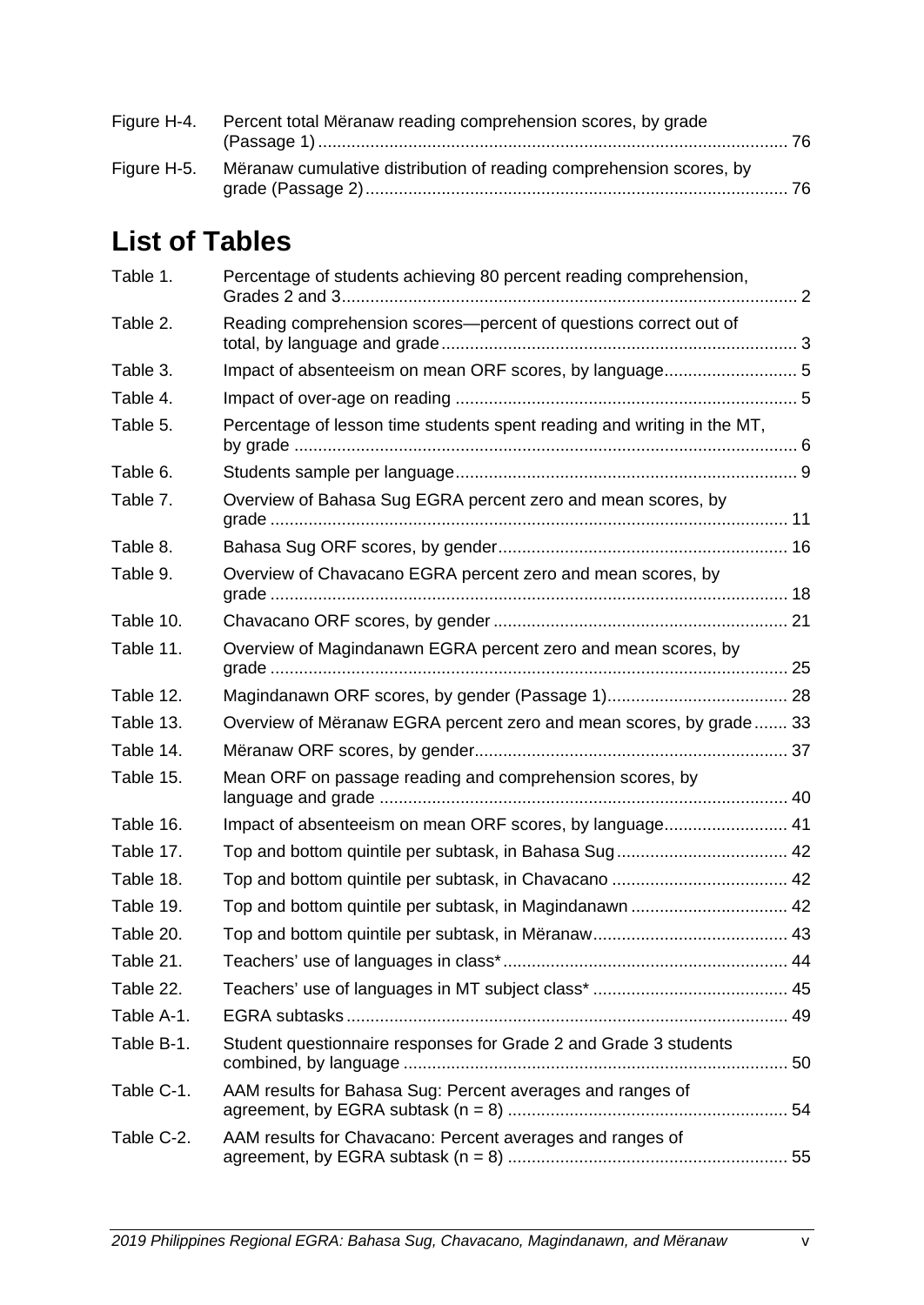| Table C-3. | AAM results for Magindanawn: Percent averages and ranges of                                                                       |  |
|------------|-----------------------------------------------------------------------------------------------------------------------------------|--|
| Table C-4. | AAM results for Meranaw: Percent averages and ranges of agreement,                                                                |  |
| Table C-5. | Inter-rater reliability results for Bahasa Sug: Percent averages and                                                              |  |
| Table C-6. | Inter-rater reliability results for Chavacano: Percent averages and                                                               |  |
| Table C-7. | Inter-rater reliability results for Magindanawn: Percent averages and                                                             |  |
| Table C-8. | Inter-rater reliability results for Mëranaw: Percent averages and ranges                                                          |  |
| Table D-1. |                                                                                                                                   |  |
| Table D-2. |                                                                                                                                   |  |
| Table D-3. | Sample methodology for the Philippines Regional Snapshot 2019<br>EGRA, three-stage stratified sample of schools, classrooms, and  |  |
| Table D-4. | Final sample counts of assessments, interviews, and observations<br>collected for the Philippines Regional Snapshot 2019 EGRA  62 |  |
| Table D-5. | Weighted sample (estimated population) and sample counts, by each                                                                 |  |
| Table D-6. | Reading fluency means and precision estimates, by grade  63                                                                       |  |
| Table D-7. | Grade 2 reading fluency means and precision estimates, by language                                                                |  |
| Table D-8. | Grade 3 reading fluency means and precision estimates, by language                                                                |  |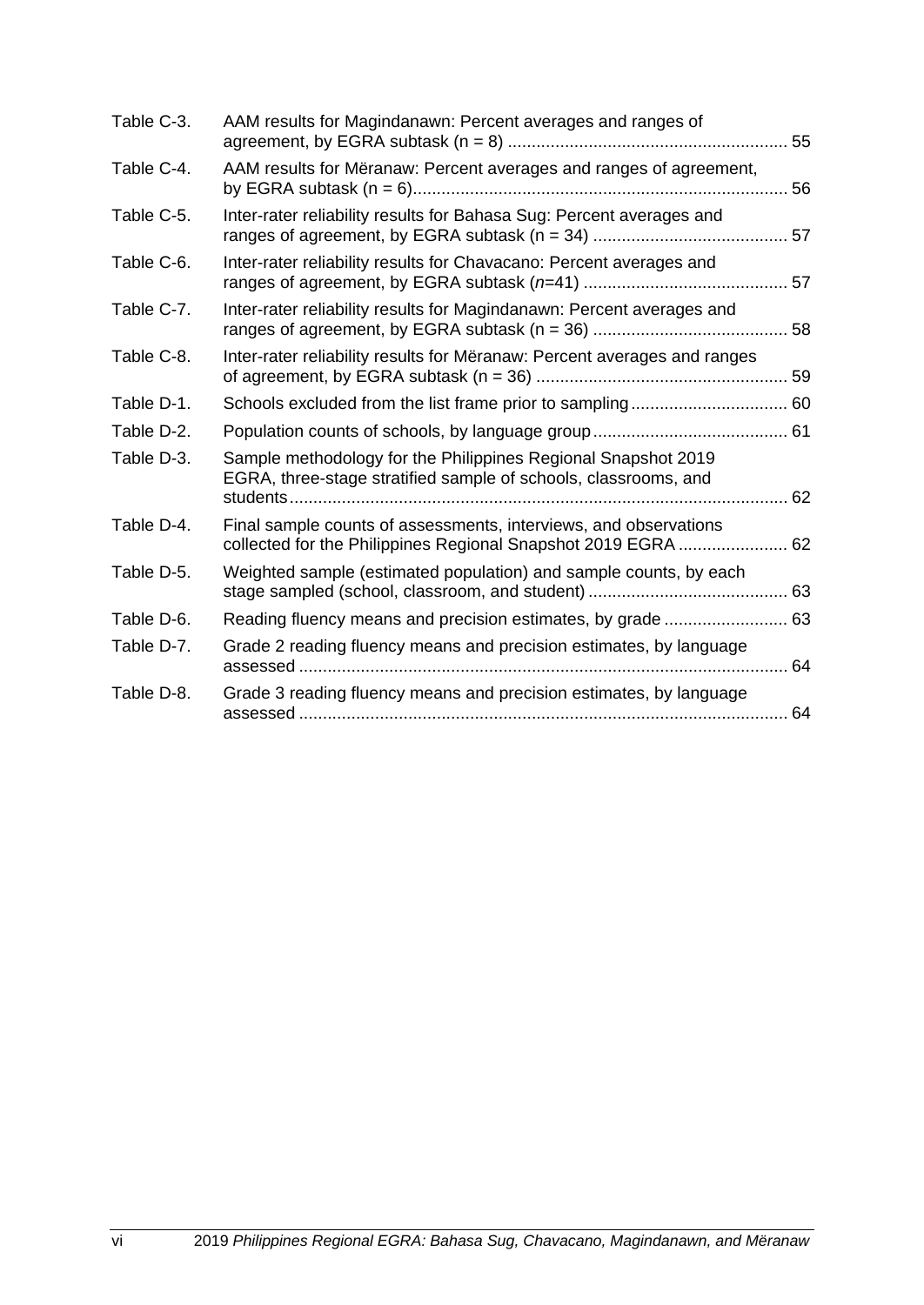### <span id="page-6-0"></span>**List of Acronyms and Abbreviations**

| AAM          | assessor accuracy measure                            |
|--------------|------------------------------------------------------|
| <b>ARMM</b>  | Autonomous Region in Muslim Mindanao                 |
| <b>BARMM</b> | Bangsamoro Autonomous Region in Muslim Mindanao      |
| <b>BEIS</b>  | <b>Basic Education Information System</b>            |
| <b>CI</b>    | confidence interval                                  |
| clspm        | correct letter sounds per minute                     |
| cnonwpm      | correct non-words per minute                         |
| cwpm         | correct words per minute                             |
| <b>DEF</b>   | design effect                                        |
| DepEd        | Philippines Department of Education                  |
| <b>EGRA</b>  | <b>Early Grade Reading Assessment</b>                |
| ICC          | intra-class correlation                              |
| KG           | kindergarten                                         |
| <b>LAC</b>   | <b>Learning Action Cell</b>                          |
| <b>LMRSD</b> | Learning Resources Management and Development System |
| <b>LSB</b>   | local school board                                   |
| <b>MoTL</b>  | medium of teaching and learning                      |
| MTB-MLE      | mother-tongue based multilingual education           |
| МT           | mother tongue                                        |
| <b>ORF</b>   | oral reading fluency                                 |
| <b>SES</b>   | socioeconomic status                                 |
| <b>USAID</b> | United States Agency for International Development   |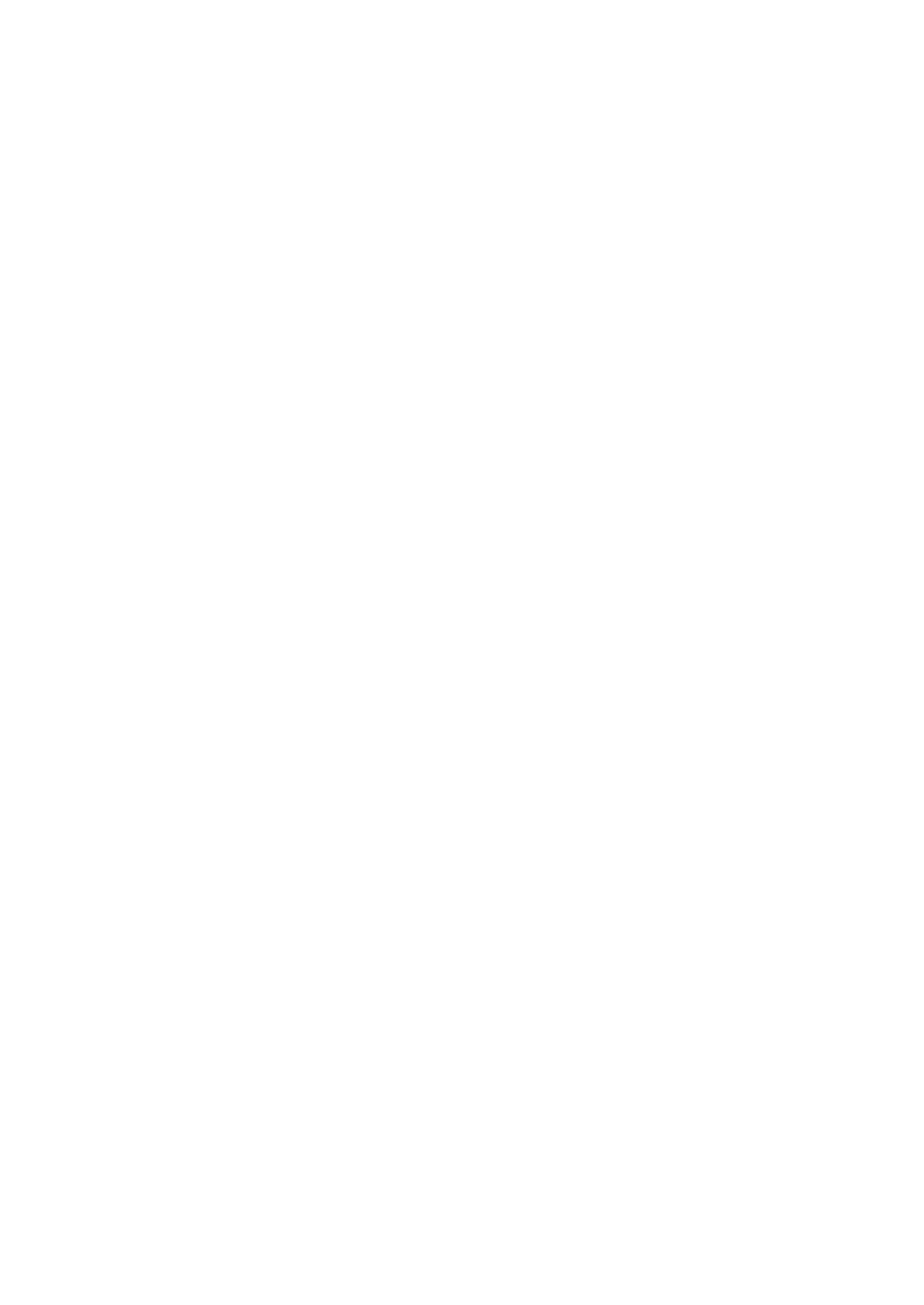### <span id="page-8-0"></span>**1 Executive Summary**

#### **Background**

In March 2019, the United States Agency for International Development/Philippines All Children Reading–Philippines activity worked with the Philippines Department of Education (DepEd) to administer an Early Grade Reading Assessment (EGRA) in representative samples of schools that teach in the mother tongues (MTs) of Bahasa Sug, Chavacano, Mëranaw, and Magindanawn. EGRA is a research-based measure of oral reading fluency (ORF; accuracy and speed) and comprehension. The assessment measured Grade 2 and Grade 3 students' current level of reading proficiency in each of the MTs. Other subtasks were included in the study to measure underlying skills leading to fluency—listening comprehension, decoding, alphabetic principle—and are useful for more specifically understanding whether children are being taught foundational skills that support fluency and comprehension.

This study measured students' reading ability and gathered basic demographic information from children and teachers. Some standard context information was also gathered from children about their exposure to reading in the home. Thus, the data allow us to describe one outcome of the current schools sampled—children's reading ability—but they do not provide any empirical measurement of the inputs that contribute to this outcome. To explain the current state of reading performance as measured by this study, we must rely on other contextual data from our concurrent Language Usage Study and general knowledge of mother-tongue-based multilingual education (MTB-MLE) implementation, as documented by policy and other studies carried out by other researchers. In the absence of direct measurement of "implementation fidelity" to a particular reading instruction program or materials, we must also rely on global evidence of how reading skills develop in alphabetic languages. To put it simply, children can learn to read, but only if they are taught to read. Teachers can only teach reading if they have been prepared to do so through training and are equipped with appropriate materials. Teachers and students must be present and making productive use of class time. The purpose of using EGRA as a system diagnostic is primarily to establish a baseline against which future progress can be measured and to identify priority areas for instructional improvement and teacher training.<sup>[1](#page-8-1)</sup>

This study provides baseline measurements for the Bahasa Sug, Chavacano, and Mëranaw languages, but it is the third time Magindanawn has been measured using comparable methodology.[2](#page-8-2) Since student performance has not been previously measured for most of these languages, we relied on other local languages as initial reference points, as well as stated curricular objectives to make recommendations. Notably, the MTB-MLE policy expects reading instruction in second and third languages to begin as early as Grade 2. Experience from other multilingual contexts suggest that children should have sufficient first language literacy mastery before the second and third literacies are introduced.

Finally, this study is not meant to be a measurement of whether the MTB-MLE policy is appropriate or working. It measures only one of many intended outcomes of using the MT as a medium of teaching and learning in primary school.

#### **Overview of Performance Across Languages**

The data from this study indicated that large proportions of students, especially those in Grade 2, struggled with foundational reading skills and were not yet able to read with comprehension in the MTs used in the school in which they were enrolled (see **[Table 1](#page-9-0)**). Although students' reading proficiency and comprehension scores improved in Grade 3

<span id="page-8-1"></span><sup>1</sup> Gove, A., & Wetterberg, A. (Eds.) (2011). *The Early Grade Reading Assessment: Applications and interventions to improve basic literacy*. (RTI Press Publication No. BK-0007-1109). Research Triangle Park, NC: RTI Press. <https://doi.org/10.3768/rtipress.2011.bk.0007.1109>

<span id="page-8-2"></span><sup>&</sup>lt;sup>2</sup> DepEd previously administered EGRAs in Chavacano but has not publicly released the data or findings from those studies.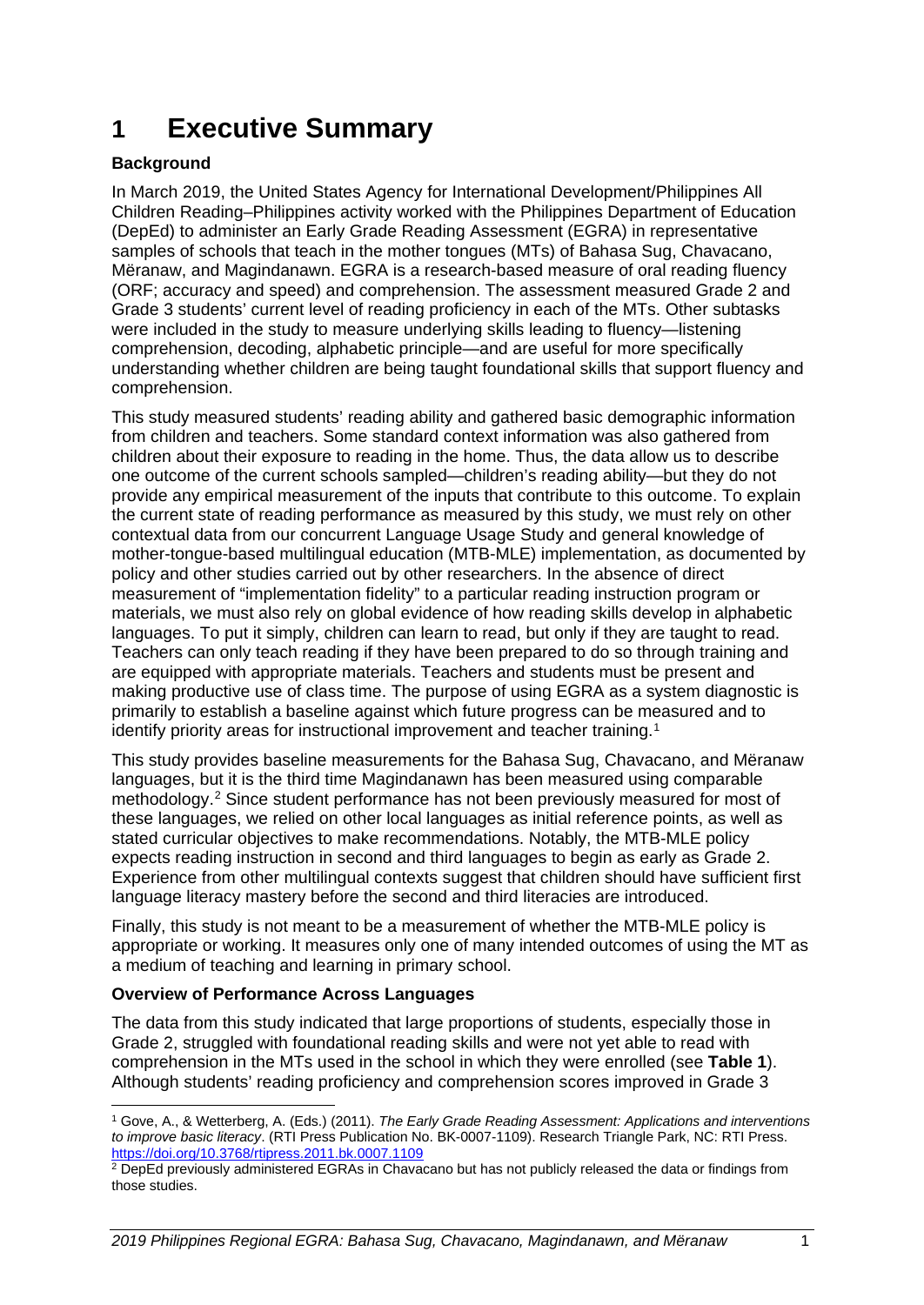compared to Grade 2, an important consideration is whether children are ready to transition to second and third language acquisition based on sufficient linguistic and academic competency in their MT.

In the languages measured, 50–65 correct words per minute (cwpm) on passage reading tends to be the rate at which Grade 3 children begin to successfully comprehend most of what they have read.<sup>[3](#page-9-1)</sup> Thus, until more data on these languages are available, we believe that a high proportion of zero scores, low percent of students reaching 80 percent comprehension, and ORF below 50–65 in Grade 3 are signs that priority must be placed on training teachers in explicit and direct instruction of reading, which includes the building blocks of oral language development, phonics, and reading for comprehension.

|             | Grade 2                                                                           | Grade 3                                                                           |  |
|-------------|-----------------------------------------------------------------------------------|-----------------------------------------------------------------------------------|--|
| Language    | <b>Percentage achieving</b><br>80% comprehension (out<br>of total of 5 questions) | <b>Percentage achieving</b><br>80% comprehension (out<br>of total of 5 questions) |  |
| Bahasa Sug  | 19%                                                                               | 42%                                                                               |  |
| Chavacano   | 36%                                                                               | 50%                                                                               |  |
| Magindanawn | 9%                                                                                | 20%                                                                               |  |
| Mëranaw     | 34%                                                                               | 44%                                                                               |  |

#### <span id="page-9-0"></span>**Table 1. Percentage of students achieving 80 percent reading comprehension, Grades 2 and 3**

The listening comprehension subtask measures oral language comprehension and vocabulary and is an indication of whether or not the language of the assessment is also the child's home language or otherwise a language the child understands. Oral language comprehension is an important pre-requisite to reading with comprehension. For this subtask, students in schools that teach in Chavacano and Magindanawn struggled most with oral comprehension, as evidenced by the high proportion of students unable to answer a single question (41 percent of students in Chavacano and 25 percent of students in Magindanawn). In contrast, in Mëranaw and Bahasa Sug schools, most students demonstrated oral comprehension skills in the language of instruction.

The letter-sound identification subtask measured students' ability to provide the sound of letters of the alphabet. This pre-literacy skill contributes to decoding and word identification ability. Across languages, Grade 2 students averaged less than 20 correct letter sounds per minute (clspm). A high percentages of students scored zero in Bahasa Sug, Chavacano, and Magindanawn (25–30 percent of students in each language). In Mëranaw, few students scored zero, meaning most were able to identify some letter sounds correctly, but the average was still quite low at 18 clspm in Grade 2 and 23 clspm in Grade 3. Consequently, on the non-word reading subtask, students struggled to decode and average scores were similar to those of the letter identification subtask. The percentages of students who scored zero remained high for the same languages that had high zero scores on letter-sound identification.

The oral passage reading subtask measured students' ability to read connected text. Each student was shown a grade-appropriate short story and given one minute to read aloud.

<span id="page-9-1"></span><sup>&</sup>lt;sup>3</sup> Each language has its own specific linguistic features that affect the expected rate of literacy acquisition and, subsequently, rate of reading that can be considered fluent. More information about each language's fluency benchmark can be found in 2019 Benchmarks for Reading Performance for Bahasa Sug, Chavacano, Magindanawn, Mëranaw Brief (forthcoming).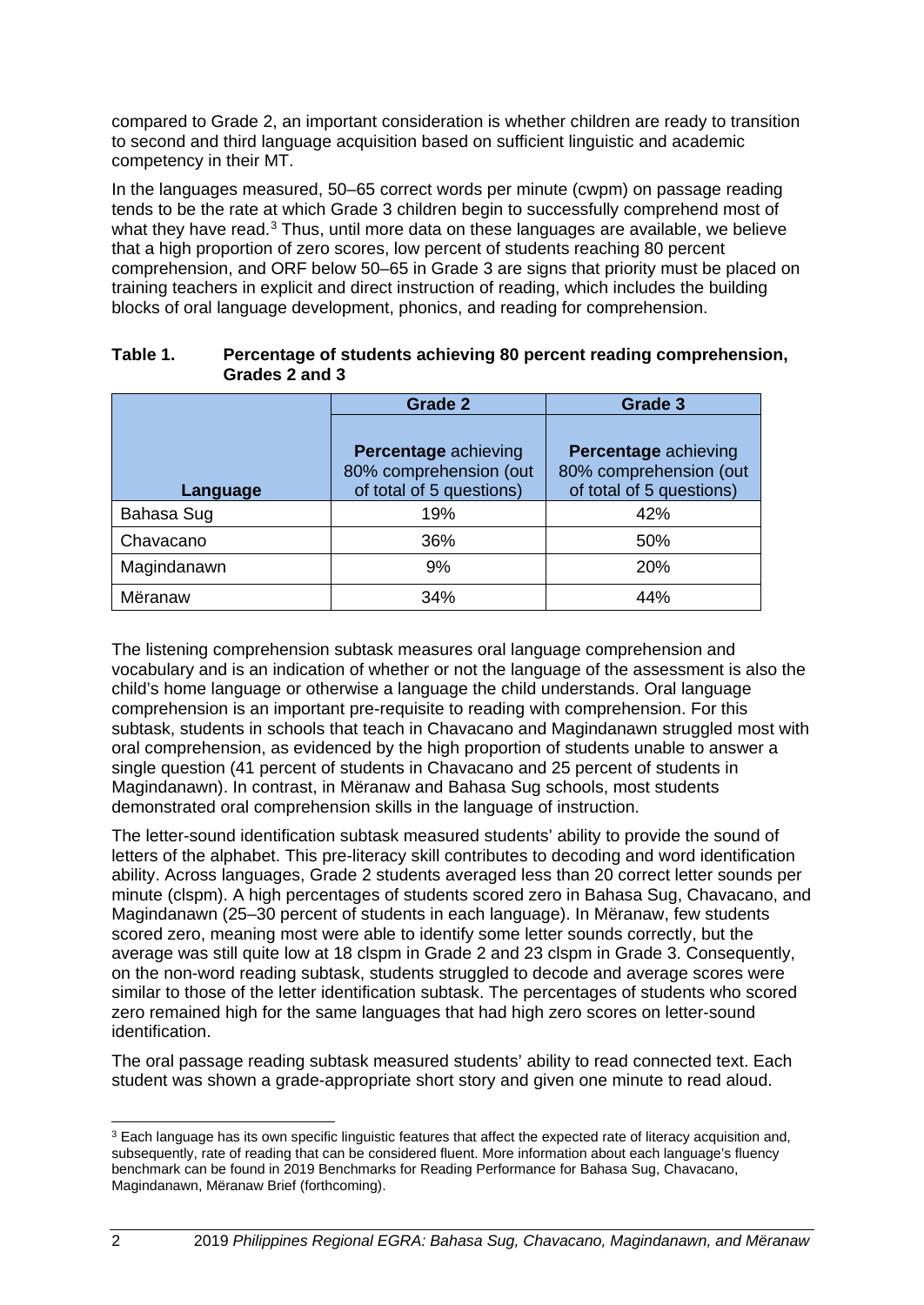Grade 2 students across all languages, on average, were reading 36 cwpm or fewer, while Grade 3 students, on average, were reading between 36 and 56 cwpm, depending on the language. The percent of students unable to read a single word on the passage reading subtask was highest for Bahasa Sug (44 percent in Grade 2 and 24 percent in Grade3). Mëranaw had the lowest percent of students scoring zero for this subtask (24 percent in Grade 2 and 8 percent in Grade 3).

Comprehension is the ultimate goal of literacy instruction. To measure reading comprehension, students were given another grade-appropriate short story and an extended time of 180 seconds to read aloud. The story remained in front of the students as they responded to the comprehension questions. More than 50 percent of Grade 2 students in Bahasa Sug and Magindanawn schools scored zero on this subtask. In Chavacano and Mëranaw, the percentages were lower; however, a sizable proportion of Grade 2 students still could not answer a single question about what they read (36 percent in Chavacano and 24 percent in Mëranaw). Mean scores varied by language (see **[Table 2](#page-10-0)**), but on average, Grade 2 students answered fewer than 50 percent of the questions correctly. Grade 3 scores were higher compared to Grade 2, but on average, Grade 3 students were only able to answer two to three questions out of five correctly.

| Language    | Grade 2 | <b>Grade 3</b> |
|-------------|---------|----------------|
| Bahasa Sug  | 27%     | 49%            |
| Chavacano   | 45%     | 55%            |
| Magindanawn | 23%     | 39%            |
| Mëranaw     | 48%     | 62%            |

#### <span id="page-10-0"></span>**Table 2. Reading comprehension scores—percent of questions correct out of total, by language and grade**

#### **Factors Correlated with Reading Achievement**

#### *Gender, Age, and Absenteeism*

Consistent with patterns seen globally,<sup>[4](#page-10-1)</sup> girls performed better than boys in all languages and across most subtasks in this assessment. On average, girls read about 10 cwpm more than boys, irrespective of language or grade. **[Figure 1](#page-11-0)** (Grade 2) and **[Figure 2](#page-11-1)** (Grade 3) show mean ORF scores by gender and language. The differences are statistically significant for all languages and both grades.

<span id="page-10-1"></span><sup>4</sup> A recent report examining the issue in across several countries, including in the Philippines, indicated that "gender stereotypes, gendered socialization, and gendered expectations both at home and in school are considered to be the main reasons for this trend to have emerged and be sustained so consistently across different contexts." (Jha, J. & Pouezevara,S. [2016]. *Boys' underachievement in education: A review of the literature with a focus on reading in the early years*. Prepared for USAID under the Education Data for Decision Making [EdData II] project, Task Order No. AID-OAA-BC-12-00003. Research Triangle Park, NC: RTI)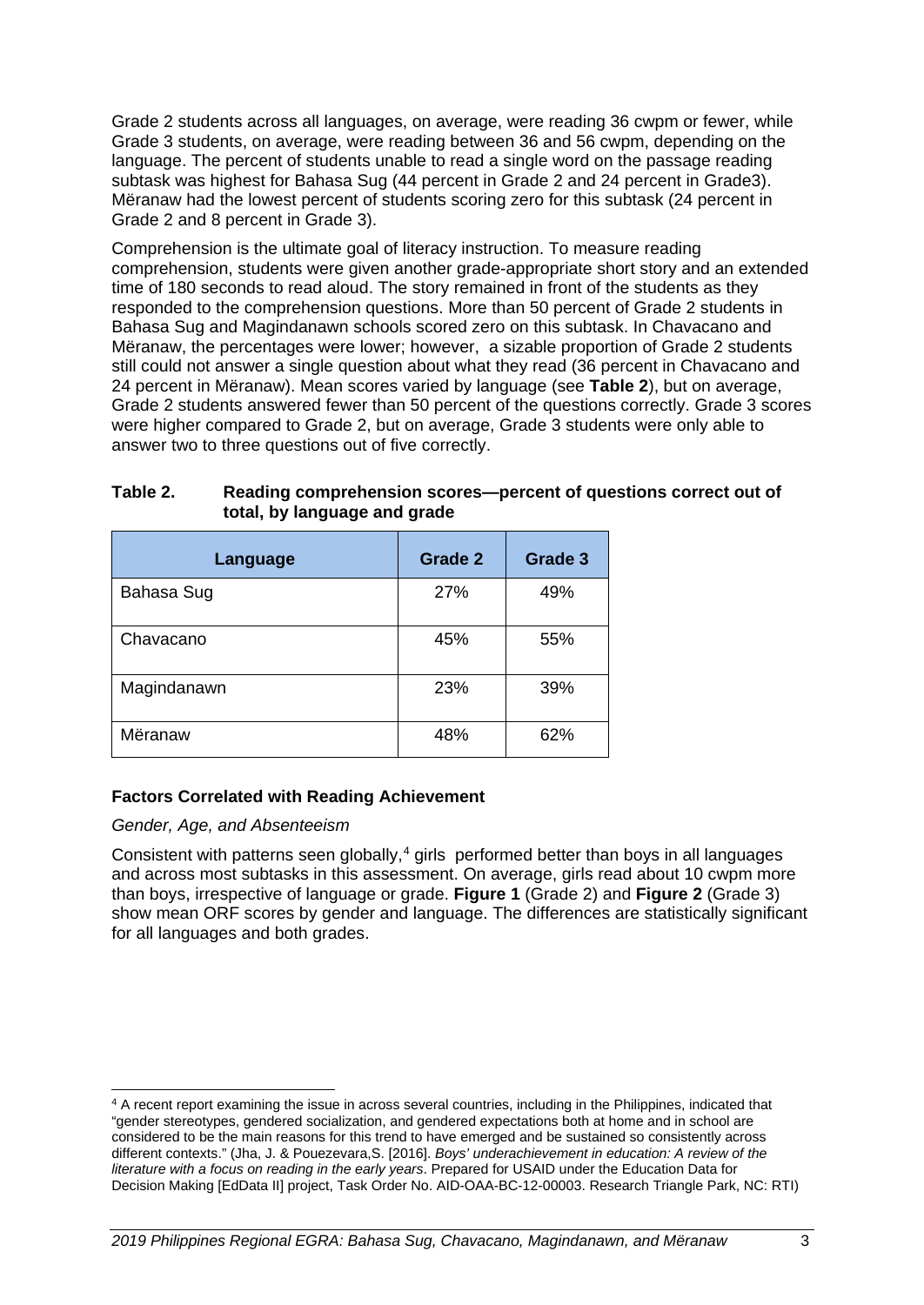

<span id="page-11-0"></span>**Figure 1. Grade 2 ORF scores, by gender and language**

<span id="page-11-1"></span>



High rates of student absenteeism were reported across all languages, ranging from 34 percent of students in Mëranaw schools reporting absences of one or more days in the previous week to 60 percent of students in Chavacano schools. In Bahasa Sug schools, 55 percent of students indicated they were absent one or more days in the previous week, and of these students, nearly 12 percent reported being absent all five days. This study did not look into specific reasons for student absenteeism; however, it is evident that this is a widespread issue that negatively impacts student reading outcomes, as shown in **[Table 3](#page-12-0)**. **[5](#page-11-2)**

<span id="page-11-2"></span> Simple linear regression analyses were run for each language and population to determine whether absenteeism was a negative factor with statistical significance.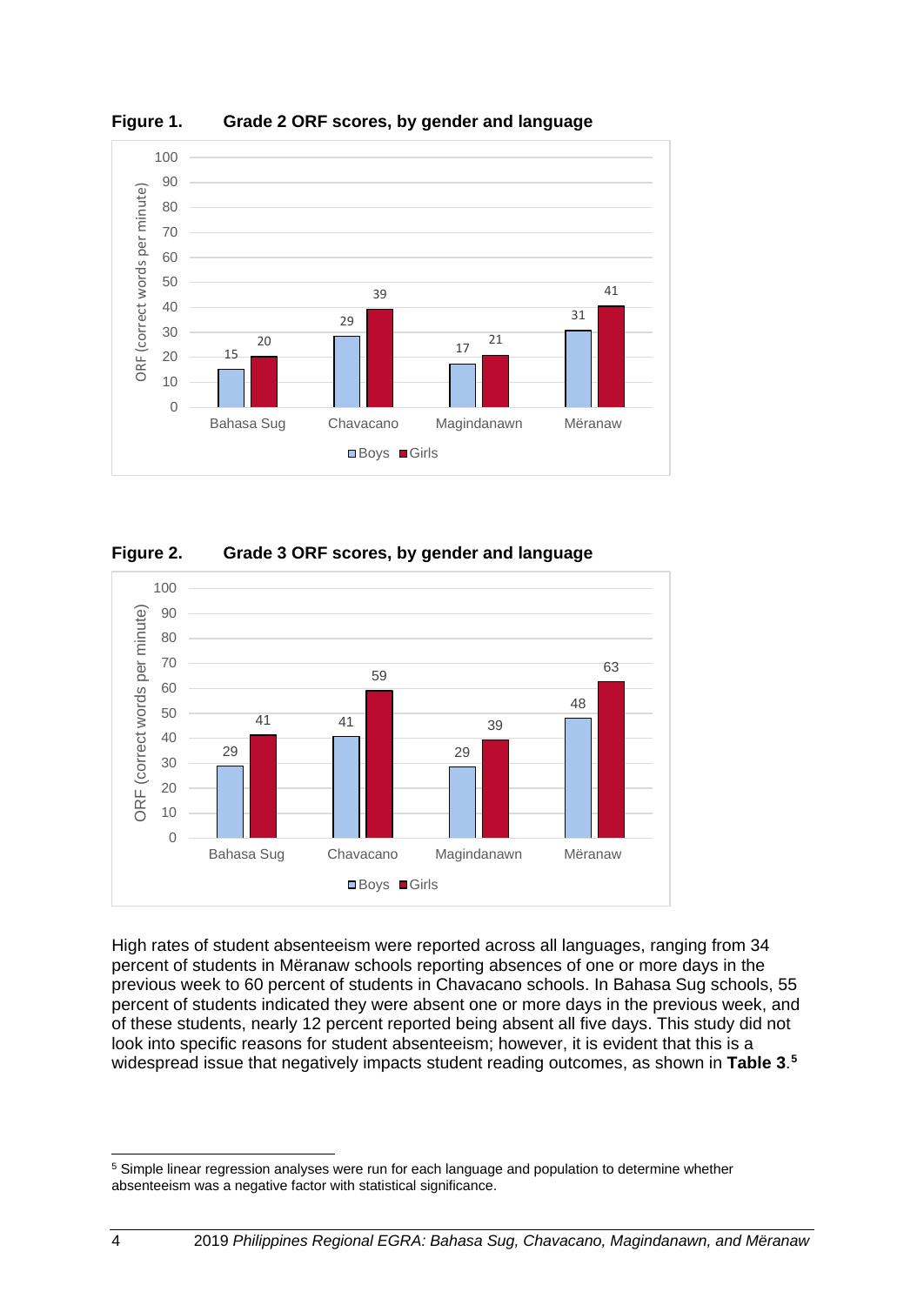#### <span id="page-12-0"></span>**Table 3. Impact of absenteeism on mean ORF scores, by language**

| <b>Language/Population</b> | <b>Percent of</b><br><b>Population</b><br><b>Affected</b> | Difference in Mean on<br><b>ORF Scores (cwpm)</b> |
|----------------------------|-----------------------------------------------------------|---------------------------------------------------|
|                            |                                                           |                                                   |
| Bahasa Sug schools         | 50%                                                       | -6 cwpm                                           |
|                            |                                                           |                                                   |
| Chavacano schools          | 50%                                                       | $-13$ cwpm                                        |
|                            |                                                           |                                                   |
| Magindanawn schools        | 62%                                                       | -9 cwpm                                           |
|                            |                                                           |                                                   |
| Mëranaw schools            | 60%                                                       | $-12$ cwpm                                        |

Data collected on students' age indicated that high percentages of students were over-age for their grade (22 percent in Bahasa Sug, 12 percent in Chavacano, 25 percent in Magindanawn, and 47 percent in Mëranaw). Being over-age can be caused by a variety of factors: starting kindergarten late, reintegrating into school after a period of absence, or having been required to repeat a grade. Interestingly, the impact of being over-age had a positive impact on students' reading performance in Mëranaw schools, while it had a negative impact on performance in Chavacano schools. As shown in **[Table 4](#page-12-1)** below, students who were over-age in Mëranaw schools were reading 8 cwpm faster than students who were of age. In Chavacano schools, fewer students were over-age; however, the students that were, read 13 cwpm slower than students of age. This is a topic to consider for further research to learn more about the exact causes of over-age in the different areas to better understand the different effects on student outcomes.

#### <span id="page-12-1"></span>**Table 4. Impact of over-age on reading**

| <b>Language/Population</b> | <b>Percent of</b><br><b>Population</b><br><b>Affected</b> | <b>Difference in Mean on</b><br><b>ORF Scores (cwpm)</b> |
|----------------------------|-----------------------------------------------------------|----------------------------------------------------------|
| Chavacano schools          | 13%                                                       | $-13$ cwpm                                               |
| Mëranaw schools            | 47%                                                       | 8 cwpm                                                   |

#### *Student and Teacher Home Language*

Data collected from students and teachers indicated that their home languages did not always match the MT that was used as the medium of teaching and learning (MoTL) in schools. This creates a complex and challenging learning environment within the classroom. Mismatch of student home vs. MoTL language was most common in Chavacano schools, where 40 percent of students indicated they spoke a different language at home. An important policy question is, "Why are 40 percent of students attending a classroom where Chavacano was the MoTL when they did not speak that language at home?"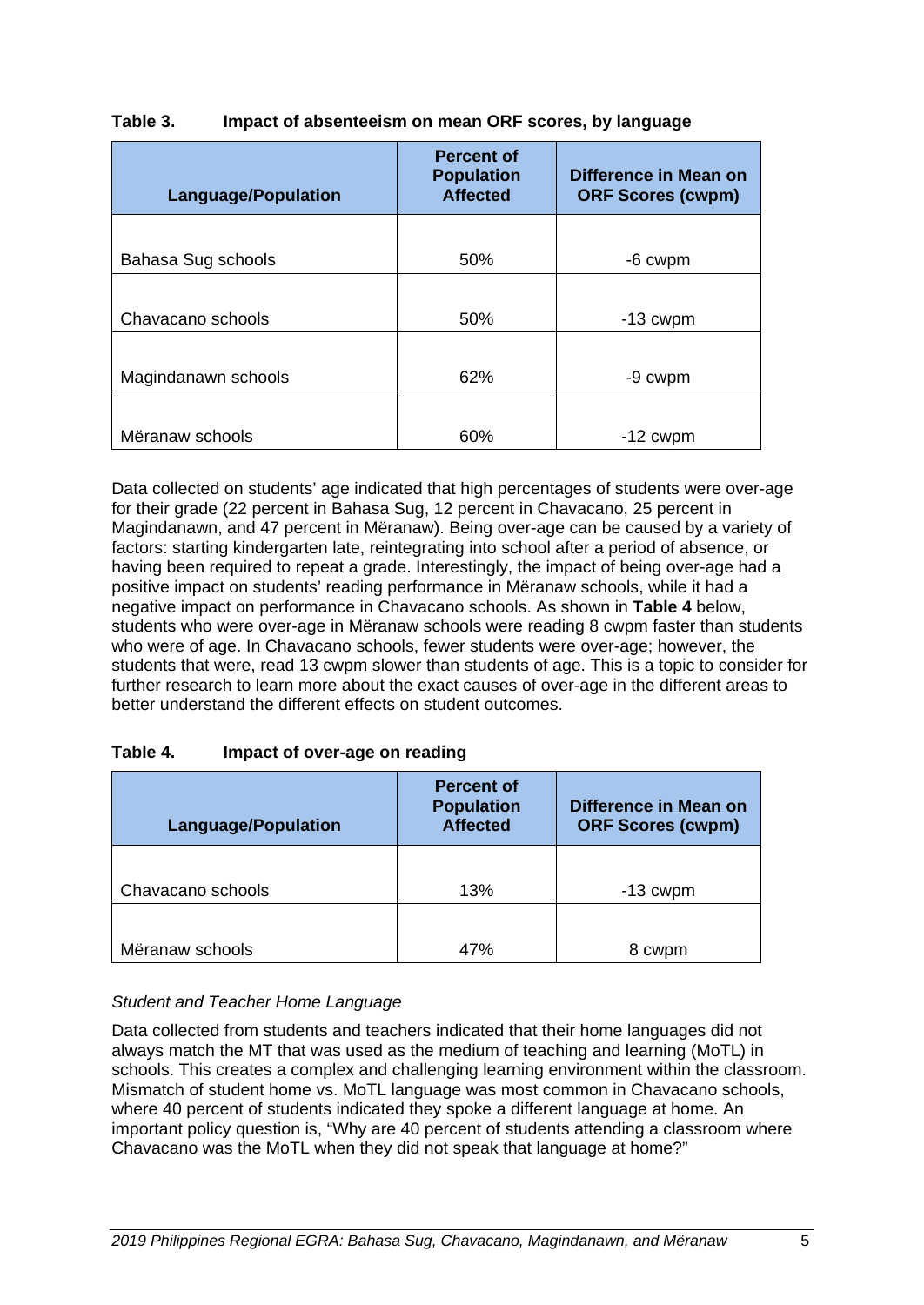Mismatch of teachers' home language was most common in Magindanawn schools, where 42 percent of teachers indicated they spoke a different language at home. Classroom observation data collected from the Language Usage Study showed that teachers in Magindanawn schools, the language with the highest percent of teachers speaking another home language, were using the MT the least in their teaching throughout the day. Appropriate placement of teachers is important and, as much as possible, teachers should be deployed based on whether they are native or highly comfortable speakers of the school's MT.

#### *Access to Textbooks and Class Time Spent Reading and Writing*

Students' access to print materials (i.e., textbooks) and the time they spend actually practicing reading in class are important factors that can positively contribute to reading outcomes. Data collected through classroom observations and a classroom inventory as part of the Language Usage Study showed that textbooks were not used a majority of the time, and students were not spending enough time practicing reading in class. When observing MT classes across all four languages, textbooks were only used in 14 percent of Grade 2 classrooms and 25 percent of Grade 3 classrooms. However, when textbooks were being used, coverage tended to be high. **[Table 5](#page-13-2)** presents the percent of time that students were observed reading and writing in the MT during the MT class across all languages.

#### <span id="page-13-2"></span>**Table 5. Percentage of lesson time students spent reading and writing in the MT, by grade**

| <b>Subject</b> | <b>Student</b><br>Language<br><b>Mode</b> | <b>Percentage</b><br>[Confidence<br>Interval (CI)] of<br><b>Time in Grade</b><br>2 Lesson<br><b>Observations</b> | Percentage (CI)<br>of Time in<br><b>Grade 3 Lesson</b><br><b>Observations</b> |
|----------------|-------------------------------------------|------------------------------------------------------------------------------------------------------------------|-------------------------------------------------------------------------------|
|                | Reading in MT                             | 11%                                                                                                              | 14%                                                                           |
| МT             | Writing in MT                             | 11%                                                                                                              | 15%                                                                           |

On average, students spent less than 30 percent of class time practicing reading and writing in the MT. This finding points to the fact that priority should be placed on ensuring students have books and supplementary reading materials in their respective MTs to facilitate learning and practicing reading and writing. Additionally, it is critical that teachers use class time dedicated to MT literacy instruction effectively.

### <span id="page-13-1"></span><span id="page-13-0"></span>**2 Introduction**

#### **Background and Context**

In 2012, the Philippine Government began implementing MTB-MLE, a national effort to use the MT as the language of instruction in kindergarten, gradually introduce English and Filipino as second and third languages, respectively, and eventually transition to using English and Filipino as MoTL beginning in Grade 4.[6](#page-13-3) Previous to the rollout of this policy, the

<span id="page-13-3"></span><sup>&</sup>lt;sup>6</sup> The actual law in effect is the [Republic Act 10533,](http://www.unesco.org/education/edurights/media/docs/e119986abbd26ebda9c3d8c18929b4487205d4d6.pdf) approved in May 2013, which allows for use of the MT through Grade 6. In practice, DepEd guidance, materials, and teachers' interpretation is that English and Filipino are the only languages used in Grade 4 and beyond.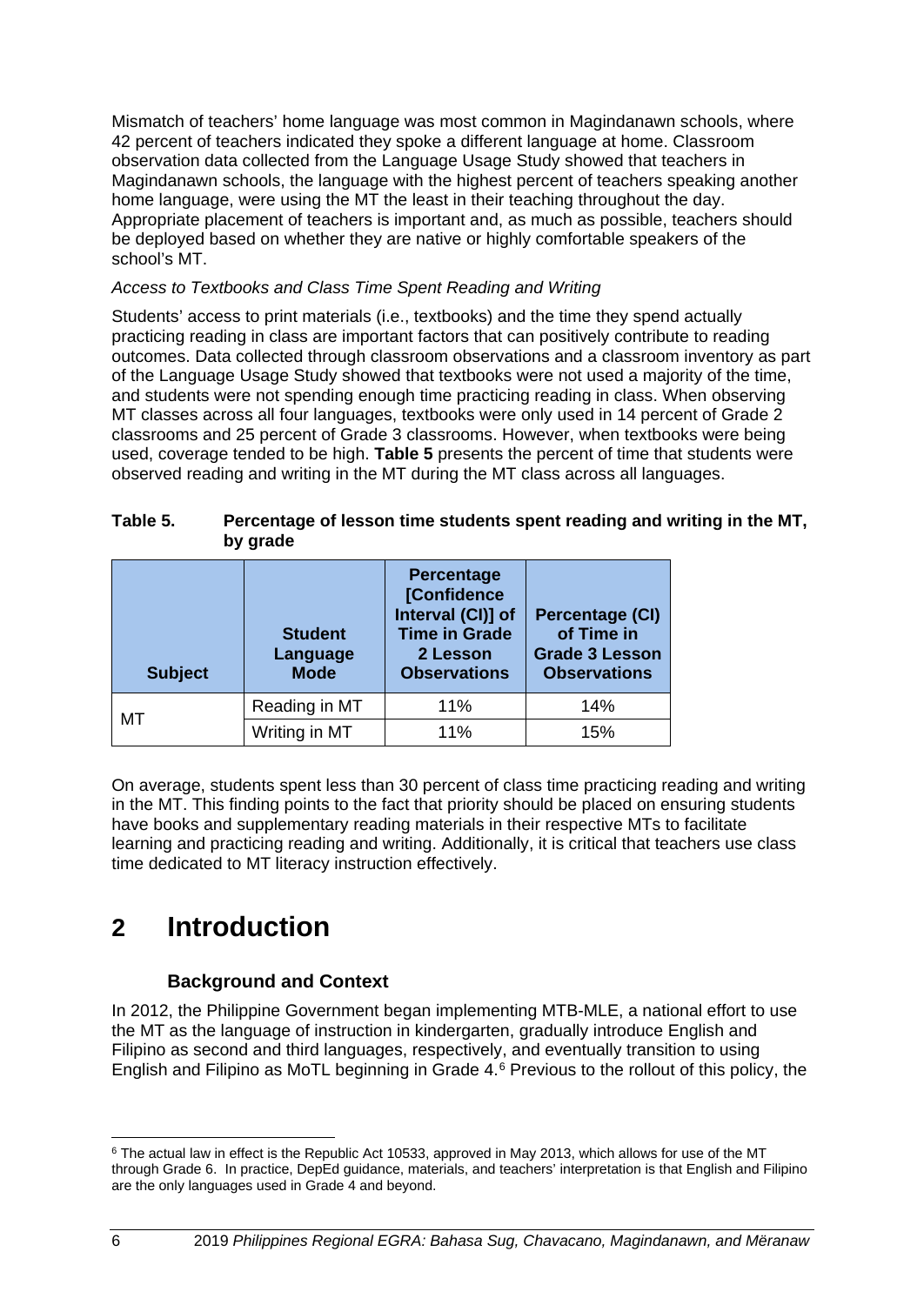Philippines used an immersive approach to language of instruction, beginning instruction in Filipino and English (depending on subject area) regardless of the child's home language.

Since 2013, DepEd, with the support of USAID and other donors, has invested considerable resources in preparing teachers to teach in 19 of the country's more than 140 indigenous languages. This includes regular teacher professional development workshops, MT materials development and distribution, and strengthening teacher communities of practice in Learning Action Cells.

With the rollout of the policy, it is becoming increasingly important to have access to data that provide insight into how well students read in MTs. The purpose of this study was to collect early grade reading data in four separate languages in the Mindanao regions, consisting of representative samples of schools that teach in Bahasa Sug, Chavacano, Mëranaw, and Magindanawn MTs to provide data on students' current level of reading proficiencies in these languages. It is important to note that this study is not meant to be a measurement of whether the MTB-MLE policy is either appropriate or effective. It measures only one of many intended outcomes of using the MT as MoTL in primary school. However, the data can be used to understand whether children are ready to transition to second and third language acquisition based on sufficient linguistic and academic competency in their MT.

### <span id="page-14-1"></span><span id="page-14-0"></span>**3 Research and Sample Design**

#### **Research Questions and Design**

The study was designed to answer the following research questions:

- 1. How well are Grade 2 pupils learning to read in Chavacano, Magindanawn, Bahasa Sug, and Mëranaw?
- 2. How well are Grade 3 pupils learning to read in Chavacano, Magindanawn, Bahasa Sug, and Mëranaw?

To answer these research questions, the EGRA was adapted for each language and used to measure students' pre-reading, reading, and comprehension skills. The assessment included the following subtasks: listening comprehension, letter-sound knowledge, nonwords, ORF, and reading comprehension. For more information on the subtasks included in EGRA and what each task measures, see **Annex A**.

Following each EGRA administration, students were asked demographic and other background questions via a student questionnaire (**Annex B**). Some questions, such as whether students have electricity at home or access to certain consumer goods, were used as proxies to create a socioeconomic status (SES) index using a principal components analysis. A principal components analysis describes the association across variables and, subsequently, variables that are highly associated were used to create a SES index. The SES index was then split into three equal groups to classify students as having low, mid, or high SES. Student SES is reported as a relative measure within the population of sampled regions and schools.

Experienced Filipino assessors from DepEd and a local survey research firm were trained on both instruments and subsequently collected data at schools from February 17 to March 7, 2019. Additional information about training and data collection can be found in **Annex C**.

A separate study on language use in the classroom was conducted concurrently with this EGRA study. The Language Usage Study used classroom observations, classroom inventories, and teacher interviews to take an in-depth look at the language spoken by teachers and students inside and outside of the classroom. The study included the same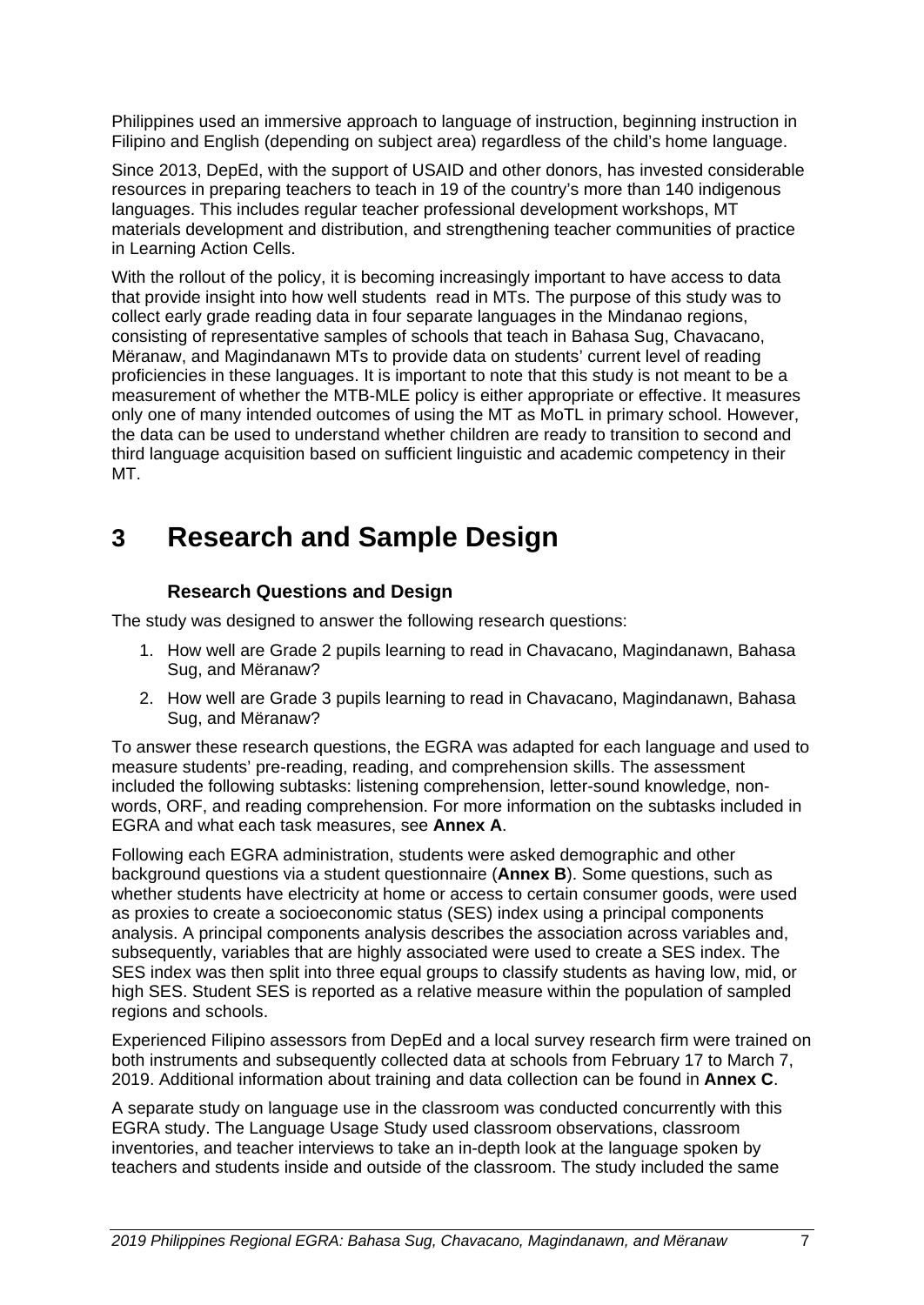schools and classrooms as those that were sampled for the EGRA and, as such, focused on Bahasa Sug, Chavacano, Mëranaw, and Magindanawn MT usage. Some of the data from the language study are referenced in this report.<sup>[7](#page-15-1)</sup>

#### **Sample Design**

<span id="page-15-0"></span>A total of 40 schools were randomly sampled for each of the four languages. **[Table 6](#page-16-1)** provides more details on the regional locations of sampled schools and the number of students assessed per grade for each language. The sample is based on a list, provided by DepEd, of schools in the regions that use these MTs. However, there may also be schools outside of the target regions that use the MT, and there may be schools within the regions that were not included on the list. Therefore, although the sample size was intended to be large enough to be representative of the language, it is not representative of the regions, and it may not be fully representative of all of the schools that teach using these MTs. It is only representative of the population of schools that was documented in the aforementioned list. It should also be noted that throughout the report we reference the Bangsamoro Autonomous Region of Muslim Mindanao (BARMM); however, the sample was drawn in January 2019 when the region was recognized as the Autonomous Region in Muslim Mindanao (ARMM). Subsequently, some divisions and cities that are now part of the BARMM were officially recognized as part of other regions.

Within each sampled school, one Grade 2 and one Grade 3 classroom were randomly selected, and within each of the two selected classrooms, 10 students were selected at random. If there were fewer than 10 students in the selected classroom, all students present were automatically selected to participate in the assessment (**Table 6**). For more details on the sample methodology, see **Annex D**.

<span id="page-15-1"></span><sup>7</sup> Harden, K., Sowa, P., & Punjabi, M. (2019). *2019 Language Usage Study in Bahasa Sug, Chavacano, Magindanawn, and Mëranaw mother tongue schools.* Findings report prepared for USAID under All Children Reading-Philippines. Research Triangle Park, NC: RTI.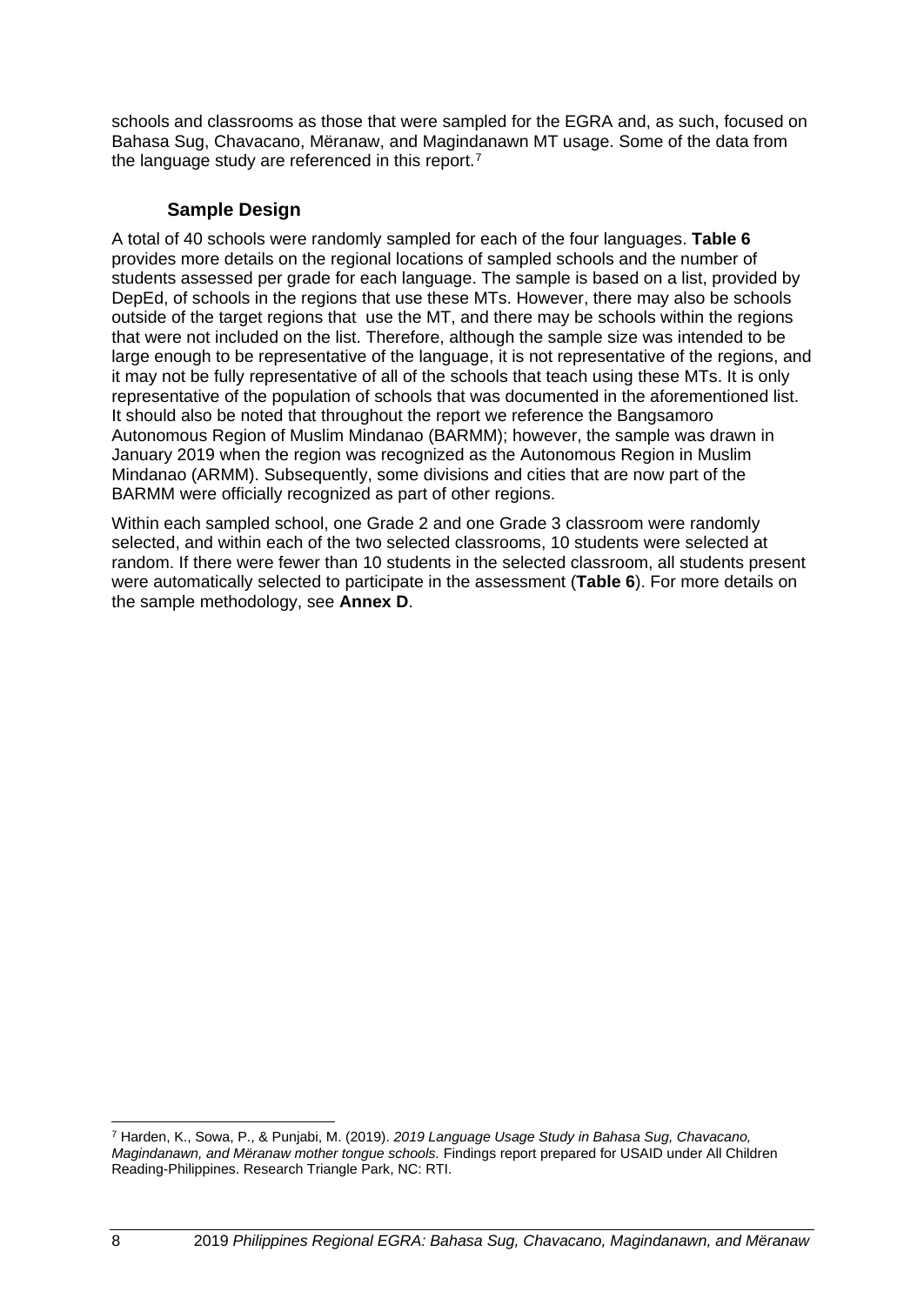| Language    | <b>Number of</b><br>Grade 2<br><b>Students</b> | Number of<br>Grade 3<br><b>Students</b> | <b>Region</b>                            | <b>Number</b><br><b>of</b><br><b>Schools</b><br><b>Sampled</b> |
|-------------|------------------------------------------------|-----------------------------------------|------------------------------------------|----------------------------------------------------------------|
| Bahasa Sug  | 403                                            | 401                                     | Region IX-<br>Zamboanga<br>Peninsula     | 15                                                             |
|             |                                                |                                         | <b>BARMM</b>                             | 25                                                             |
| Chavacano   | 398                                            | 402                                     | Region IX-<br>Zamboanga<br>Peninsula     | 39                                                             |
|             |                                                |                                         | <b>BARMM</b>                             | 1                                                              |
| Mëranaw     | 403                                            | 401                                     | Region X-<br><b>Northern</b><br>Mindanao | $\overline{7}$                                                 |
|             |                                                |                                         | <b>BARMM</b>                             | 33                                                             |
| Magindanawn | 390                                            | 398                                     | Region XII-<br>Soccsksargen              | 9                                                              |
|             |                                                |                                         | <b>BARMM</b>                             | 31                                                             |

#### <span id="page-16-1"></span>**Table 6. Students sample per language**

### <span id="page-16-0"></span>**4 Results by Language**

The results from this study, discussed in detail below, show that a significant proportion of children in schools using Bahasa Sug, Chavacano, and Magindanawn as the designated MT lack the foundational reading skills needed to, ultimately, be able to read fluently and with comprehension. Although fewer students in Mëranaw schools struggled with basic skills of alphabetic principal and decoding, there was still a proportion of students who were not able to read and comprehend grade-level text. Across all four languages, there was noticeable improvement from Grade 2 to 3, which indicates that more time and instruction in the MT impacted student performance. Key concerns across languages are high absenteeism, overage students, ineffective use of class time, lack of textbooks, and lower performance among boys compared to girls.

The subsequent sections of this report present detailed EGRA results of all four languages. Results for each language are intentionally presented in separate sections, and caution should be taken if comparing results across languages and contexts, particularly for timed measures that report scores as words or letters per minute. Each language has its own specific linguistic features that affect the expected rate of literacy acquisition and, subsequently, the rate of reading that can be considered fluent. For example, some languages consist of longer words, where another language might have broken the same concept into several words. Therefore, a reasonable expectation of word reading fluency by grade for one language might look very different for another language.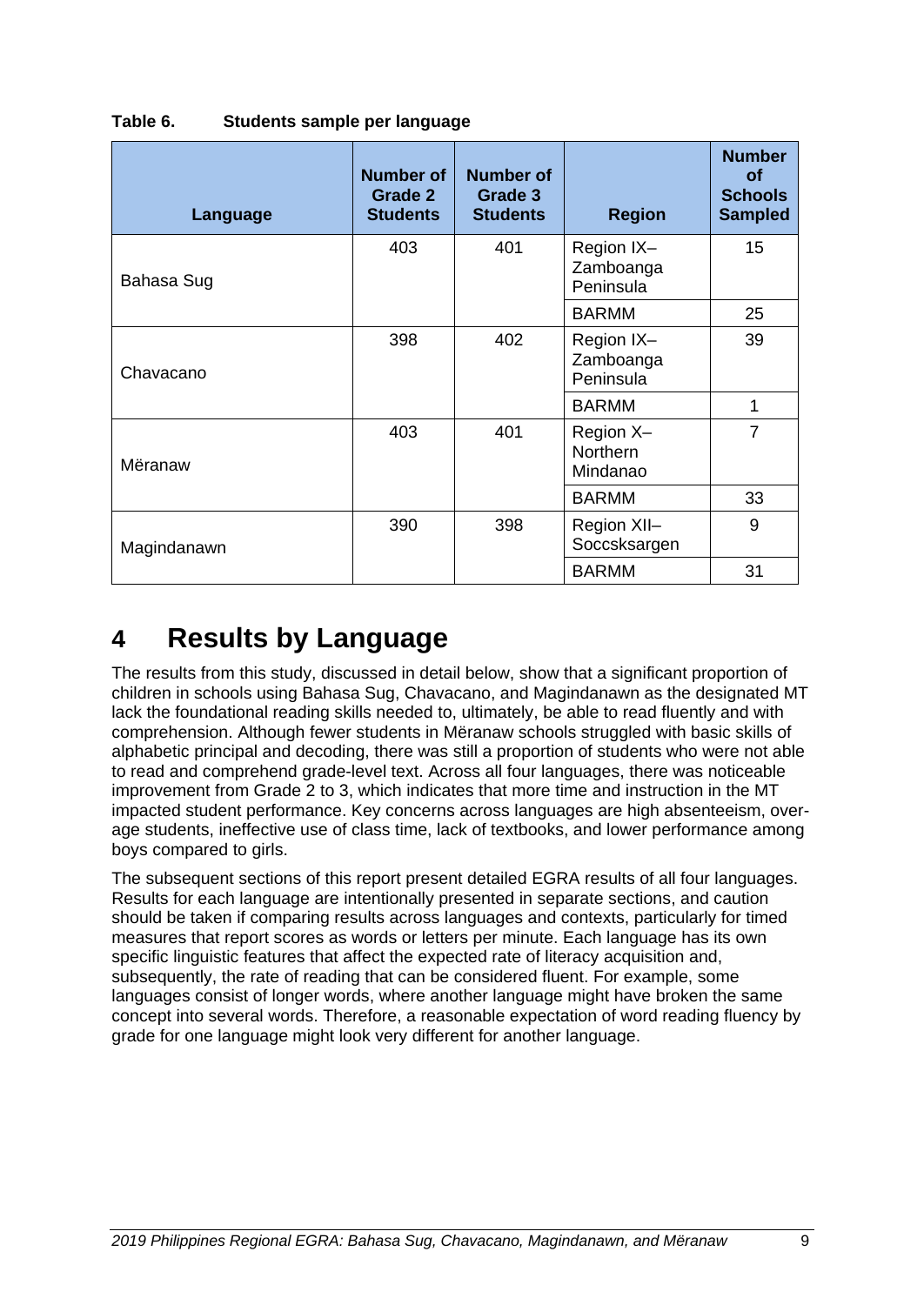#### **Bahasa Sug**

<span id="page-17-0"></span>The sample of schools for Bahasa Sug included 15 schools from Region IX and 25 schools from BARMM. The final analysis includes student reading assessments and interviews from 403 Grade 2 and 401 Grade 3 students. The average age for Grade 2 students in Bahasa

Sug schools was 8 years old and the average age for Grade 3 was 9. However, about 22 percent of the sampled students were overage for their grade level. Fiftyfive percent of students reported missing one or more days of school in the previous week, while 12 percent of students indicated they had been absent the entire previous week.

Eighty-six percent of students and 77 percent of teachers reported speaking Bahasa Sug

#### **Key Sample Descriptives**

**Grade 2**: 403 students assessed; average age 8 years old

**Grade 3:** 401 students assessed; average age 9 years old

**Over-age for grade:** 22% of students

**Absenteeism:** 55% of students were absent one or more days in previous week

**SES:** 44% high SES, 29% mid SES, 27% low SES

**Student home language:** 86% speak Bahasa Sug

**Teacher home language:** 77% speak Bahasa Sug

as their home language. Other home languages most frequently reported by the students included Bisaya/Cebuano and Yakan, while the teachers reported other common home languages of Filipino, Chavacano, and English.

The highest proportion of students in the sampled Bahasa Sug-speaking schools are categorized as having low SES: 44 percent. Mid and high SES categories each account for just under 30 percent of students each.

**[Table 7](#page-18-1)** below presents an overview of performance for Bahasa Sug-speaking students by subtask and grade. The table includes the percent of students who scored zero on a subtask and the mean scores, by grade. Zero scores are the percent of pupils who did not answer a single item correctly in a given subtask.

Overall, there was a large proportion of students in Bahasa Sug-speaking schools who did not read with comprehension. More than 50 percent of students in Grade 2 and nearly 30 percent of students in Grade 3 scored zero on the reading comprehension subtask. Relatively low mean scores in the other subtasks (letter sounds and non-word reading) indicate that students lacked the foundational reading skills that help prepare students to read fluently, accurately, and with understanding. However, as expected, for almost all subtasks, there were significantly fewer zero scores for Grade 3 compared to Grade 2, while mean scores were higher for Grade 3 when compared to Grade 2. This means children were, on average, improving their skills from one grade to the next. Results by subtask are explained in detail in the subsequent sections.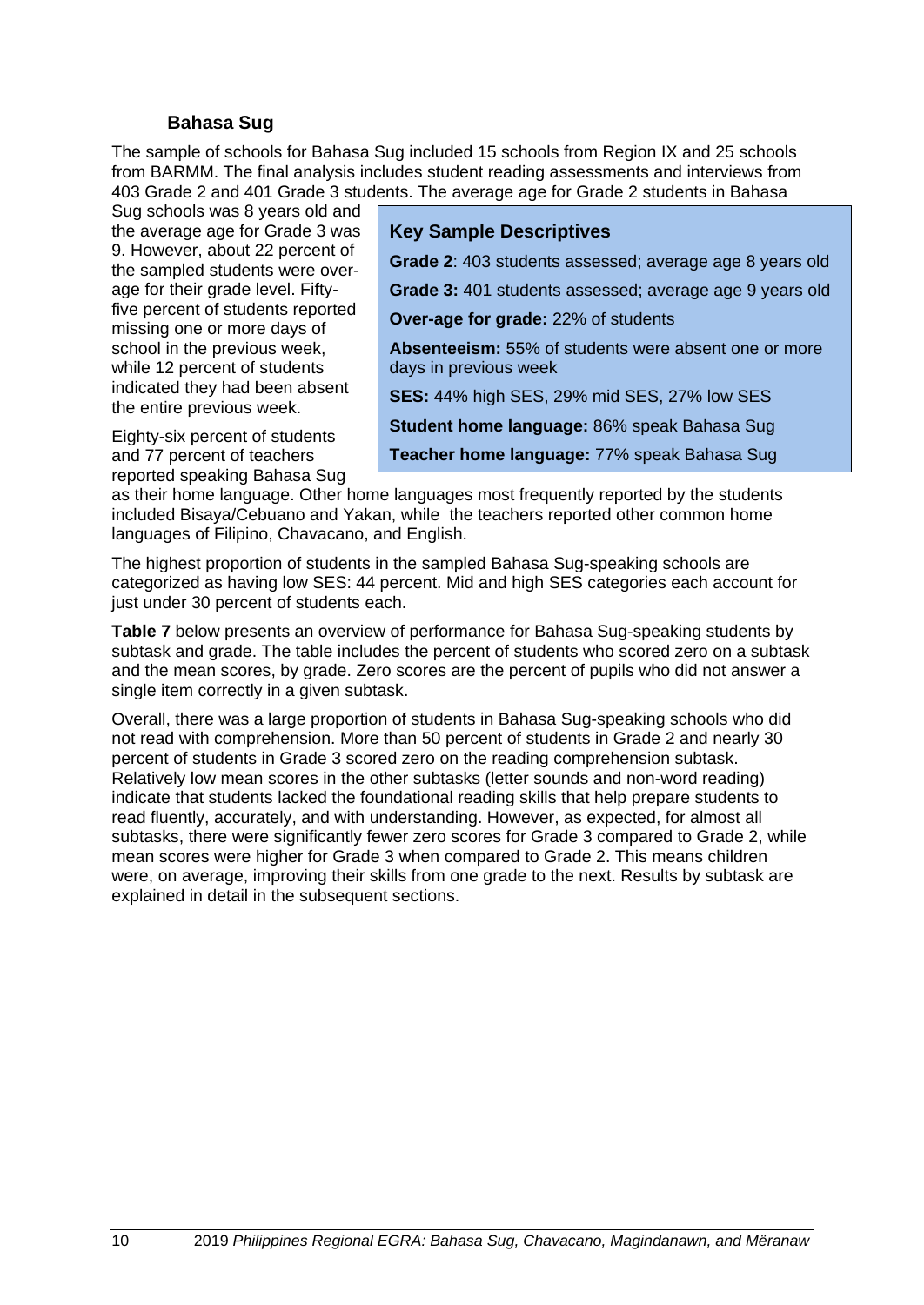|                                                     |                           | <b>Percent Zero Scores</b><br>[Margin of Error] | <b>Mean Scores</b><br>[Margin of Error] |                        |  |  |
|-----------------------------------------------------|---------------------------|-------------------------------------------------|-----------------------------------------|------------------------|--|--|
| <b>Subtask</b>                                      | Grade 2<br>$(n = 403)$    | Grade 3<br>$(n = 401)$                          | Grade 2<br>$(n = 403)$                  | Grade 3<br>$(n = 401)$ |  |  |
| <b>Listening Comprehension</b>                      | $3.3\%$                   | $3.4\%$                                         | 68.9%                                   | 67.4%                  |  |  |
| (5 questions)                                       | $\left[\pm 1.9\right]$    | $[\pm 2.2]$                                     | $[\pm 5.4]$                             | $[\pm 3.8]$            |  |  |
| Letter-Sound Identification                         | 36.6%                     | 23.6%                                           | 12.1                                    | 16.3                   |  |  |
| (clspm) (100 items)                                 | $[\pm 8.9]$               | $\pm 7.9$                                       | $[\pm 2.9]$                             | $[\pm 3.6]$            |  |  |
| Non-Word Reading                                    | 42.0%                     | 22.6%                                           | 10.2                                    | 19.0                   |  |  |
| (correct invented words per minute)<br>$(50$ items) | $\lfloor \pm 7.4 \rfloor$ | $\pm 7.3$                                       | $\pm 2.0$                               | $\pm 2.9$              |  |  |
| <b>ORF Passage Reading</b>                          | 44.0%                     | 24.2%                                           | 17.8                                    | 35.6                   |  |  |
| (cwpm) (47 items)                                   | $[\pm 8.3]$               | [±8.0]                                          | $\pm 3.7$                               | $[\pm 5.7]$            |  |  |
| Reading Comprehension: Passage                      | 55.5%                     | 31.9%                                           | 27.4%                                   | 49.2%                  |  |  |
| 2 (5 questions)                                     | $[\pm 8.4]$               | [±8.0]                                          | $[\pm 5.6]$                             | $\pm 6.7$              |  |  |

#### <span id="page-18-1"></span>**Table 7. Overview of Bahasa Sug EGRA percent zero and mean scores, by grade**

#### *Listening Comprehension*

<span id="page-18-0"></span>Listening comprehension is a pre-reading skill that measures oral fluency and vocabulary, which can be important to gauge whether students are able to actively listen and understand the language the teacher uses as he/she teaches. A short story is read aloud to the child, who is then asked five questions about the story; the Bahasa Sug story and comprehension questions are presented below in **[Figure 3](#page-19-1)**. The performance across the two grades was the same—very few students scored zero on this subtask, only 3 percent in Grade 2 and in Grade 3. For both grades, on average, students correctly answered between three and four of the five questions correctly. Cumulative distribution of scores by grade are available in **Annex E**.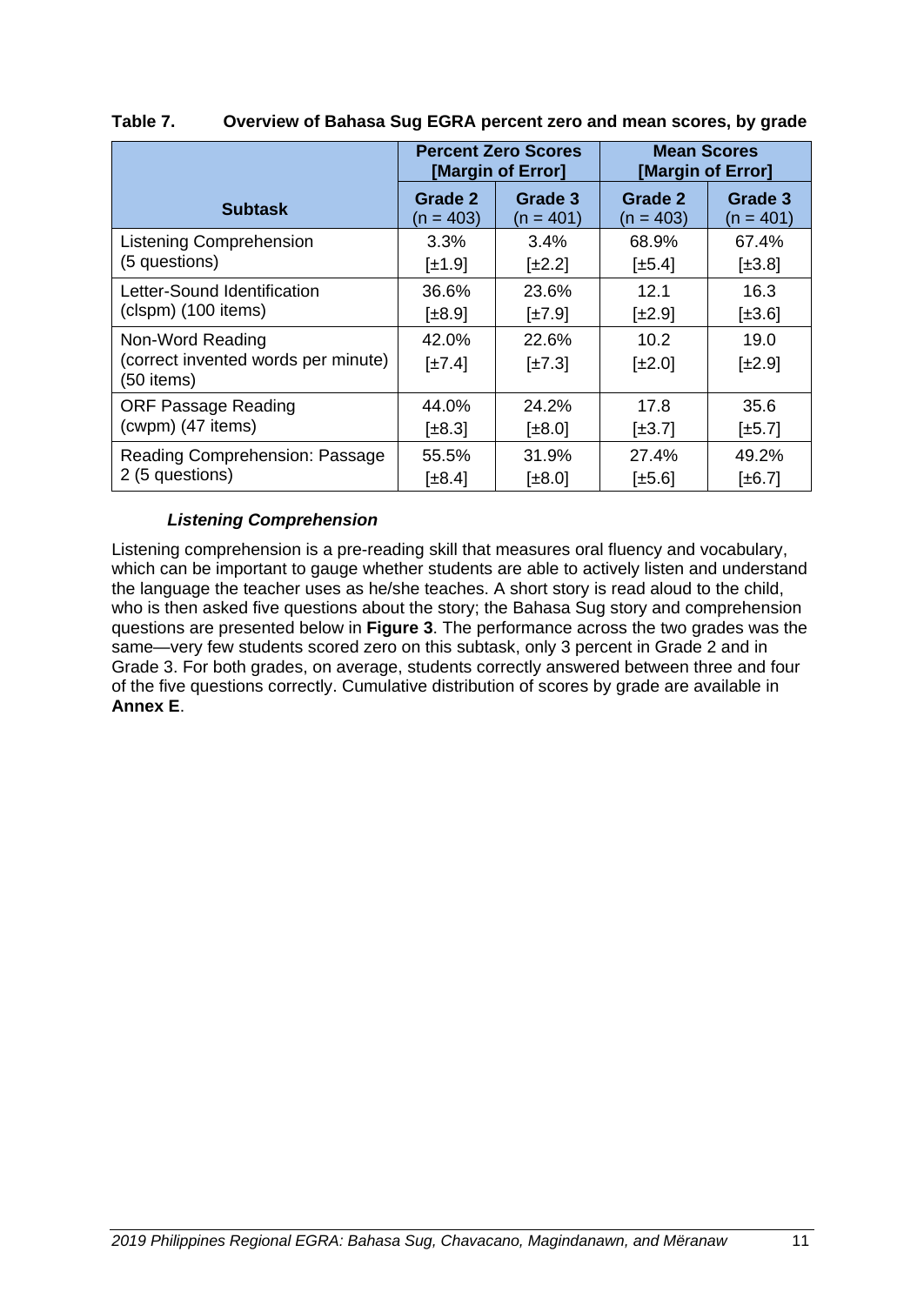#### <span id="page-19-1"></span>**Figure 3. Bahasa Sug listening comprehension story and questions**

| Bassahan ta kaw hawpu suysuy, patanugun ku iban<br>makaminsan ku sadja bassahun, pag-ubus awn pangasubu ku.<br>Tumaynghug marayaw. Pag-ubus sambungan in manga<br>pangasubu. Kiyahatihan mu na? In anak-manuk nahulug pa<br>sapa. "Tabangi aku", tangis sin anak-manuk. Timabang in<br>ambak gaddung, sa, nahulug da isab siya. "Unu na in hinangun<br>ta?" laung sin ambak. "Atud kaw! Awn batangkahuy<br>makatabang katu bat kita di malumus, sambung sin anak-<br>manuk. Pag-ubus, dimag na sila pa batangkahuy. Nakaulak na<br>sila iban pag-iyan, "lappas na kita." |                                                                                                    | <b>Questions assessor</b><br>asks the student<br>1. Hisiyu in nagtangis?<br>2. Mayta nagtangis in<br>anak-manuk?<br>3. Hisiyu in timabang<br>ha anak-manuk?<br>4. Unu in kita sin anak-<br>manuk iyaanud ha<br>sapa?<br>5. Unu in hinang sin<br>anak- manuk iban<br>ambak pagkita nila<br>sin batangkahuy? |
|--------------------------------------------------------------------------------------------------------------------------------------------------------------------------------------------------------------------------------------------------------------------------------------------------------------------------------------------------------------------------------------------------------------------------------------------------------------------------------------------------------------------------------------------------------------------------|----------------------------------------------------------------------------------------------------|------------------------------------------------------------------------------------------------------------------------------------------------------------------------------------------------------------------------------------------------------------------------------------------------------------|
| On average, Grade 2<br>students answered 69% of<br>listening comprehension<br>questions correctly.                                                                                                                                                                                                                                                                                                                                                                                                                                                                       | On average, Grade 3 students<br>answered 67% of listening<br>comprehension questions<br>correctly. |                                                                                                                                                                                                                                                                                                            |

#### *Letter-Sound Identification*

<span id="page-19-0"></span>Knowledge of letter-sound correspondence is a fundamental skill that helps children learn to decode words and has been shown to be an early strong predictor of reading fluency, particularly for transparent orthographies (i.e., each letter is associated with a unique sound). For the letter-sounds subtask, students were presented a sheet of paper with 100 letters randomly ordered, using a mix of uppercase and lowercase forms. **[Figure 4](#page-20-1)** shows this grid. The subtask was discontinued for students who did not correctly identify at least one item within the first row; these students proceeded to the next subtask. Out of 100 items presented, on average, Grade 2 children were able to correctly identify 12 letter sounds in 60 seconds, while Grade 3 scores were only slightly higher at 16 clspm. Zero scores accounted for a large proportion of Grade 2 scores (about 37 percent). The percent of students scoring zero in Grade 3 was much lower, about 24 percent. The high percent of zero scores and low mean scores show that even after two and three years of schooling, children were still lacking this critical foundational skill that should be mastered by students early on.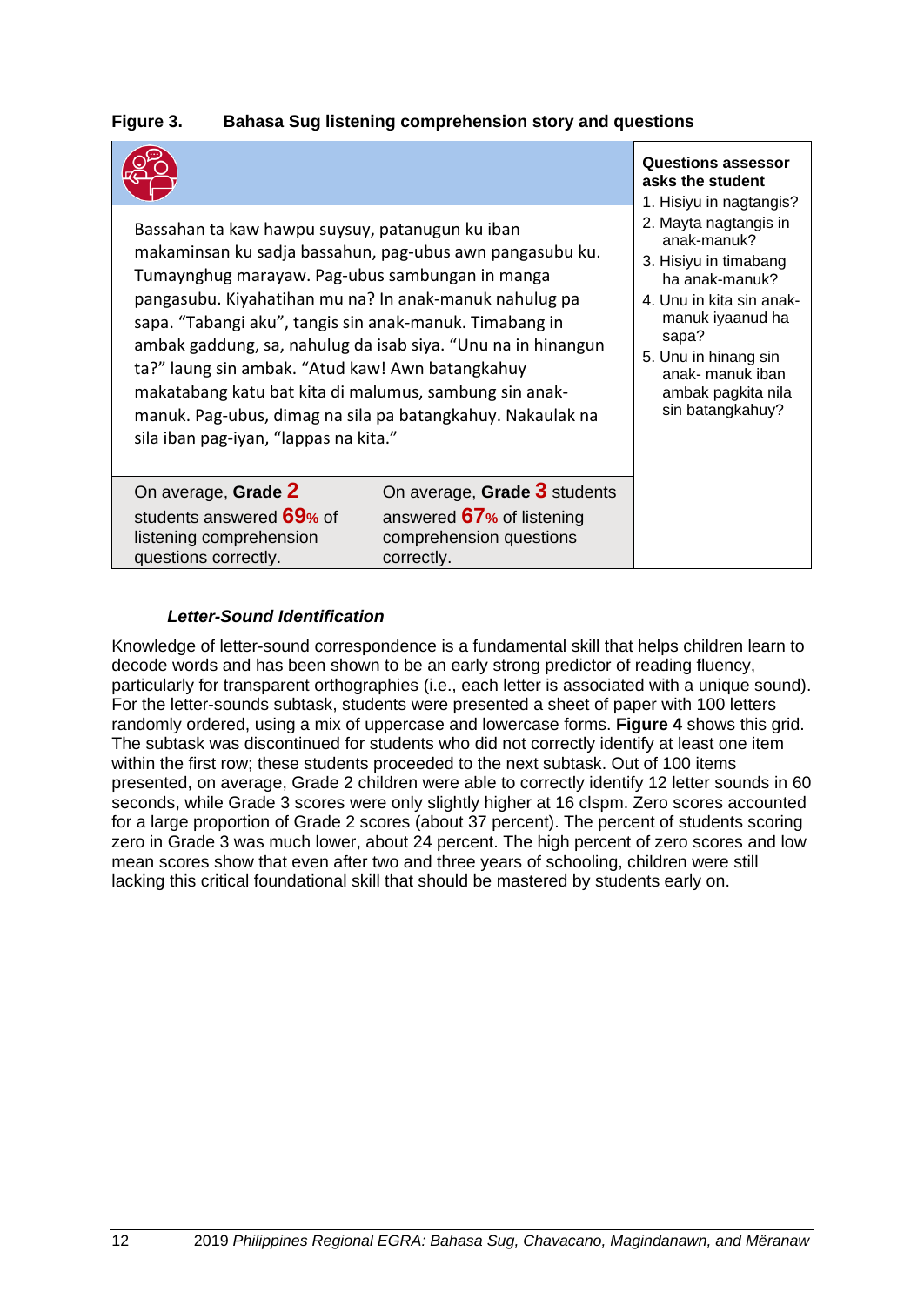| S  | n         | i            | U  | K                  | B  | h         | <b>Ny</b> | M  | A         |
|----|-----------|--------------|----|--------------------|----|-----------|-----------|----|-----------|
| i  | r         | n            | н  | $\left( s \right)$ | ch | T         | g         | B  | L         |
| G  | <b>Ng</b> | $\mathbf{u}$ | D  | k                  | T  | Y         | p         | W  | r         |
| d  | Υ         | P            | w  | R                  | Ny | h         | K         | D  | n         |
| U  | h         | s            | m  | B                  | L  | G         | у         | р  | <b>NG</b> |
| J  | ch        | n            | d  | N                  | т  | i         | h         | ny | L         |
| W  | r         | u            | н  | D                  | W  | <b>CH</b> | P         | a  | n         |
| b  | t         | L            | G  | d                  | Κ  | j         | N         | i  | S         |
| T  | u         | P            | ng | Α                  | D  | g         | m         | r  | h         |
| ny | S         | B            | D  | У                  | P  | ch        | i         | N  | M         |

<span id="page-20-1"></span>**Figure 4. Bahasa Sug letter-sound identification subtask student stimulus sheet**

Another way to understand performance is to remove the scores of students who were unable to read a single letter (i.e., zero scores). The average clspm score for children who could read at least one letter was only slightly different, with students in Grade 2 and Grade 3 reading 19 clspm and 22 clspm, respectively. This shows that the average reading ability cited above is not low just because of non-readers, but is, in fact, low within the whole population. The lack of progress between Grade 2 and Grade 3 may be due to the fact that the Grade 3 curriculum no longer focuses on teaching letter sounds, and students who do not learn them in Grades 1 and 2 are not likely to learn or improve on letter-sound identification once they are in Grade 3. Item-level analysis indicates that students struggled the most with the digraph sounds: */ng/, /ny/,* and */ch/*. It should be noted that since 2017, there has been an ongoing process to review and finalize the Bahasa Sug orthography. At the time the assessment was adapted and administered, */ch/* and */ny/* were part of the orthography, however, these letters have since been removed because they are infrequently used and predominately used in words that are borrowed from other languages.

#### *Non-Word Reading*

<span id="page-20-0"></span>The non-words subtask is used to measure decoding skills. It requires students to draw on their knowledge of letter-sound correspondence to read words that are unfamiliar but follow the orthographic rules and patterns of actual words. The subtask was discontinued for students who did not correctly identify at least one item within the first row; these students proceeded to the next subtask. Given the relationship of the skills needed for letter sounds and the non-words subtasks, it is not surprising that the percent zero scores and mean scores are similar between the two subtasks.

On average, students in Grade 2 read 10 correct non-words per minute (cnonwpm) and Grade 3 students read 19 cnonwpm. High percentages of students in both grades were unable to read a single non-word: 42 percent in Grade 2 and 23 percent in Grade 3. If we exclude students who were unable to read a single word from the calculation, the averages are still relatively low but increase slightly to about 18 cnonwpm for Grade 2 and about 25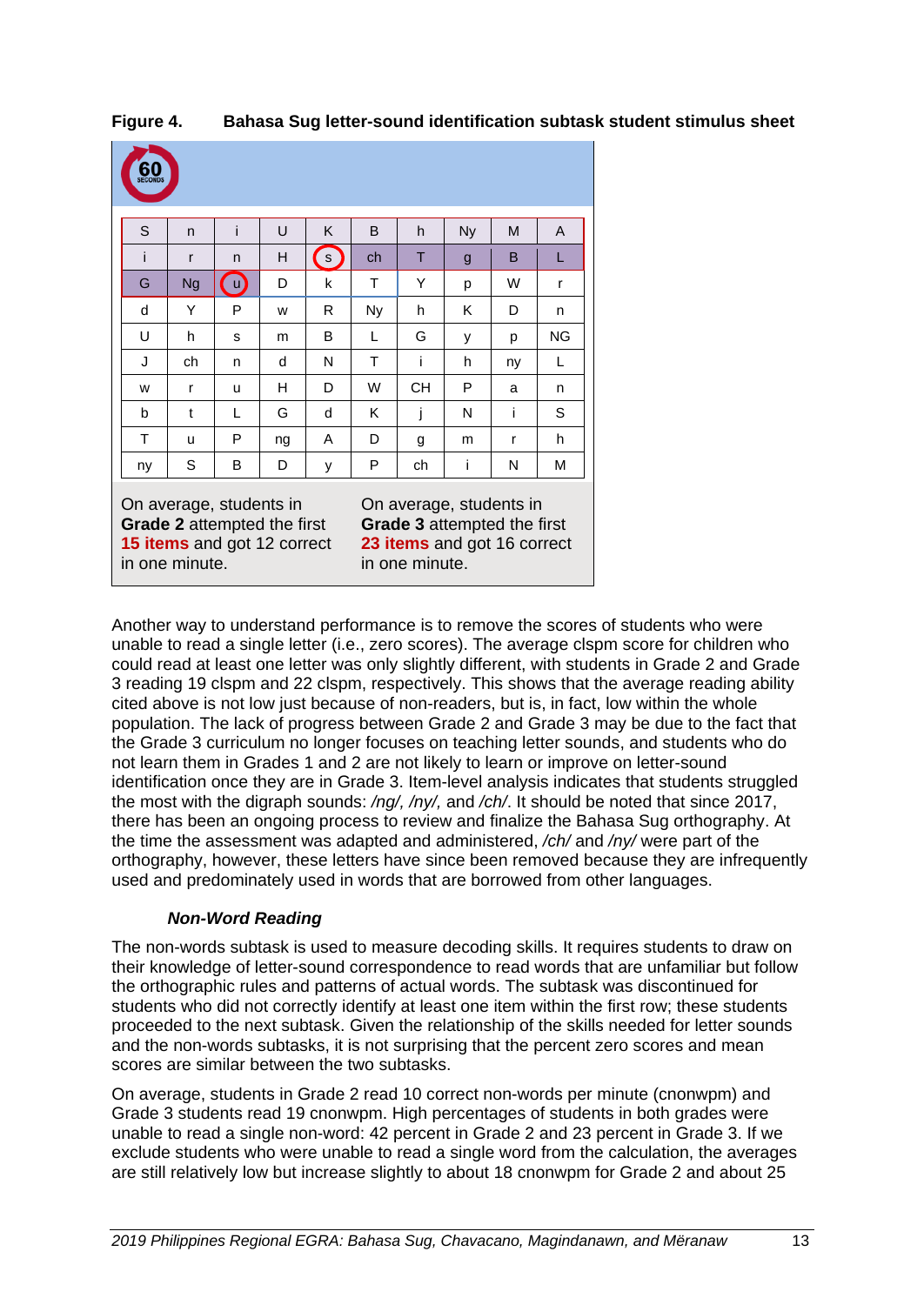cnonwpm for Grade 3. Not surprisingly, the non-words that students struggled with the most contained */ng/* and */ny/*. These findings are consistent with results from the letter-sounds subtask, which indicated digraph sounds were the most commonly missed by students.

Girls outperformed boys in non-word reading, especially in Grade 3. On average, Grade 3 girls were reading 7 cnonwpm faster than boys (22 and 15 cnonwpm, respectively). Differences were also statistically significant in zero scores with a lower percent of girls (18 percent) scoring zero compared with boys (29 percent).

#### *ORF Passage Reading*

<span id="page-21-0"></span>Fluent reading depends on progressing from decoding to automatically recognizing words and also requires children to draw inferences and anticipate words based on the context of the sentence and story. The shift from decoding to automaticity is important to free up cognitive space for comprehension. The ORF passage reading subtask was presented in the form of a short, grade-level story. The subtask was administered according to the EGRA Toolkit, Second Edition<sup>[8](#page-21-2)</sup> standard procedures, such that students were given 60 seconds to read as quickly and accurately as possible. The subtask was discontinued for students who did not correctly identify at least one word within the eight words; these students proceeded to the next subtask. The distribution of scores by grade are presented in **[Figure 5](#page-21-1)**. Cumulative distributions by grade can be found in **Annex E**. It is expected that fluency (a measure of automaticity and accuracy together) on the passage reading subtask is higher than in non-words subtask as passage reading presents common words in the form of sentences, which is a format that students are often more accustomed to.

On average, students in Grade 2 read about 18 cwpm, while students in Grade 3 read twice as fast at 36 cwpm. However, as can be seen in **[Figure 5](#page-21-1)**, the largest proportion of students were unable to read a single word, especially Grade 2 students (about 44 percent). The remainder of students are distributed across categories and centered around 31–40 cwpm (12 percent in Grade 2 and 17 percent in Grade 3).



#### <span id="page-21-1"></span>**Figure 5. Distribution of Bahasa Sug ORF, by grade (Passage 1)**

<span id="page-21-2"></span><sup>8</sup> For more information, see the EGRA Toolkit at [http://shared.rti.org/content/early-grade-reading-assessment](http://shared.rti.org/content/early-grade-reading-assessment-egra-toolkit-second-edition)[egra-toolkit-second-edition](http://shared.rti.org/content/early-grade-reading-assessment-egra-toolkit-second-edition)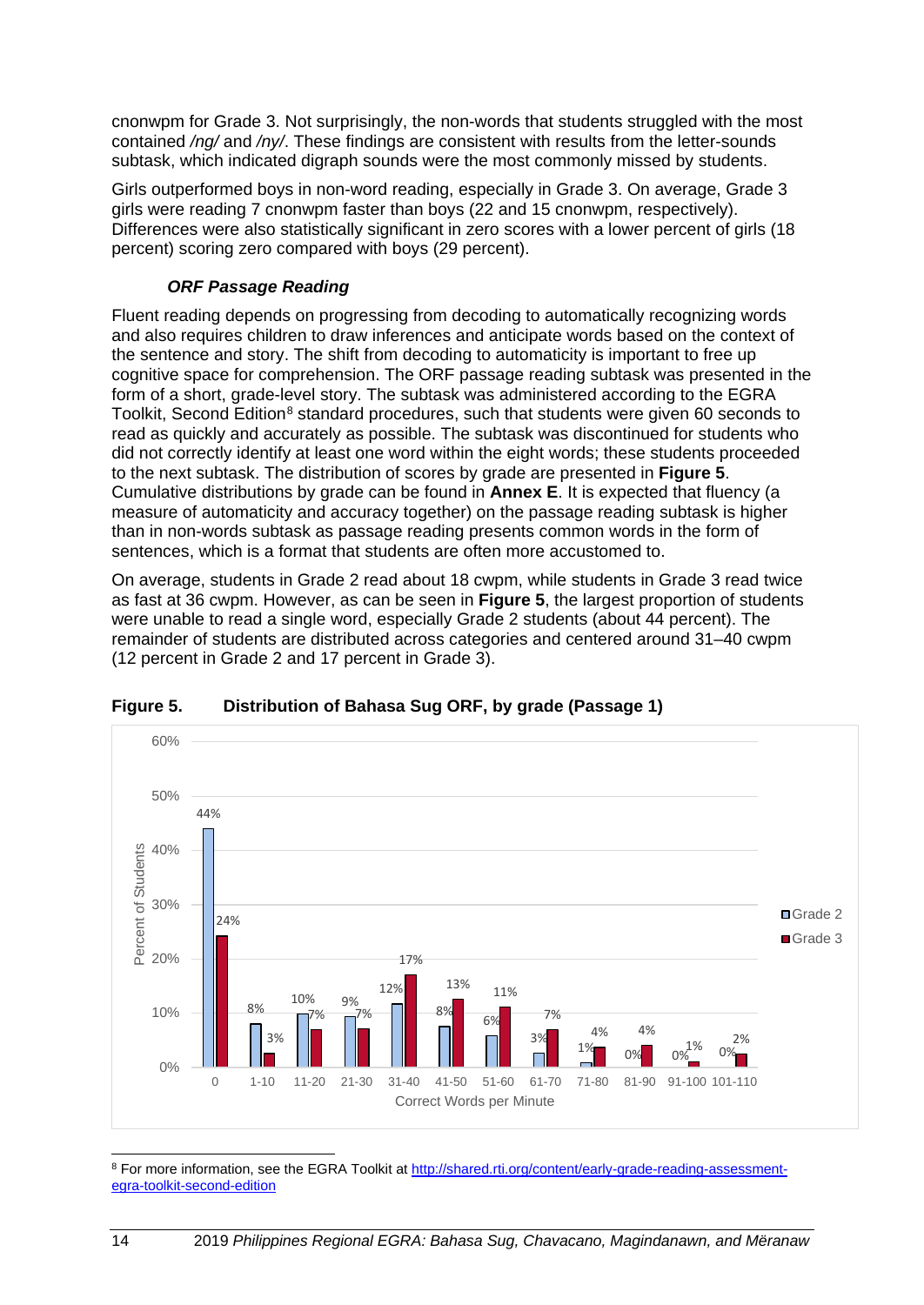As depicted in **[Figure 6,](#page-22-0)** on average, Grade 2 students attempted 23 words in 60 seconds (unshaded words in the figure below) and, of those words, they correctly read only 10 words (46 percent accuracy). In Grade 3, depicted in **[Figure 7](#page-22-1)**, on average students were reading slightly faster, attempting about 36 words within 60 seconds, (unshaded words in the figure) and with a higher level of accuracy, reading about 25 words correctly (70 percent accurately). In the figures below, the words most commonly pronounced correctly within the average attempted items are indicated in red. These words tended to be shorter words between two and four letters long—especially for Grade 2 students.

#### <span id="page-22-0"></span>**Figure 6. Average attempted items and accuracy in Bahasa Sug, Grade 2**



#### <span id="page-22-1"></span>**Figure 7. Average attempted items and accuracy in Bahasa Sug, Grade 3**

| <b>ORF Passage</b>                                                                                                                                                                                                                                                                                                                                 |                                                                                                                   |
|----------------------------------------------------------------------------------------------------------------------------------------------------------------------------------------------------------------------------------------------------------------------------------------------------------------------------------------------------|-------------------------------------------------------------------------------------------------------------------|
| In ngan ku hi Abdul. Pitu tahun na in ummul ku. In ngan sin<br>taymanghud ku usug hi Gulam. Awn da isab taymanghud ku<br>babai. Naghuhula kami ha gimba. In ama ku mag-uuma. In<br>pamilya ku magkadtu pa tabu magdagang bungangkahuy<br>bang adlaw Sabtu. Ha hinapusan sin adlaw, magpakausaha<br>kami sin. Makuyag tuud aku bang adlaw Sabtu na. | On average,<br>Grade 3<br>students<br>attempted the<br>first 36 words<br>and read with<br><b>70%</b><br>accuracy. |

Analyzing the mean of non-zero scores helps us to better understand the performance for students who were able to read one or more words correctly. The 55 percent of Grade 2 students and 76 percent of Grade 3 students who were able to read at least one word in Bahasa Sug were doing so with a high percent of accuracy, achieving 82 percent accuracy in Grade 2 ( $n = 218$ ) and about 92 percent accuracy in Grade 3 ( $n = 302$ ).

As shown in **[Table 8,](#page-23-1)** girls read a passage of text more fluently than boys in both grades. For example, on average, ORF in Grade 3 for girls is 11 cwpm higher than for boys.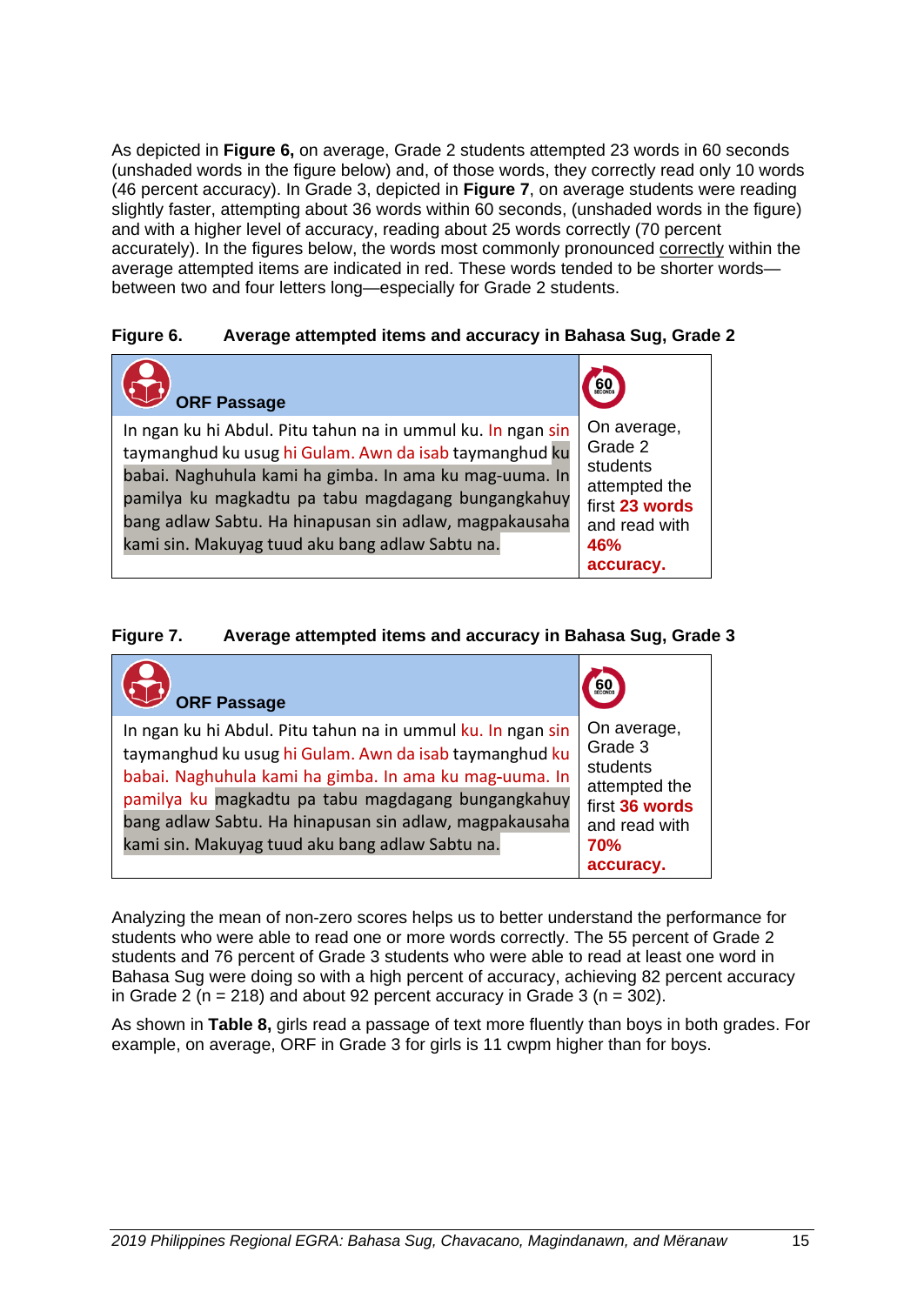|                               | Grade 2                   |                             |                            | Grade 3                     |
|-------------------------------|---------------------------|-----------------------------|----------------------------|-----------------------------|
|                               | <b>Boys</b><br>$(n = 98)$ | <b>Girls</b><br>$(n = 205)$ | <b>Boys</b><br>$(n = 196)$ | <b>Girls</b><br>$(n = 205)$ |
| <b>Percent Zero</b><br>Scores | 49%                       | $39\%$ *                    | 30%                        | 19%*                        |
|                               | $[\pm 9.8]$               | $[\pm 8.9]$                 | [±9.6]                     | [±8.6]                      |
| <b>Mean Scores</b>            | 15                        | 20                          | 30                         | $41**$                      |
|                               | $[\pm 3.8]$               | [±4.4]                      | $[\pm 5.4]$                | $[\pm 6.8]$                 |

#### <span id="page-23-1"></span>**Table 8. Bahasa Sug ORF scores, by gender**

\* Statistical significance is p<0.05

\*\* Statistical significance is p<0.001

#### *Reading Comprehension*

<span id="page-23-0"></span>To measure reading comprehension, students orally responded to questions for two short, grade-level passages. For Passage 1 (58 words), students were given 60 seconds to read the passage, after which it was removed from in front of the student as they responded to questions (this is per the reading comprehension administration protocol, as described in the EGRA Toolkit, Second Edition). However, in Passage 2 (71 words), students were given an extended time of 180 seconds to read the passage and the story remained in front of them as they responded to the comprehension questions. Each passage is composed of five comprehension questions (four literal and one inferential question). Students are only asked questions that correspond with text they read in the story before the time ran out. The administration protocol for Passage 2 is preferable due to the fact that it is not tied to a 60 second time limit. This section discusses comprehension scores from Passage 2, while results from Passage 1 can be found in **Annex E**.

On average, students in Grade 2 answered 27 percent of the reading comprehension questions correctly, while Grade 3 students, on average, answered 49 percent correctly. Students in Grade 2 attempted between one to two questions, while Grade 3 students attempted about three questions. Mean scores were higher for percent correct out of attempted items in both grades: 44 percent in Grade 2 and 69 percent in Grade 3. However, even with three minutes to complete the task, only 39 percent of Grade 2 and 69 percent of Grade 3 students read the entire story and attempted all five questions.

**[Figure 8](#page-24-1)** presents the distribution of student reading comprehension scores by grade. The percent scores on the x-axis correspond to the number of questions a student answered correctly; 20 percent is equivalent to one question correct, 40 percent is equivalent to two questions correct, etc. The percent of students who scored zero is notably quite high for both grades (55 percent for Grade 2 and 32 percent in Grade 3). The high percent of zero scores for reading comprehension are a reflection of the high zero scores on the ORF subtask.

Those students in Grade 3 who could read with some fluency were able to comprehend at expected levels and answer four or five out of five questions correctly (80 percent comprehension or better).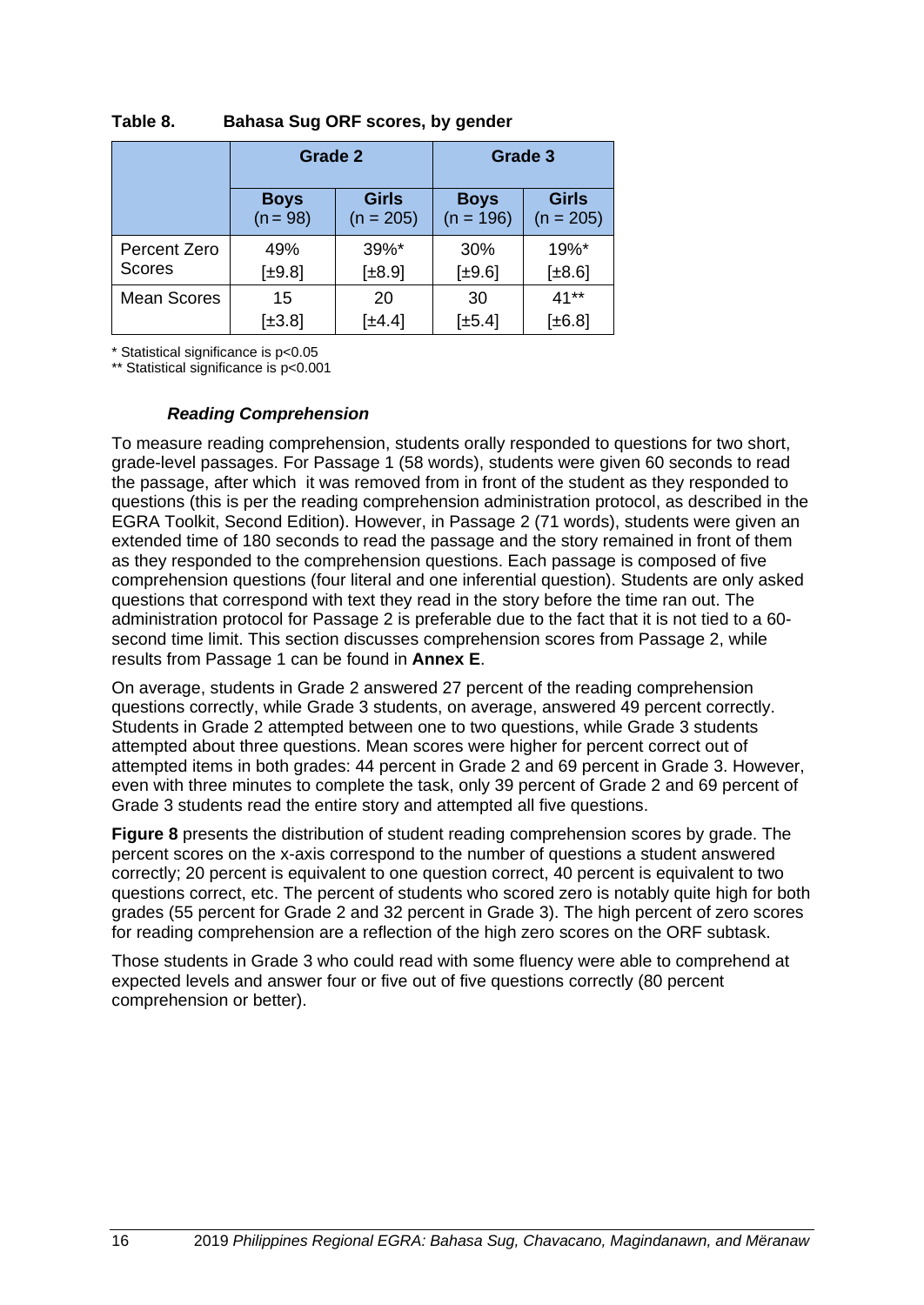

<span id="page-24-1"></span>**Figure 8. Bahasa Sug reading comprehension scores, by grade (Passage 2)**

As they did in other subtasks, girls performed better compared to boys in reading comprehension. Only 25 percent of Grade 3 girls scored zero compared to 40 percent of boys. On average, girls in Grade 3 scored 55 percent compared with boys at only 43 percent. Grade 2 comparisons are similar, with girls scoring 31 percent and boys scoring 24 percent.

#### **Chavacano**

<span id="page-24-0"></span>Nearly all of the schools sampled for Chavacano were located in Region IX–Zamboanga Peninsula (29); the remaining one school was located in BARMM. The final analysis includes student reading assessments and interviews from 398 Grade 2 and 402 Grade 3 students. The average age for Grade 2 students in sampled Chavacano-speaking schools was 8 years old and the average age for Grade 3 was 9 years old. About 12 percent of students were over-age for their grade.

#### **Key Sample Descriptives**

**Grade 2**: 398 students assessed; average age 8 years old

**Grade 3:** 402 students assessed; average age 9 years old

**Over-age for grade:** 12% of students

**Absenteeism:** 60% of students were absent one or more days in the previous week

**SES:** 52% high SES, 30% mid SES, and 18% low SES

**Student home language:** 60% speak Chavacano

**Teacher home language:** 84% speak Chavacano

More than 60 percent of sampled students reported being absent one or more days in the previous week, with the largest proportion of those students (24 percent) indicating they were absent two days in the previous week.

About 60 percent of sampled students from both grades reported speaking Chavacano at home with their parents. Filipino/Tagalog, Bahasa Sug, and Bisaya/Cebuano were the other languages most frequently reported by students as languages they spoke at home with their parents. Eighty-four percent of sampled Grade 2 and Grade 3 teachers in Chavacano schools reported speaking Chavacano at home; the other commonly reported languages were Filipino and English.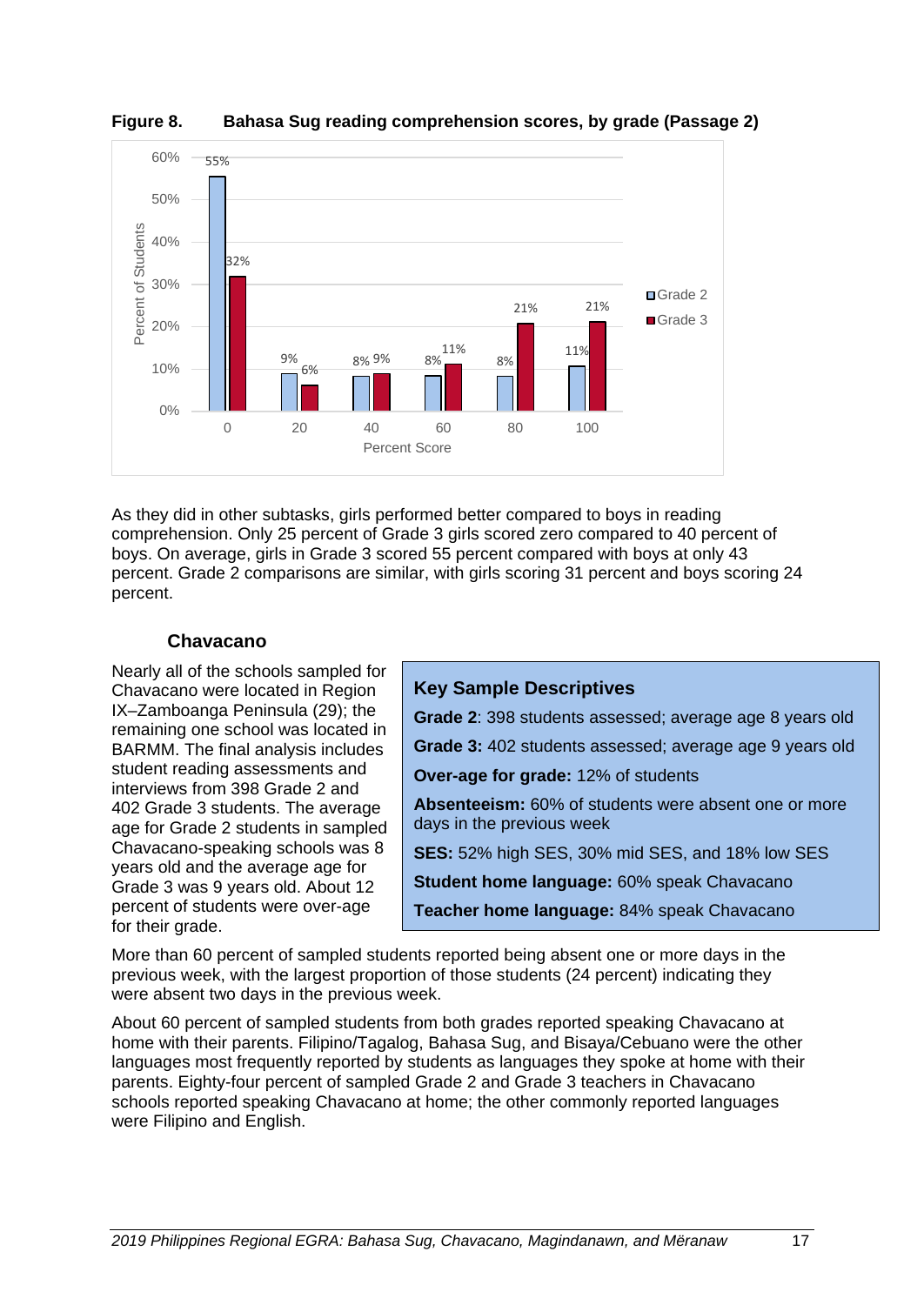More than half (52 percent) of the assessed students fell into the high SES category, about 30 percent were categorized as having mid SES, and the remaining 18 percent were in the low SES category.

**[Table 9](#page-25-1)** below presents an overview of students' performance by subtask and grade. The table includes the percent of students who scored zero on the subtask and the estimated mean scores, by grade.

As expected, zero scores declined in Grade 3, while mean scores increased, compared to Grade 2. However, zero scores accounted for a sizable proportion of students, especially in Grade 2 (between 20 percent and 40 percent, depending on subtask). Zero scores were notably high on the listening comprehension subtask, which may be related to the percent of students who spoke other MTs at home. Results by subtask are explained in detail in the subsequent sections.

|                                | <b>Percent Zero Scores</b><br>[margin of error] |                      | <b>Mean Scores</b><br>[margin of error] |                        |  |  |
|--------------------------------|-------------------------------------------------|----------------------|-----------------------------------------|------------------------|--|--|
| <b>Subtask</b>                 | Grade 2<br>(n = 398)                            | Grade 3<br>(n = 402) | Grade 2<br>$(n = 398)$                  | Grade 3<br>$(n = 402)$ |  |  |
| <b>Listening Comprehension</b> | 40.7%                                           | 36.5%                | 26.8%                                   | 30.9%                  |  |  |
| (5 questions)                  | $\pm 6.9$                                       | $[\pm 7.0]$          | $\pm 4.6$                               | $[\pm 5.2]$            |  |  |
| Letter-Sound Identification    | 21.3%                                           | 13.8%                | 19.1                                    | 17.8                   |  |  |
| (clspm) (100 items)            | $\pm 6.5$                                       | $[\pm 5.5]$          | $[\pm 3.1]$                             | $[\pm 2.0]$            |  |  |
| Non-Word Reading               | 28.3%                                           | 23.4%                | 14.7                                    | 19.9                   |  |  |
| (cnonwpm) (50 items)           | $[\pm 6.5]$                                     | $[\pm 7.1]$          | $\pm 1.8$                               | $\left[\pm 2.7\right]$ |  |  |
| <b>ORF Passage Reading</b>     | 24.1%                                           | 13.1%                | 34                                      | 50.4                   |  |  |
| (cwpm) (60 items)              | $\pmb{\uparrow}$ = 6.0                          | $[\pm 5.3]$          | $[\pm 4.2]$                             | $\pm 6.8$              |  |  |
| Reading Comprehension: Passage | 36.7%                                           | 28.1%                | 45%                                     | 54.8%                  |  |  |
| 2 (5 questions)                | [±6.6]                                          | $[\pm 7.1]$          | [±6.0]                                  | [±6.9]                 |  |  |

#### <span id="page-25-1"></span>**Table 9. Overview of Chavacano EGRA percent zero and mean scores, by grade**

#### *Listening Comprehension*

<span id="page-25-0"></span>The Chavacano story and comprehension questions are presented below in **[Figure 9](#page-26-1)**. The story and five questions were read aloud to the students; no stimulus was given to the students for this subtask. Given that listening comprehension is a pre-reading skill, it can be an important measure that reflects students' oral fluency and vocabulary. A large portion of students in both grades scored zero in this subtask, 40 percent in Grade 2 and 36 percent in Grade 3. These students were unable to answer a single question correctly. On average, mean scores were low; students in Grade 2 scored 27 percent, and students in Grade 3 scored 30 percent. This means, on average, students in both grades were answering only about two out of the five questions correctly. The low mean scores and high percent of zero scores could be due, in part, to the percent of children reporting speaking languages other than Chavacano at home, which could hinder students' oral language ability in Chavacano. Additionally, it is possible that the length of the story may have made it challenging for students to recall details. Cumulative distribution graphs are presented in **Annex F**.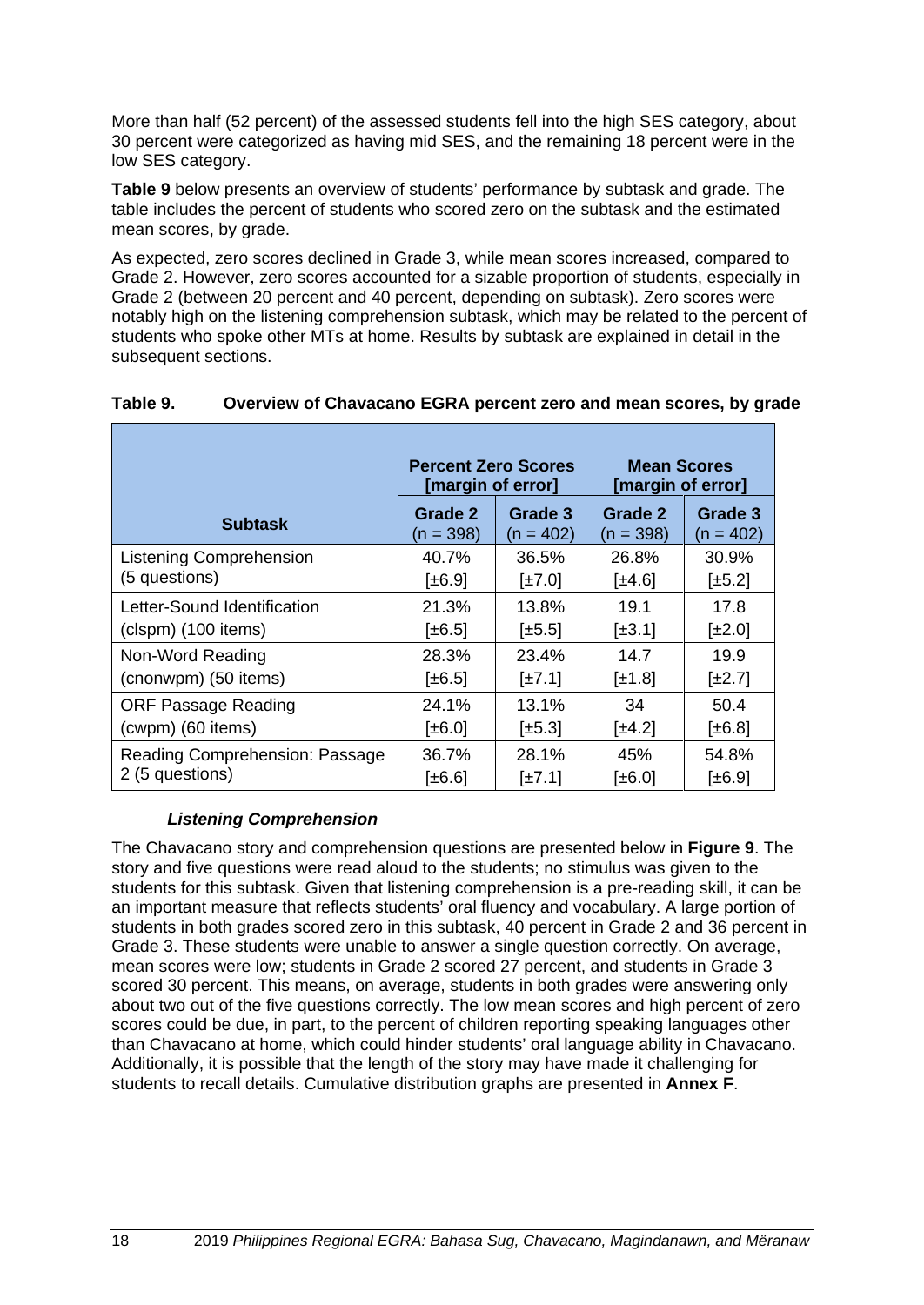#### <span id="page-26-1"></span>**Figure 9. Chavacano listening comprehension story and questions**

|                                                                                                                                                                                                                                                                                                                                                                                                                                                           | <b>Questions assessor</b><br>asks the student                                                      |                                                                                                                                                 |                                                                                      |
|-----------------------------------------------------------------------------------------------------------------------------------------------------------------------------------------------------------------------------------------------------------------------------------------------------------------------------------------------------------------------------------------------------------------------------------------------------------|----------------------------------------------------------------------------------------------------|-------------------------------------------------------------------------------------------------------------------------------------------------|--------------------------------------------------------------------------------------|
| Ta mira television si Ñor Dodong. Ya espanta le kay asegun con el<br>noticia, un mafuerza tifon hay tupa na de ila lugar. Ya anuncia<br>tambien que el gobierno ta manda evacua con el maga residentes<br>na de ila lugar. Con apuro, ya aregla el familia de Ñor Dodong con el<br>de ila maga importante cosas. Pero antes sila de sale, ya informa si<br>Ñor Dodong con el de ila maga vecinos por causa del anuncio, pero<br>no hay estos cre con ele. | 1.<br>2.<br>3.<br>4.                                                                               | Cosa ta hace si<br>Nor Dodong?<br>Cosa le ya sabe<br>cuando ta mira le<br>televisión?<br>Porque ya espanta<br>si Nor Dodong?<br>Cosa ya hace si |                                                                                      |
| On average, Grade 2<br>students answered 27% of<br>listening comprehension<br>questions correctly.                                                                                                                                                                                                                                                                                                                                                        | On average, Grade 3 students<br>answered 31% of listening<br>comprehension questions<br>correctly. | 5.                                                                                                                                              | Nor Dodong y su<br>familia?<br>Porque ya informa<br>si Nor Dodong con<br>su vecinos? |

#### *Letter-Sound Identification*

<span id="page-26-0"></span>Knowledge of letter-sound correspondence is a fundamental skill that helps children learn to decode words. It has been shown to be a strong predictor of reading fluency, particularly for transparent orthographies (i.e., each letter is associated with a unique sound). For the lettersounds subtask, students were presented with a sheet of paper that contained 100 letters that were randomly ordered, using a mix of uppercase and lowercase forms (see **[Figure](#page-27-2) 10**). The subtask was discontinued for students who did not correctly identify at least one item within the first row; these students proceeded on to the next subtask. Out of items presented, on average, Grade 2 children identified 19 clspm, while Grade 3 students had a similar score, at 18 clspm. Although there was little difference in the mean scores, there was a notable difference in the percent zero scores between the two grades. About 21 percent of Grade 2 students were not able to provide the sound of a single letter. Zero scores were less common in Grade 3, accounting for only about 14 percent of students. Item level analysis indicates that students struggled most with diagraph sounds */ch/* and */ll*/ followed by the sounds */j/* and */b/*.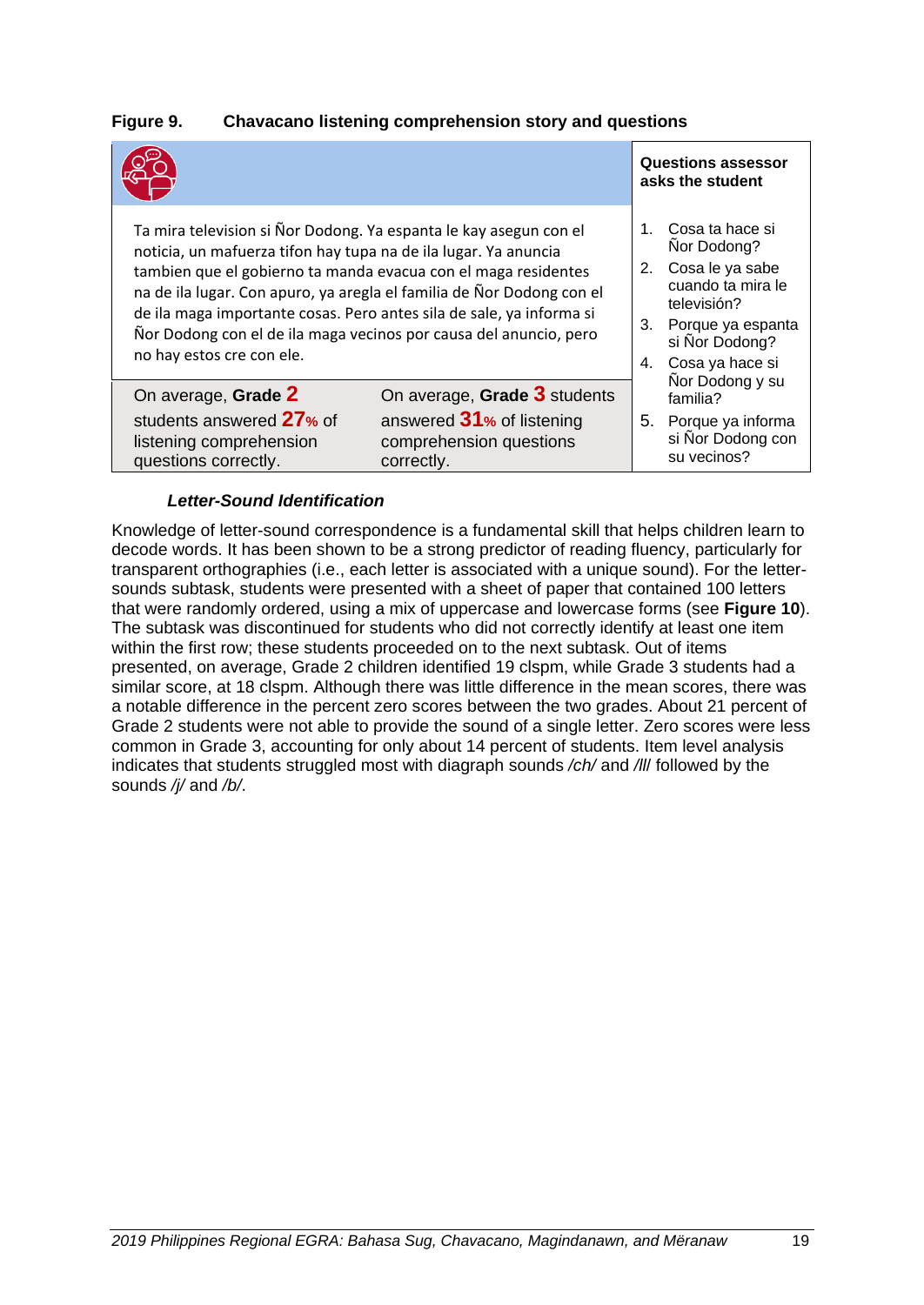| 60 |         |                                    |   |              |                                                           |    |             |           |              |
|----|---------|------------------------------------|---|--------------|-----------------------------------------------------------|----|-------------|-----------|--------------|
| Z  | g       | F                                  | d | T.           | ch                                                        | E  | $\mathbf b$ | i         | $\mathbf{I}$ |
| M  | $\circ$ | $\mathsf{R}$                       | y | J            | $\mathsf{s}$                                              | W  | ñ           | P         | $\mathsf{V}$ |
| K  | u       | N                                  | r | $\mathsf{x}$ | Œ                                                         | a  | Q           | h         | C            |
| L  | İ       | Ñ                                  | W | F            | z                                                         | P  | C           | Υ         | Ť            |
| j. | e       | К                                  | S | н            | d                                                         | Q  | o           | <b>CH</b> | t            |
| N  | b       | E                                  | u | v            | a                                                         | G  | m           | X         | r            |
| Z  | i       | a                                  | n | e            | i                                                         | n  | Υ           | a         | h            |
| A  | D       | o                                  | C | A            | L                                                         | n  | A           | r         | р            |
| E  | o       | i                                  | A | S            | $\mathsf{t}$                                              | E  | o           | u         | r            |
| A  | t       | a                                  | e | m            | L                                                         | ch | S           | a         | b            |
|    |         | first 26 items and got 18 correct. |   |              | On average, students in Grade 2 and Grade 3 attempted the |    |             |           |              |

<span id="page-27-2"></span>**Figure 10. Chavacano letter-sound identification subtask student stimulus sheet**

#### *Non-Word Reading*

<span id="page-27-0"></span>The non-words subtask is used to measure decoding skills. It requires students to draw on knowledge of letter-sound correspondence to read words that are unfamiliar but follow the orthographic rules and patterns of actual words. The subtask was discontinued for students who did not correctly identify at least one item within the first row; these students proceeded on to the next subtask. Nearly 28 percent of Grade 2 and about 23 percent of Grade 3 students were not able to read a single non-word. On average, students in Grade 2 read about 15 cnonwpm, while students in Grade 3 performed slightly better reading at 20 cnonwpm. If we exclude students who were unable to read a single word from the calculation, the averages are still relatively low but increase slightly to about 21 cnonwpm for Grade 2 and about 26 cnonwpm for Grade 3. These low scores indicate that students were not learning the most fundamental reading skills (e.g., letter sounds and decoding) that play an important role in becoming a fluent reader.

Not surprisingly, some of words that students struggled with the most were words containing the letters "*ch*", "*j,*" or "*ñ.*" These findings are consistent with results from the letter-sounds subtask, which indicated these sounds were the ones students had the most difficulty pronouncing correctly.

#### *ORF Passage Reading*

<span id="page-27-1"></span>Fluent reading depends on progressing from decoding to automatically recognizing words and also requires children to draw inferences and anticipate words based on the context of the sentence and story. The shift from decoding to automaticity is important to free up cognitive space for comprehension. The ORF passage reading subtask was presented in a short, grade-level story. The subtask was administered according to the EGRA Toolkit, Second Edition procedures, such that students were given 60 seconds to read as quickly and accurately as possible. The subtask was discontinued for students who did not correctly identify at least one word within the first eight words; these students proceeded on to the next subtask. Distribution of scores by grade are presented in **[Figure 11](#page-28-0)**. Cumulative distributions by grade can be found in **Annex F**. It is expected that fluency (a measure of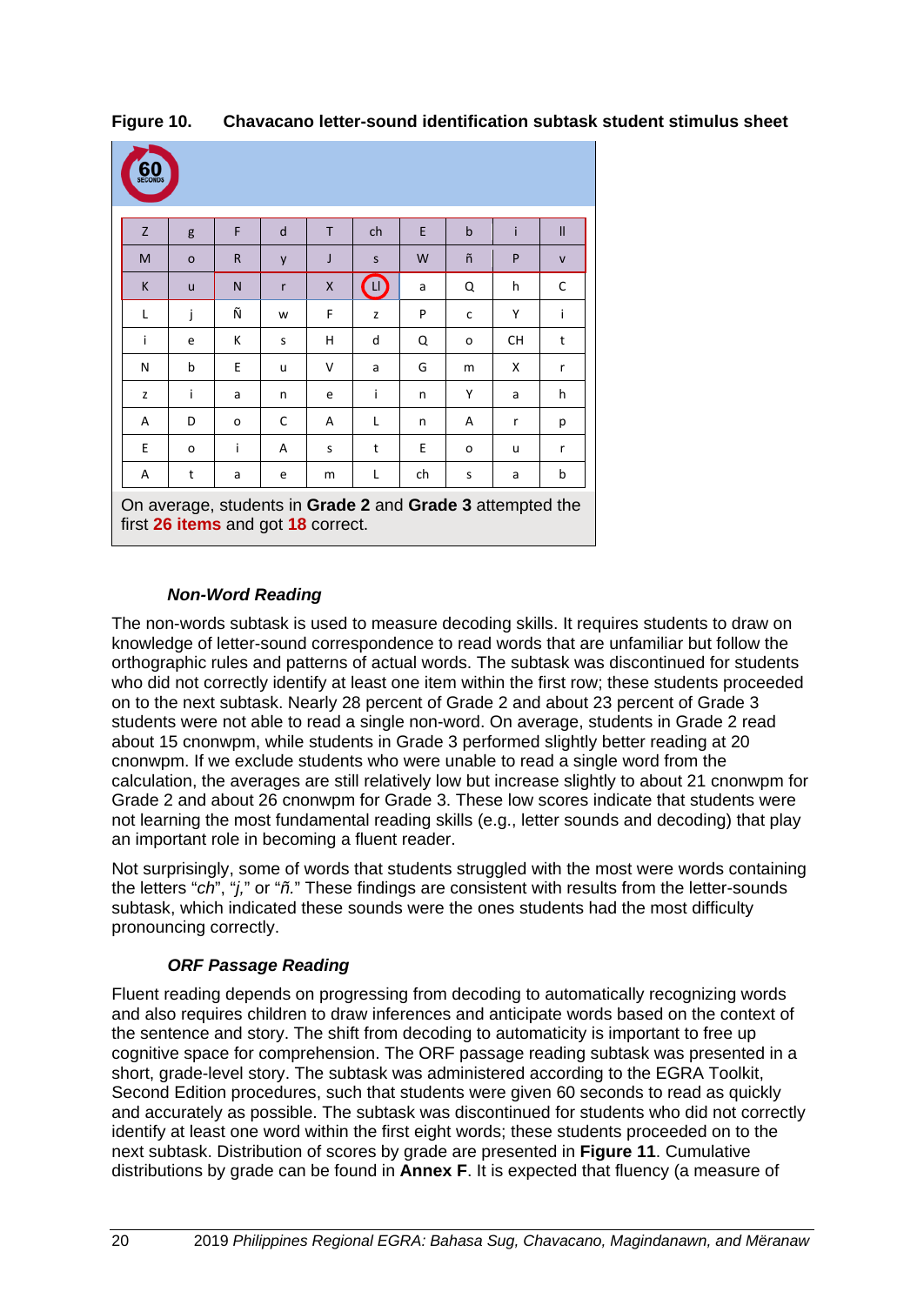automaticity and accuracy together) on the ORF passage reading subtask is higher than in the non-words subtask as passage reading presents common words in the form of sentences, which is a format that students are often more accustomed to. On average, Grade 3 students read 16 cwpm faster and more accurately than students in Grade 2 (34 cwpm and 50 cwpm, respectively). However, as can be seen in Figure 11, the largest proportion of students were unable to read a single word, especially Grade 2 students (about 24 percent). For Grade 2, the second largest proportion of students were reading 41–50 cwpm and 51–60 cwpm, with 11 percent of students in each category. Grade 3 students, however, had a higher proportion of students in the 71–80 and 81–90 categories, each with 11 percent of students.



<span id="page-28-0"></span>**Figure 11. Distribution of Chavacano ORF, by grade ( Passage 1)** 

As indicated in **[Table 10](#page-28-1)**, girls outperformed boys with lower percent zero scores and higher mean scores. On average, Grade 2 girls read about 11 cwpm faster than boys, and Grade 3 girls read nearly 19 cwpm faster than boys.

#### <span id="page-28-1"></span>**Table 10. Chavacano ORF scores, by gender**

|                                |                            | <b>Grade 2</b>              | Grade 3                    |                             |  |  |
|--------------------------------|----------------------------|-----------------------------|----------------------------|-----------------------------|--|--|
|                                | <b>Boys</b><br>$(n = 199)$ | <b>Girls</b><br>$(n = 199)$ | <b>Boys</b><br>$(n = 200)$ | <b>Girls</b><br>$(n = 202)$ |  |  |
| <b>ORF Percent Zero Scores</b> | 25.8%                      | 22.5%                       | 17.7%                      | 8.9% **                     |  |  |
|                                | $\pm 7.7$                  | $\lfloor \pm 7.2 \rfloor$   | $[\pm 6.5]$                | $[\pm 6.3]$                 |  |  |
| <b>ORF Mean Scores</b>         | 28.5                       | $39.2**$                    | 40.7                       | 59 **                       |  |  |
|                                | $[\pm 5.1]$                | $\pm 4.9$                   | $[\pm 6.5]$                | $\pm 7.7$                   |  |  |

\*\* Statistical significance is p<0.001

As depicted in **[Figure 12,](#page-29-1)** on average, Grade 2 students attempted 34 words in 60 seconds (indicated in gray shading), of those words, they correctly read 23 words (67 percent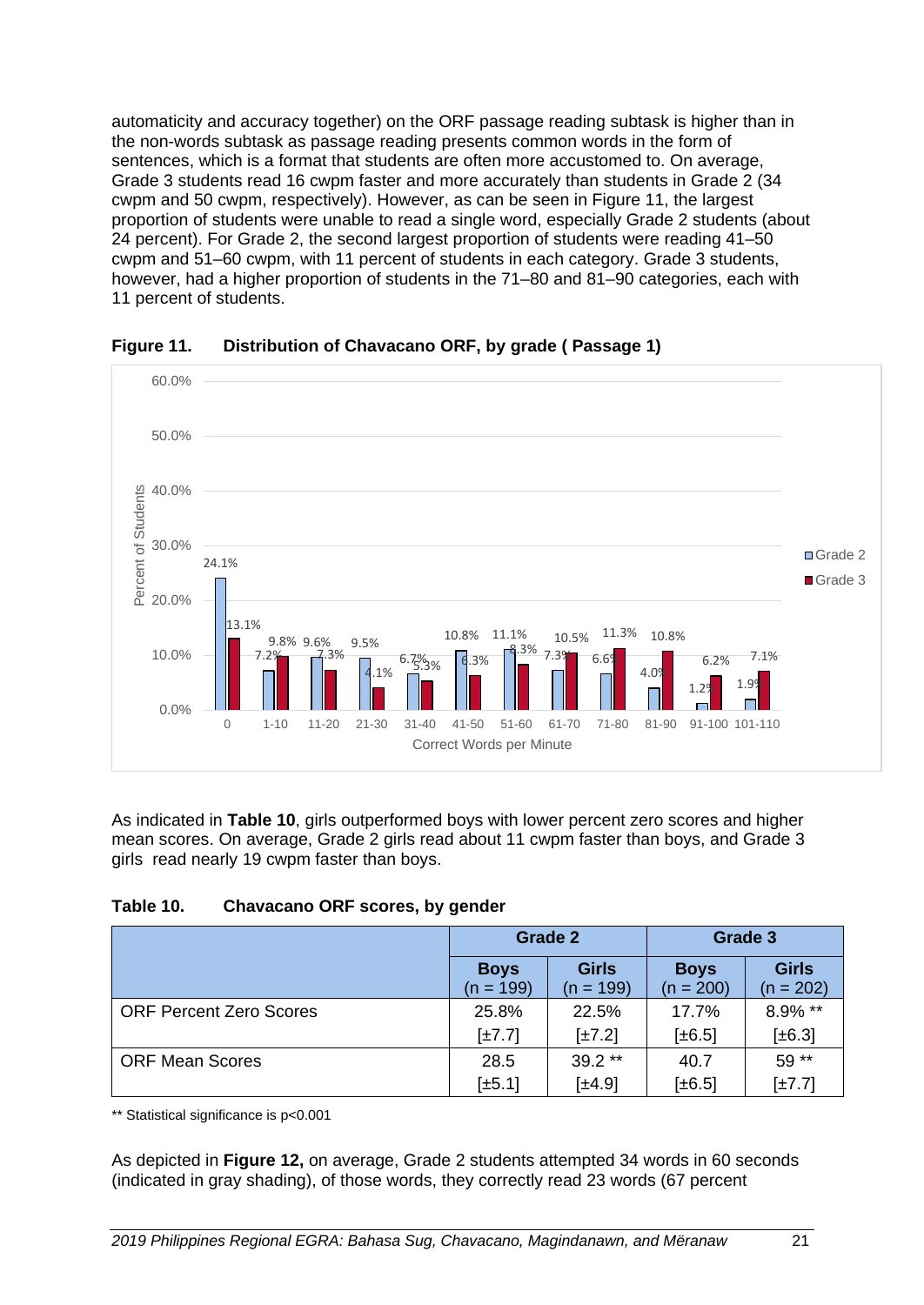accuracy). In Grade 3, depicted in **[Figure 13](#page-29-2)**, on average, students attempted about 42 words within 60 seconds (indicated in gray shading) and read 32 of them accurately (77 percent accuracy). In the figures below, the words most commonly pronounced correctly within the average attempted items are indicated with in red.

#### <span id="page-29-1"></span>**Figure 12. Average attempted items and accuracy in Chavacano, Grade 2**

| <b>ORF Passage</b>                                                                                                                                                                                                                                                                                   | 60 <sub>cm</sub>                                                                                           |
|------------------------------------------------------------------------------------------------------------------------------------------------------------------------------------------------------------------------------------------------------------------------------------------------------|------------------------------------------------------------------------------------------------------------|
| Ya encontra si Victor cinco peso na camino. Ya pipina le con este<br>y ya pensa cosa puede compra con el cinco peso. En camino, ya<br>mira le con Mila. Ta llora este. Ya habla este que ya perde de suyo<br>cinco peso. Ya dale si Victor el cen con Mila. Ya recibe este con el<br>cen y ya calla. | On average,<br>Grade 2<br>students<br>attempted the<br>first 34 words<br>and read with<br>67%<br>accuracy. |

#### <span id="page-29-2"></span>**Figure 13. Average attempted items and accuracy in Chavacano, Grade 3**

| <b>ORF Passage</b>                                                                                                                                                                                                                                                                                   | 60                                                                                                                |
|------------------------------------------------------------------------------------------------------------------------------------------------------------------------------------------------------------------------------------------------------------------------------------------------------|-------------------------------------------------------------------------------------------------------------------|
| Ya encontra si Victor cinco peso na camino. Ya pipina le con este<br>y ya pensa cosa puede compra con el cinco peso. En camino, ya<br>mira le con Mila. Ta llora este. Ya habla este que ya perde de suyo<br>cinco peso. Ya dale si Victor el cen con Mila. Ya recibe este con el<br>cen y ya calla. | On average,<br>Grade 3<br>students<br>attempted the<br>first 42 words<br>and read with<br><b>77%</b><br>accuracy. |

When referring to means (averages) to understand student performance, it can be useful to also look at performance excluding students scoring zero, which tends to significantly decrease the mean. This is especially true in the case of Chavacano, where zero scores amounted to 24 percent of Grade 2 and 13 percent of Grade 3 students, as shown in in **Figure 11**. Among children who could read at least one word correctly in the first eight words, on average Grade 2 children read 44 cwpm and Grade 3 students read 57 cwpm. These students also read with a higher percentage of accuracy, achieving 88 percent accuracy in Grade 2 ( $n = 294$ ) and about 89 percent accuracy in Grade 3 ( $n = 392$ ).

#### *Reading Comprehension*

<span id="page-29-0"></span>To measure reading comprehension, students responded to questions for two short, gradelevel passages. For Passage 1 (60 words), students were given one minute to read, after which the passage was removed from in front of the student as they responded to questions. However, for Passage 2 (56 words), students were given extended time—three minutes—to read the passage, and the story remained in front of them as they responded to the comprehension questions. Following each passage, five comprehension questions (four literal and one inferential question) were read aloud to the students to respond to orally. Students were only asked questions that corresponded with text they read in the story before the time ran out. The administration protocol for Passage 2 is preferable as it is not tied to a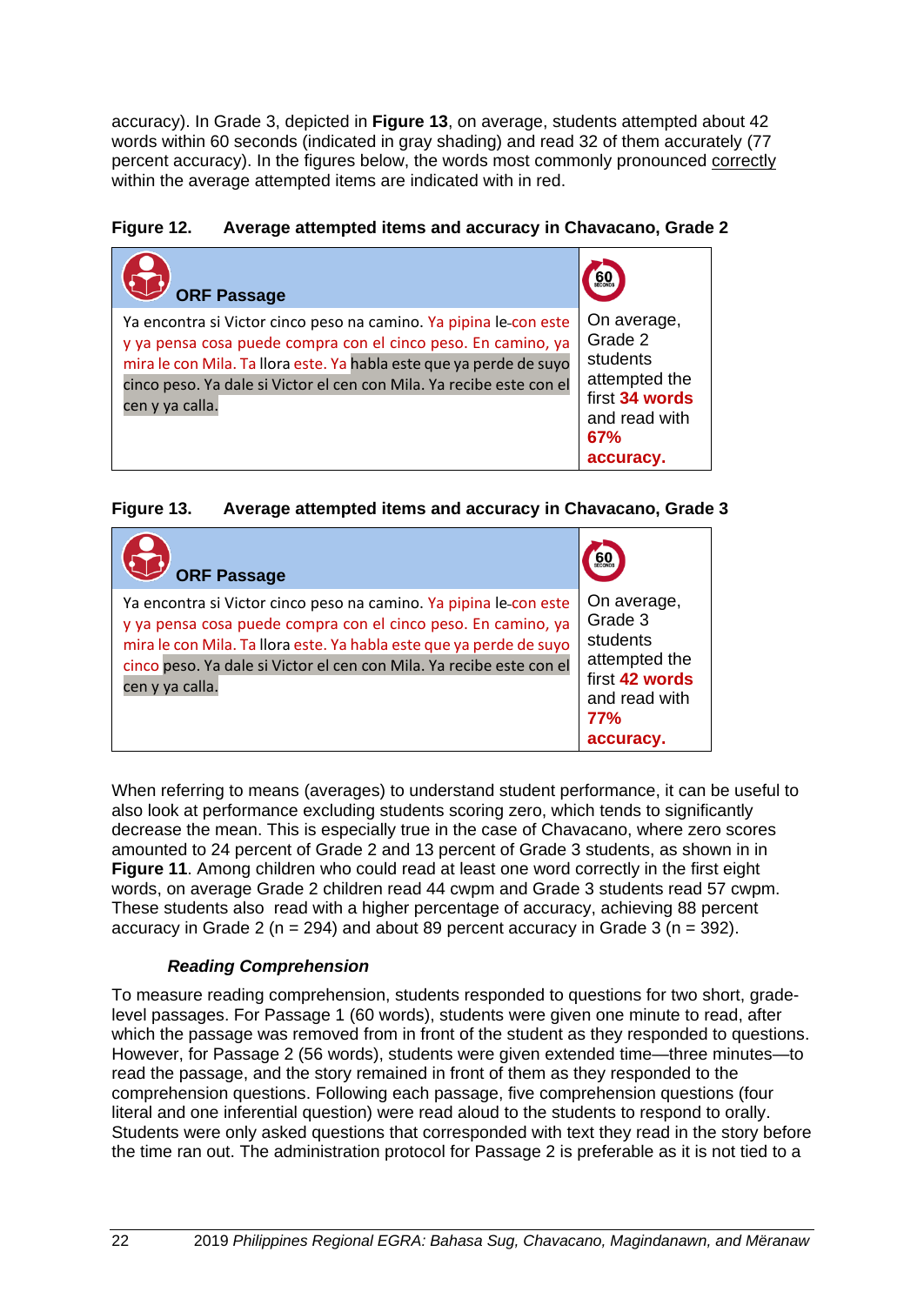60-second time limit. This section discusses comprehension scores from Passage 2; results from Passage 1 can be found in **Annex F**.

**[Figure 14](#page-30-0)** presents the distribution of scores for the reading comprehension subtask for Passage 2. The percent scores on the x-axis correspond to the number of questions a student answered correctly: 20 percent is equivalent to one question correct, 40 percent is equivalent to two questions correct, etc. Percent zero scores were notably quite high for both grades (37 percent for Grade 2 and 28 percent in Grade 3). The high percent of zero scores for reading comprehension are a reflection of the high zero scores in the ORF subtasks.

On average, Grade 2 students answered 45 percent of the questions correctly, while students in Grade 3 performed slightly better, answering 55 percent of the questions correctly. Although a large proportion of students were unable to answer a single question, another proportion of students who read with some fluency reached 80 percent comprehension or better: about 50 percent of Grade 3 students and 36 percent of Grade 2 answered 80 percent (or more) of the comprehension question correctly.



<span id="page-30-0"></span>**Figure 14. Chavacano reading comprehension scores, by grade (Passage 2)**

Girls' comprehension scores were higher than boys', especially in Grade 3. Girls in Grade 3 scored 14 percentage points better than boys, and only 22% of girls scored zero, compared to 35% of boys.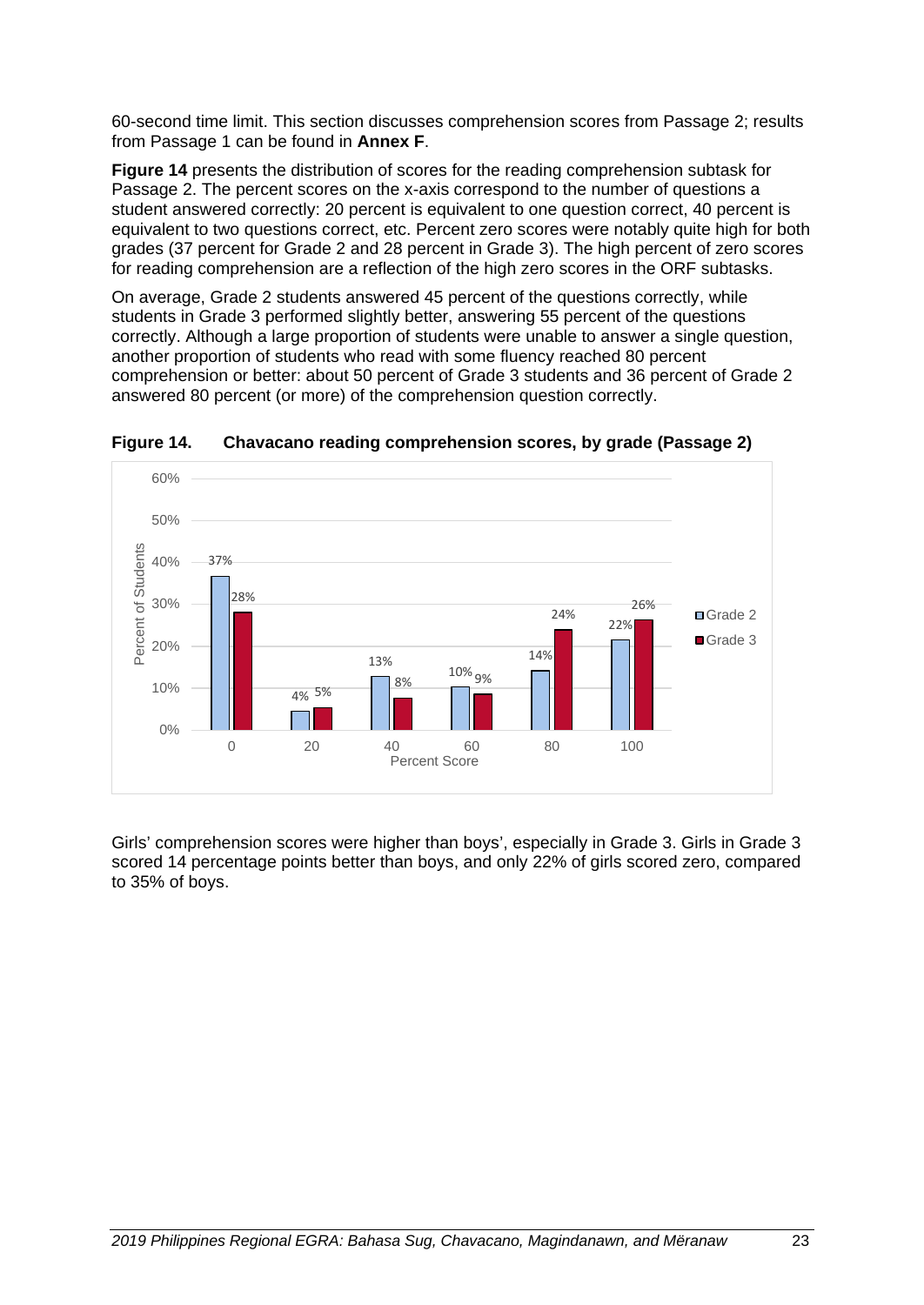#### **Magindanawn**

<span id="page-31-0"></span>A total of 40 schools that use Magindanawn as the MoTL were visited for the 2019 Regional EGRA; 31 of the schools were located in BARMM, and the remaining 9 were located in Region XII. The final analysis includes student reading assessments and interviews from 390 Grade 2 and 398 Grade 3 students. The majority of sampled Grade 2 students were 8 years old and the majority of Grade 3 students

#### **Key Sample Descriptives**

**Grade 2**: 390 students; average age 8 years old

**Grade 3:** 398 students; average age 9 years old

**Over-age for grade:** 25% of students

**Absenteeism:** 58% of students were absent one or more days in previous week

**SES:** 25% high SES, 36% mid SES, 39% low SES

**Student home language:** 87% speak Magindanawn

**Teacher home language:** 58% speak Magindanawn

were 9 years old; however, about 25 percent were over the expected age for their respective grade (age 8 for Grade 2 and age 9 for Grade 3). About 58 percent of sampled students reported being absent one or more days in the previous week.

About 87 percent of the students reported speaking Magindanawn most often at home. The second most common home language among students was Iranum, accounting for about 10 percent of the sampled students. However, only about 58 percent of sampled teachers reported that Magindanawn was their MT, with Filipino/Tagalog being the second most common home language at 18 percent.

Thirty-nine percent of students were categorized as having low SES, 36 percent with mid SES, and the remaining 25 percent of students fell into the high SES category.

Students were asked to complete several EGRA subtasks as part of the assessment, and **[Table 11](#page-32-1)** below presents an overview of performance by subtask and grade. The table includes the percent of students who scored zero on the subtask and the estimated mean scores by grade. Zero scores are the percent of pupils who did not answer a single item correctly in the given subtask.

As expected, for almost all subtasks, zero scores declined in Grade 3 when compared to Grade 2, while mean scores increased. However, overall, there was a large proportion of students in Magindanawn-speaking schools who were not reading with comprehension. This is evident based on the more than 50 percent of students in Grade 2 and nearly 30 percent of students in Grade 3 who scored zero on reading comprehension subtasks. Relatively low mean scores in the other subtasks (listening comprehension, letter sounds, and non-word reading) indicate that students lacked foundational reading skills, which help prepare students to read fluently, accurately, and with understanding.

Performance from the 2014 EGRA study of Grade 2 Magindanawn-speaking students is referenced in the sections below, as the same 2014 EGRA assessment was used in 2019 for Grade 2 and Grade 3 students in the Magindanawn language group.<sup>[9](#page-31-1)</sup> Results by subtask are explained in detail in the subsequent sections.

<span id="page-31-1"></span><sup>9</sup> Pouezevara, S. DeStefano, J., Cummiskey, C., & Pressley, J. (2014). *Early Grade Reading Assessment Results: A cross-language look at MTB-MLE implementation in the Philippines*. Prepared for USAID under the Education Data for Decision Making (EdData II) project, Task Order No. AID-492-M-12-0000. Research Triangle Park, NC: RTI.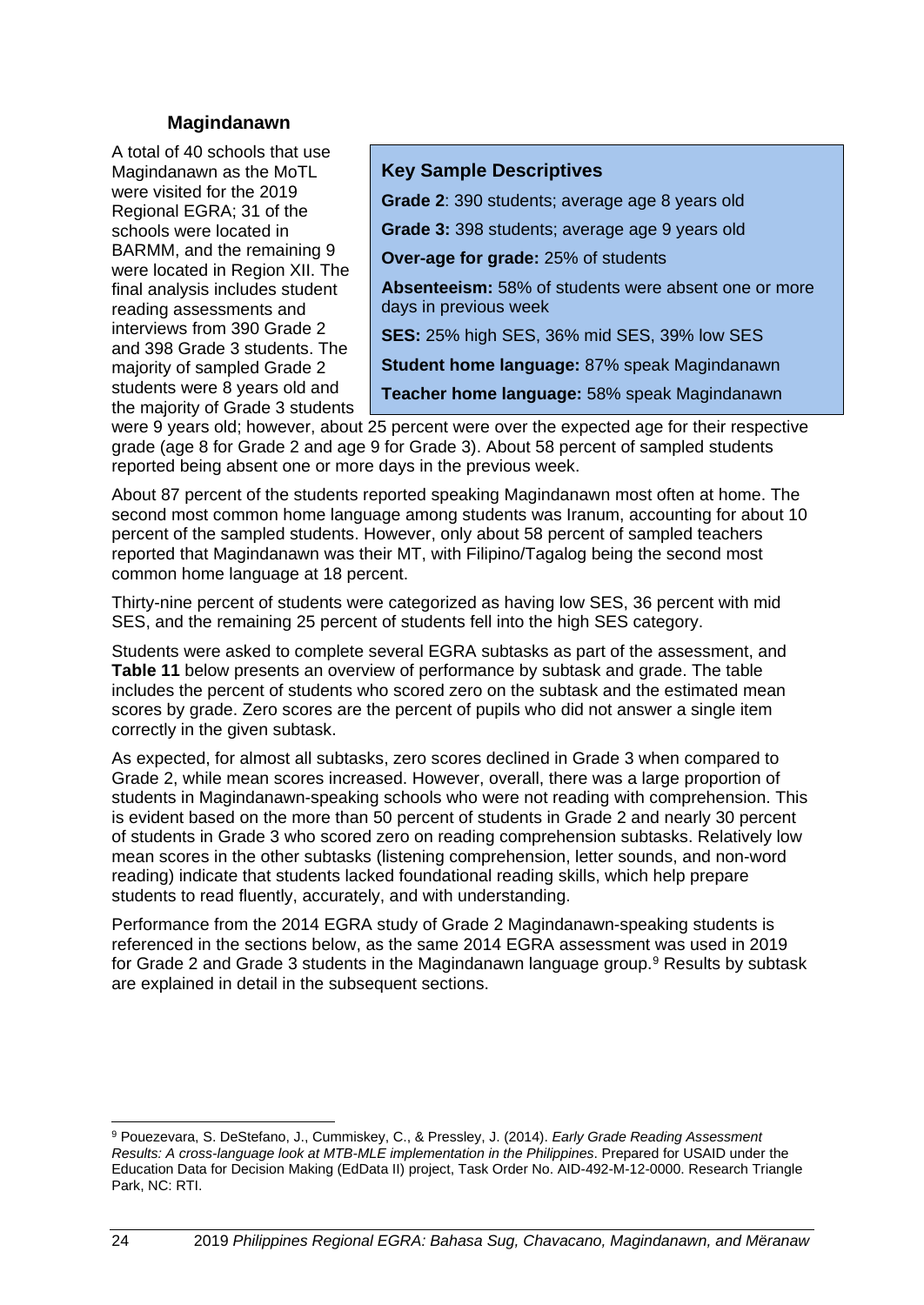|                                | <b>Percent Zero Scores</b><br>[Margin of Error] |                           | <b>Mean Scores</b><br>[Margin of Error] |             |  |
|--------------------------------|-------------------------------------------------|---------------------------|-----------------------------------------|-------------|--|
| <b>Subtask</b>                 | Grade 2                                         | Grade 3                   | <b>Grade 2</b>                          | Grade 3     |  |
|                                | $(n = 390)$                                     | $(n = 398)$               | $(n = 390)$                             | $(n = 398)$ |  |
| <b>Listening Comprehension</b> | 24.5%                                           | 15.7%                     | 36.1%                                   | 44.1%       |  |
| (5 questions)                  | $[\pm 5.7]$                                     | $[\pm 4.8]$               | $\pm 5.2$                               | $[\pm 4.0]$ |  |
| Letter-Sound Identification    | 25.8%                                           | 12.1%                     | 13.7                                    | 17          |  |
| (clspm) (100 items)            | $[\pm 12.2]$                                    | $\left[\pm 5.2\right]$    | $\pm 3.3$                               | $\pm 3.4$   |  |
| Non-Word Reading               | 30.0%                                           | 15.2%                     | 13.6                                    | 21.7        |  |
| (cnonwpm) (50 items)           | $[\pm 9.9]$                                     | $[\pm 6.5]$               | $[\pm 3.0]$                             | $[\pm 3.1]$ |  |
| <b>ORF Passage Reading</b>     | 28.1%                                           | 13.7%                     | 19.2                                    | 34.5        |  |
| (cwpm) (47 items)              | $[\pm 9.6]$                                     | $\lfloor \pm 5.9 \rfloor$ | $\pm 4.3$                               | $[\pm 5.2]$ |  |
| Reading Comprehension:         | 52.4%                                           | 30.1%                     | 22.7%                                   | 40.8%       |  |
| Passage 1 (5 questions)        | $[\pm 10.3]$                                    | [±8.6]                    | $[\pm 5.9]$                             | $[\pm 6.1]$ |  |
| Reading Comprehension:         | 52.7%                                           | 26.9%                     | 23.1%                                   | 38.6%       |  |
| Passage 2 (5 questions)        | $\pm 10.1$                                      | $[\pm 8.1]$               | $[\pm 5.2]$                             | $\pm 6.3$   |  |

#### <span id="page-32-1"></span>**Table 11. Overview of Magindanawn EGRA percent zero and mean scores, by grade**

#### *Listening Comprehension*

<span id="page-32-0"></span>In this subtask, a short story is read aloud to the child, followed by five comprehension questions, as presented below in **[Figure 15](#page-33-1)**. This subtask measures students' oral language ability and vocabulary knowledge. About 25 percent of Grade 2 students and 16 percent of Grade 3 students were not able to answer a single listening comprehension question correctly. For both grades, on average students answered two to three out of the five questions correctly. Based on classroom observation data from the Language Usage Study, Maguindanaoan teachers were recorded as using the MT less, compared to teachers of other languages. During the observations, Maguindanaoan teachers mixed in a fair amount of Filipino, even when teaching the MT subject. This could be due to the high proportion of teachers for whom Magindanawn is not their home language, as presented above. This lack of exposure to the MT could, in part, affect students' abilities to listen and understand the MT.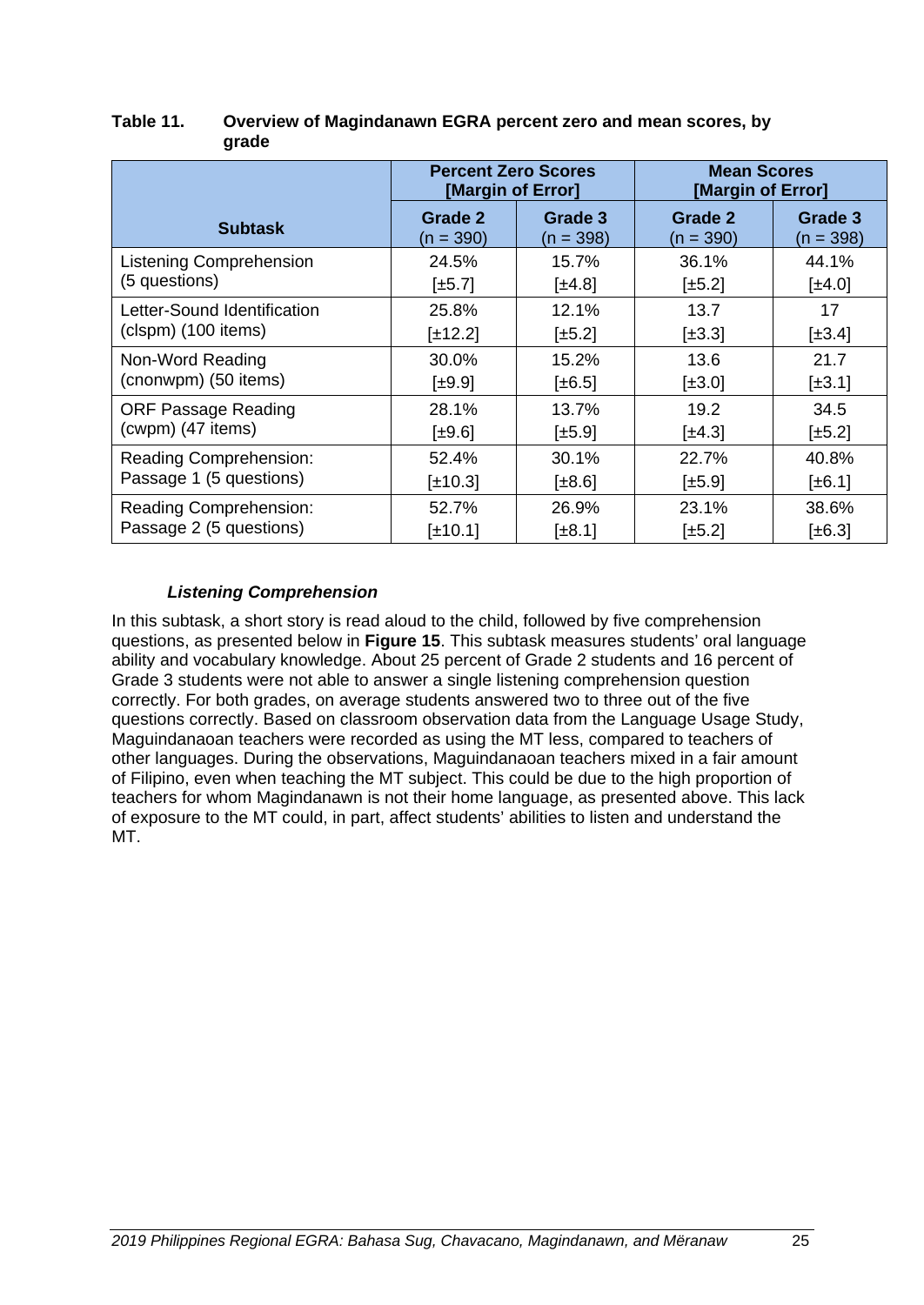|                                                                                                                                                                                                                                                                                                   |                                                                                                        | <b>Questions assessor</b><br>asks the student<br>1. Ngin i ngala nu                                                         |  |  |
|---------------------------------------------------------------------------------------------------------------------------------------------------------------------------------------------------------------------------------------------------------------------------------------------------|--------------------------------------------------------------------------------------------------------|-----------------------------------------------------------------------------------------------------------------------------|--|--|
| Saki si Rodel. Aden ayam ku a puting/bedung. Ya nin ngala na<br>Muning. Sungkulsungkul nin bu. Isa a gay, nagaipan ku ka masu<br>malimeng sekanin. Aden besen sakit nin. Tiniakapan ku taman sa<br>migkapya sekanin. Iganat kanu entuba na magalaw kami ni Muning<br>pendadalement lu kanu walay. | ayam ni Rodel?<br>2. Enduken ka<br>migkalimeng su<br>puting/bedung?<br>3. Ngin i pinggula ni<br>Rodel? |                                                                                                                             |  |  |
| On average, Grade 2<br>students answered 36% of<br>listening comprehension<br>questions correctly.                                                                                                                                                                                                | On average, Grade 3 students<br>answered 44% of listening<br>comprehension questions<br>correctly.     | 4. Ngin i pinggula ni<br>Rodel endu si<br>Muning guna su<br>migkapya si Muning?<br>5. Ngintu ka<br>migkagalaw si<br>Muning? |  |  |

#### <span id="page-33-1"></span>**Figure 15. Magindanawn listening comprehension story and questions**

#### *Letter-Sound Identification*

<span id="page-33-0"></span>Knowledge of letter-sound correspondence is a fundamental skill that helps children learn to decode words and has been shown to be a strong predictor of reading fluency, particularly for transparent orthographies (i.e., each letter is associated with a unique sound). For the letter-sounds subtask, students were presented a sheet of paper with 100 letters that were randomly ordered, using a mix of uppercase and lowercase forms. **[Figure 16](#page-34-1)** shows this grid. The subtask was discontinued for students who did not correctly identify at least one item within the first row; these students proceeded on to the next subtask. Out of items presented, on average, Grade 2 children identified an average of 14 clspm, while Grade 3 children identified an average of 17 clspm. Zero scores for this subtask were 26 percent for Grade 2 students and 12 percent for Grade 3 students. Excluding zero scores from the analysis, the average increased only slightly, to 18 clspm in Grade 2 and 19 clspm in Grade 3. This lack of improvement from Grade 2 to Grade 3 may be due to the fact that this beginning reading skill is no longer practiced in Grade 3.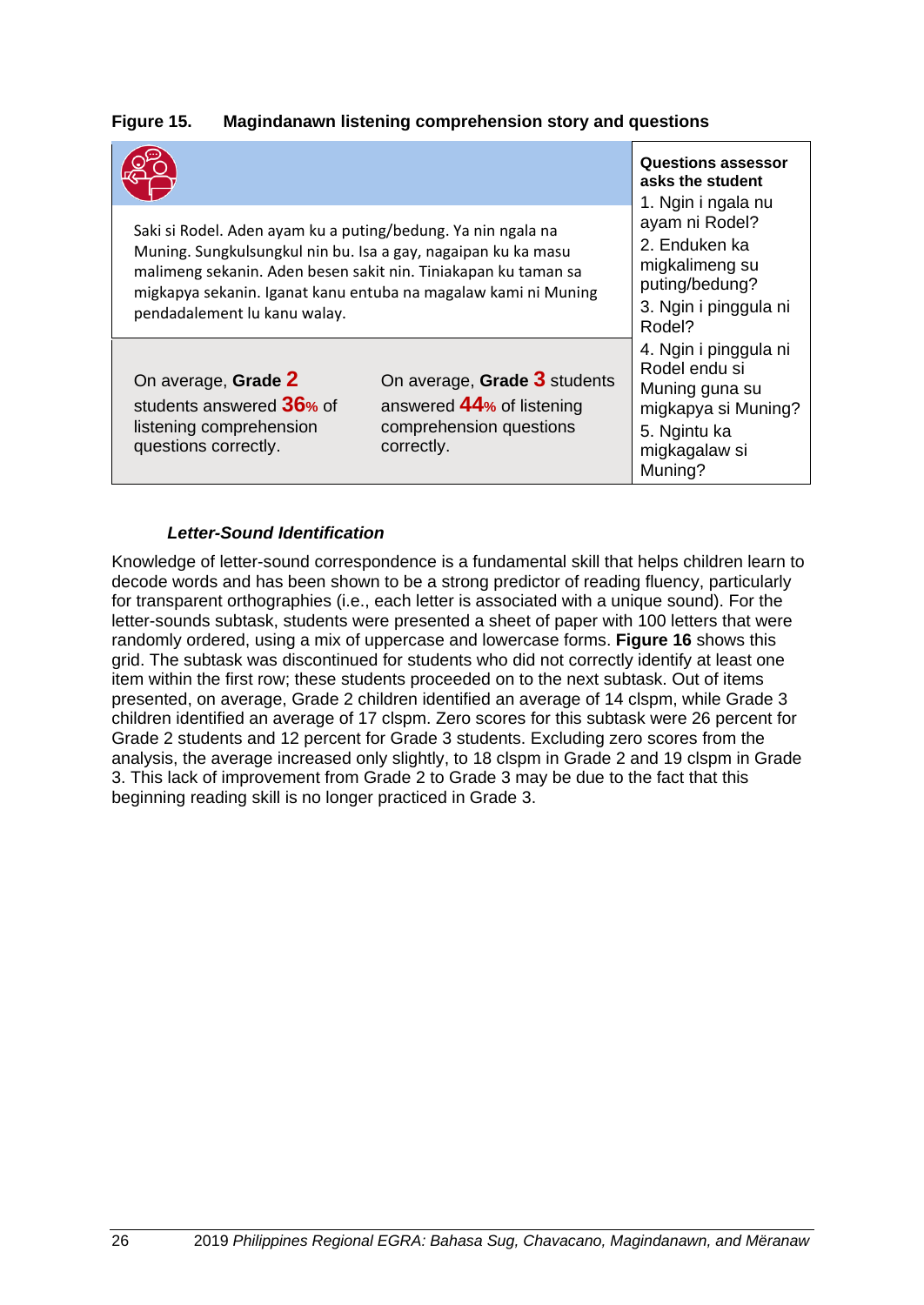| 60<br>ECOND |                                                                                                                |    |   |                                                                                                                |           |   |   |             |   |
|-------------|----------------------------------------------------------------------------------------------------------------|----|---|----------------------------------------------------------------------------------------------------------------|-----------|---|---|-------------|---|
| D           | N                                                                                                              | i  | y | m                                                                                                              | L         | P | A | $\mathbf b$ | T |
| K           | S                                                                                                              | ng | G | Υ                                                                                                              | e         | W | u | S           | L |
| t           | a                                                                                                              | k  | g | $\overline{U}$                                                                                                 | <b>Ng</b> | p | F | (B,         | d |
| M           | U                                                                                                              | n  | S | u                                                                                                              | n         | W | P | A           | u |
| L           | i                                                                                                              | L  | n | m                                                                                                              | g         | N | S | u           | e |
| N           | E                                                                                                              | b  | a | d                                                                                                              | ng        | W | n | т           | S |
| D           | i                                                                                                              | S  | у | u                                                                                                              | W         | N | d | i           | N |
| k           | t                                                                                                              | к  | e | n                                                                                                              | U         | i | к | U           | F |
| T           | g                                                                                                              | p  | N | G                                                                                                              | Υ         | M | G | k           | L |
| K           | ng                                                                                                             | n  | В | P                                                                                                              | м         | g | n | U           | i |
|             | On average, students in<br><b>Grade 2</b> attempted the first<br>25 items and got 18 correct<br>in one minute. |    |   | On average, students in<br><b>Grade 3</b> attempted the first<br>29 items and got 19 correct<br>in one minute. |           |   |   |             |   |

<span id="page-34-1"></span>**Figure 16. Magindanawn letter-sound identification subtask student stimulus sheet**

Item-level analysis shows that students struggled most with the sounds /*y*/, /*ng*/, and /*e*/.

In Magindanawn, the letter "e" is pronounced as /ə/ (i.e., schwa sound). It is possible that children are more familiar with and provided the Filipino sound for this letter (i.e., /e/) given the two languages use the same grapheme. The letter "y" is rarely used at the beginning of words in Magindanawn and is more frequently found at the end of the word. Therefore, it may be harder for children to produce the sound of the letter when asked to use it outside of a familiar word.

In the 2014 study, many students struggled with these same three letter sounds. Students' inability to correctly identify and pronounce these letter sounds leads to difficulties in correctly pronouncing words containing them, which is described in more detail in the sections below.

#### *Non-Word Reading*

<span id="page-34-0"></span>The non-word reading subtask is used to measure decoding skills. It requires students to draw on knowledge of letter-sound correspondence to read words that are unfamiliar but follow the orthographic rules and patterns of actual words. The subtask was discontinued for students who did not correctly identify at least one item within the first row; these students proceeded on to the next subtask. The percent zero scores and mean scores for the letter sounds and the non-words subtasks were quite similar for Grade 2 and Grade 3. About 30 percent of Grade 2 students and 15 percent of Grade 3 students were unable to read a single non-word.

On average, students in Grade 2 read about 14 cnonwpm, while students in Grade 3 performed somewhat better, reading at 22 cnonwpm. If we exclude students who were unable to read a single word from the calculation, the averages were still relatively low but increased slightly to about 20 cnonwpm for Grade 2 and about 26 cnonwpm for Grade 3. These low mean scores indicate that students are not learning the most fundamental reading skills (e.g., letter sounds and decoding) that play an important role in becoming a fluent reader.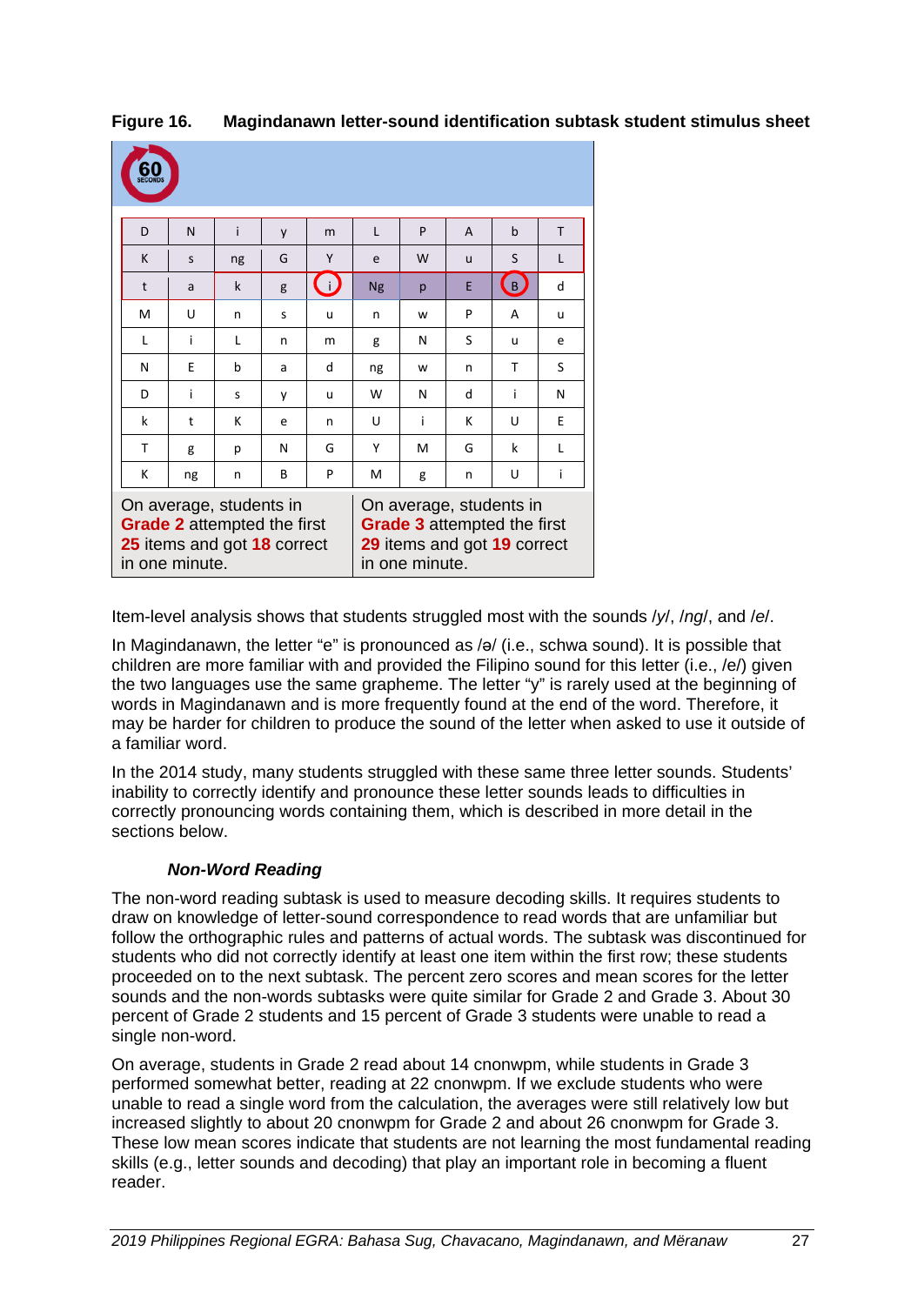Not surprisingly, the invented words that students struggled with the most were words containing the letter "e." These findings are consistent with results from the letter-sounds subtask, which indicated that the letter-sound /e/ was most frequently missed by students.

#### *ORF Passage Reading*

<span id="page-35-0"></span>Fluent reading depends on progressing from decoding to automatically recognizing words and also requires children to draw inferences and anticipate words based on the context of the sentence and story. The shift from decoding to automaticity is important to free up cognitive space for comprehension. To measure ORF, a short, grade-level story is placed in front of the student. The subtask was administered according to the EGRA Toolkit, Second Edition procedures, such that students were given 60 seconds to read the passage as quickly and accurately as possible. The subtask was discontinued for students who did not correctly identify at least one word within the first eight words; these students proceeded on to the next subtask.

On average, Grade 2 students read 19 cwpm and Grade 3 students read 35 cwpm. **[Table 12](#page-35-1)** below disaggregates the proportion of zero scores and mean ORF by gender and grade. Although there was very little difference in the percentages of boys and girls who scored zero, girls scored significantly better than boys on ORF, especially in Grade 3.

|                                |                            | <b>Grade 2</b>              | Grade 3                    |                             |  |
|--------------------------------|----------------------------|-----------------------------|----------------------------|-----------------------------|--|
|                                | <b>Boys</b><br>$(n = 181)$ | <b>Girls</b><br>$(n = 209)$ | <b>Boys</b><br>$(n = 199)$ | <b>Girls</b><br>$(n = 199)$ |  |
| <b>ORF Percent Zero Scores</b> | 28.4%                      | 27.8%                       | 15.3%                      | 12.4%                       |  |
|                                | $[\pm 10.2]$               | $[\pm 11.8]$                | $\lfloor \pm 7.5 \rfloor$  | $[\pm 6.5]$                 |  |
| ORF Mean Scores (cwpm)         | 17.4                       | $20.9**$                    | 28.6                       | $39.3**$                    |  |
|                                | $[\pm 4.3]$                | $\pm 4.9$                   | $[\pm 5.3]$                | $[\pm 5.6]$                 |  |

#### <span id="page-35-1"></span>**Table 12. Magindanawn ORF scores, by gender (Passage 1)**

\*\* Statistical significance is p<0.05

The largest proportion of Grade 2 students were unable to read a single word, as seen in **[Figure 17](#page-36-0)** below, whereas the largest proportions of Grade 3 students read between 41 and 50 cwpm and 51 and 60 cwpm. Cumulative distributions, by grade, for both passages can be found in **Annex G**.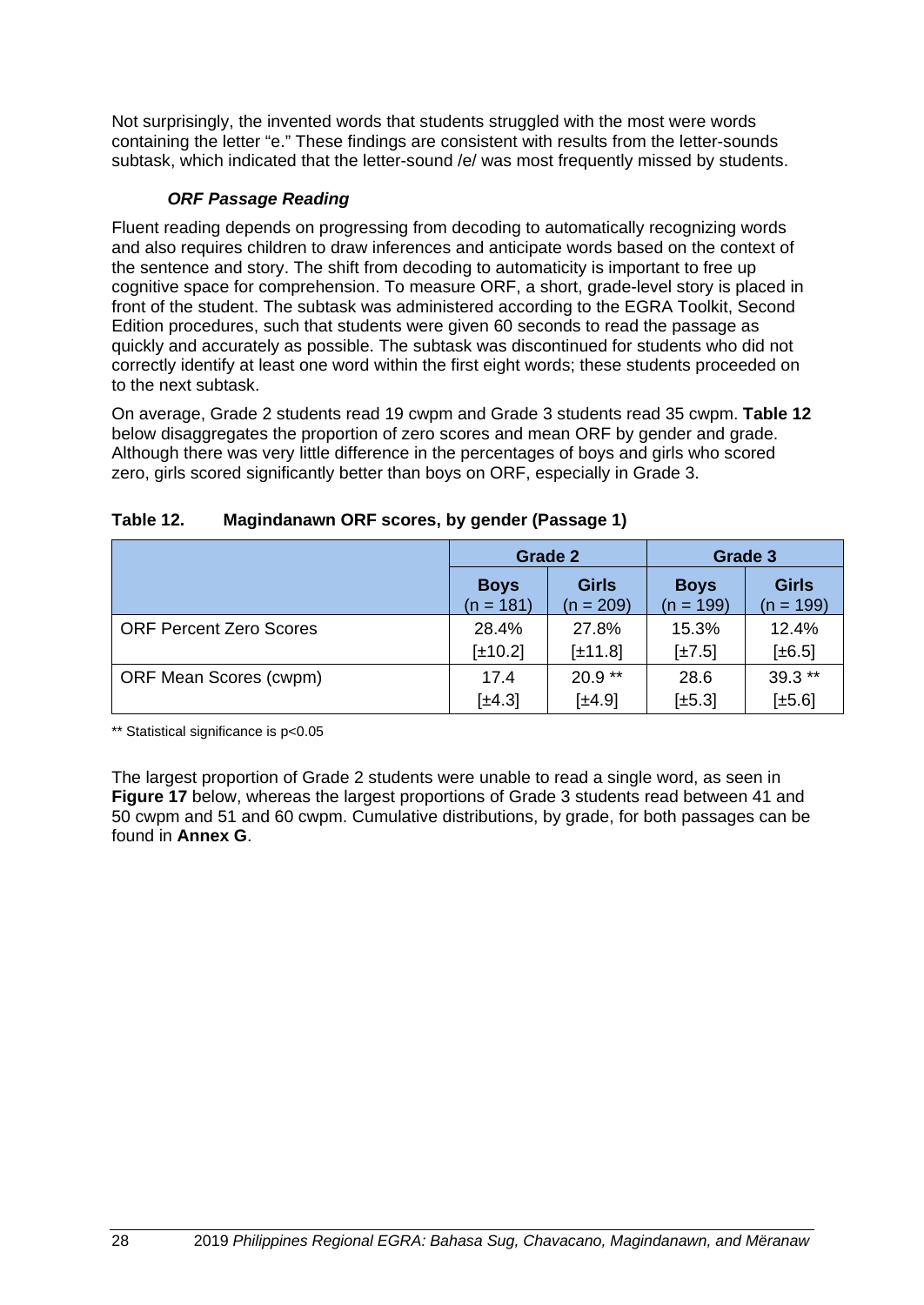

<span id="page-36-0"></span>**Figure 17. Distribution of Magindanawn ORF, by grade (Passage 1)** 

The most commonly missed words for both Grades 2 and 3 were: *endu*, *nageda*, and *Pendagangen* for Passage 1 and *aden*, *sekanin*, *mindalemet*, and *kapendalemet* for Passage 2. The letter "e" is present in all of these words, which aligns with the poor performance for letter sound /*e*/ in the letter-sounds subtask.

The 2019 Magindanawn EGRA used the same passage as the 2014 Magindanawn study (Passage 1 for both years). In 2014, Grade 2 students read at an average of 20.9 cwpm, while in 2019 Grade 2 students had a similar ORF of 19.2 cwpm. **[Figure 18](#page-37-0)** below compares the distribution of performance in both years. Although the mean scores are similar from 2014 to 2019, an important and positive change is the reduction in zero scores from 38 percent in 2014 to 28 percent in 2019. Subsequently, there is also an increase in the proportion of students who read between 1 and 10 cwpm in 2019 (28 percent) compared to 2014 (3 percent).

The ORF benchmarks set for Magindanawn in 2014 (after the 2014 Magindanawn EGRA study was completed) recommended that Grade 2 students should read at 40 cwpm. In 2014, 22 percent of Grade 2 students met this benchmark. Using **[Figure 17](#page-36-0)** above, we can see that only 12 percent of Grade 2 students met the benchmark in 2019, meaning there was a decrease from 2014 by 10 percent.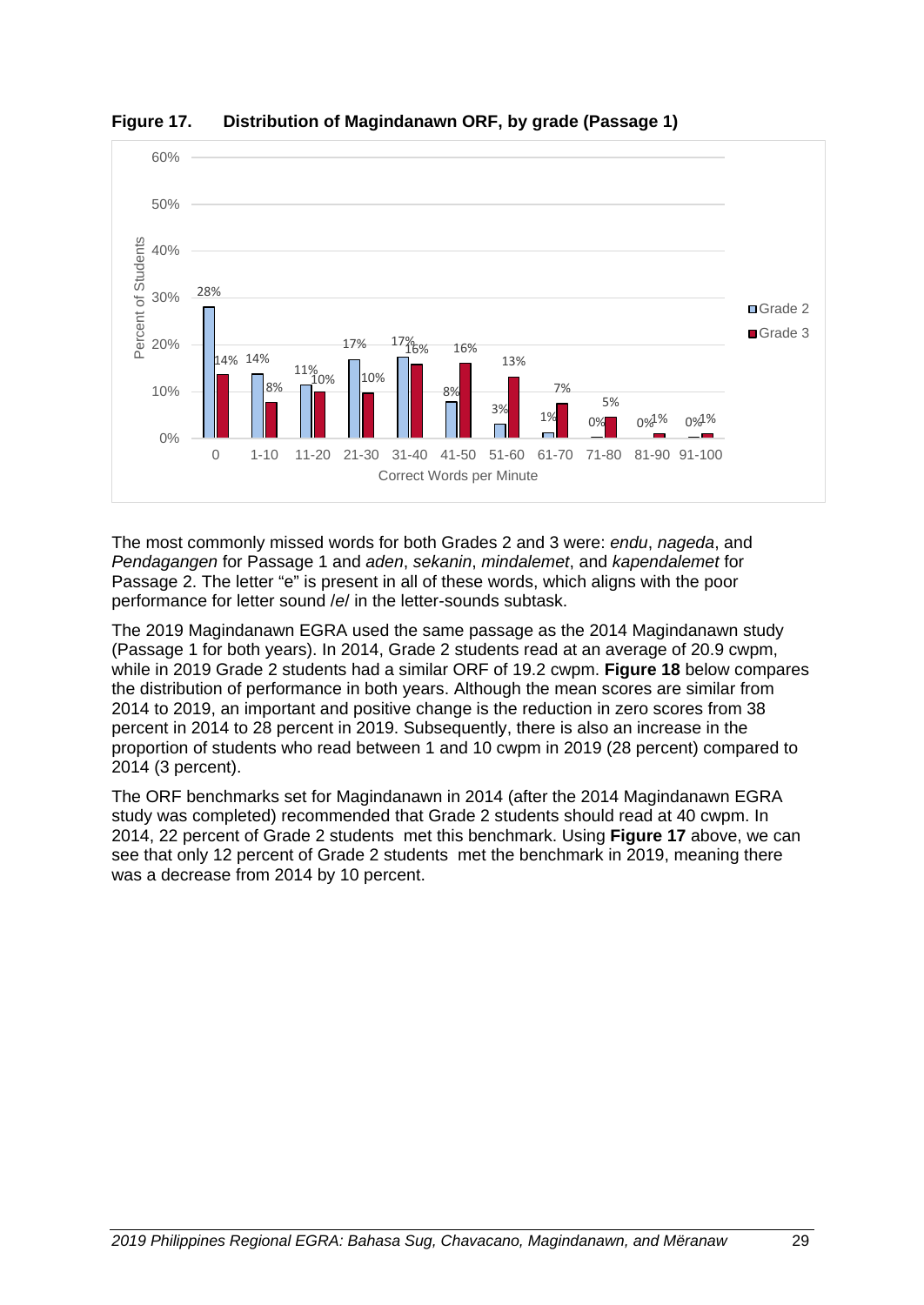

#### <span id="page-37-0"></span>**Figure 18. Distribution of Magindanawn ORF for Grade 2, 2014 vs. 2019 (Passage 1)**

Of those who demonstrated some reading ability in the 2019 study (removing the zero scores from the calculation), on average, Grade 2 students read 27 cwpm with 79 percent accuracy, and Grade 3 students read 40 cwpm with 85 percent accuracy. Both fluency and accuracy are important components of being able to read with comprehension, which is explained in detailed in the following section.

# *Reading Comprehension*

To measure reading comprehension, students responded to questions for two short, gradelevel passages. For Passage 1 (47 words), students were given 60 seconds, after which the passage was taken away as students responded to questions. However, in Passage 2 (62 words), students were given 180 seconds and the story remained in front of them as they responded to the comprehension questions. For each of the passages, there were five comprehension questions (four literal and one inferential question). Students were only asked questions that corresponded with the text they read in the story before the time ran out. The administration protocol for Passage 2 is preferable because it is not tied to a 60 second time limit.

Percent zero scores were similar across the two passages: 52 percent for Grade 2 students and 30 percent for Grade 3 on Passage 1 and 53 percent of Grade 2 students and 27 percent of Grade 3 students on Passage 2. Since the reading comprehension subtask is linked to performance on the oral reading passage subtask, the high percent of zero scores for reading comprehension are a reflection of the high percent of zero scores in the oral reading subtasks.

The reading comprehension mean scores for Passage 1 and Passage 2 were similar, with Grade 2 students answering an average of one reading comprehension question correctly (23 percent) and Grade 3 students answering an average of two reading comprehension questions correctly (41 percent). The similarities in scores between the two passages is interesting given that students had additional time to read the second passage and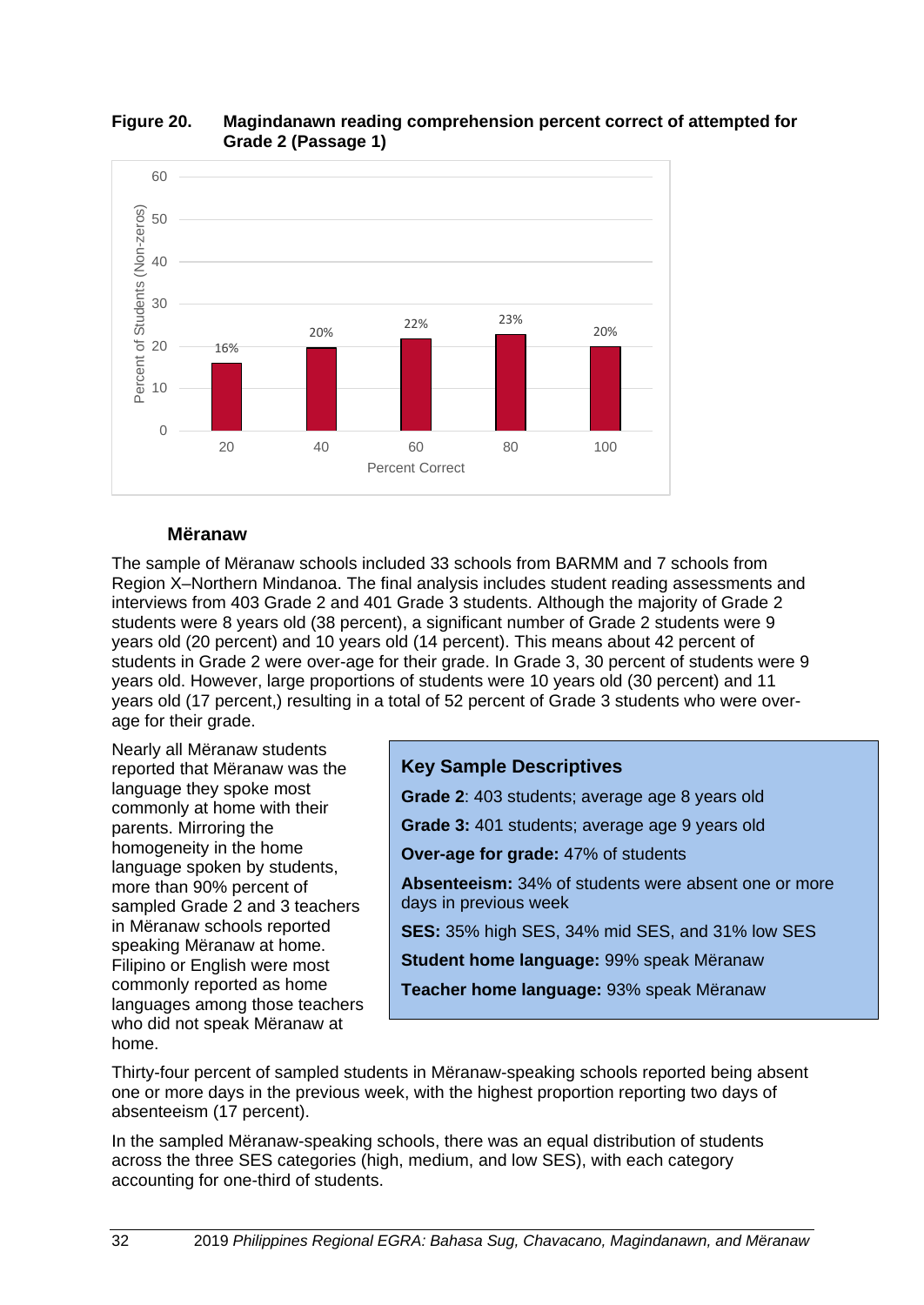**[Table 13](#page-40-0)** below presents an overview of reading performance by subtask and grade. The table includes the percent of students who scored zero and the mean score for each subtask, by grade. Zero scores are the percent of pupils who did not answer a single item correctly in the given subtask. As expected, for all subtasks, zero scores were less for Grade 3 when compared to Grade 2, while mean scores were higher for Grade 3 when compared to Grade 2. This means children were, on average, improving their skills from one grade to the next. Indicated by the low percent of Grade 3 students who scored zero, the majority of students had some reading and comprehension skills. However, mean scores and the results discussed in the subsequent sections show that students were spread across different levels of reading and comprehension abilities. In Grade 2, there was still a sizable proportion of students who were not reading with comprehension (about 24 percent).

Mean scores in the other subtasks (letter sounds and non-word reading) indicate that improvements are still needed in students' foundational reading skills, which are necessary for preparing students to read fluently, accurately, and with understanding. Results by subtask are explained in detail in the subsequent sections.

|                                  | <b>Percent Zero Scores</b><br>[Margin of Error] |             |             | <b>Mean Scores</b><br>[Margin of Error] |  |
|----------------------------------|-------------------------------------------------|-------------|-------------|-----------------------------------------|--|
| <b>Subtask</b>                   | Grade 2                                         | Grade 3     | Grade 2     | Grade 3                                 |  |
|                                  | $(n = 403)$                                     | $(n = 401)$ | $(n = 403)$ | $(n = 401)$                             |  |
| Listening Comprehension          | 1.4%                                            | $1\%$       | 55.2%       | 55.0%                                   |  |
| (5 questions)                    | $\left[\pm 1.3\right]$                          | $\pm 0.9$   | [±4.1]      | $[\pm 4.0]$                             |  |
| Letter-Sound Identification      | 5.6%                                            | 2.5%        | 18.2        | 23.2                                    |  |
| $(clspm)$ (100 items)            | $\lfloor \pm 4.2 \rfloor$                       | $\pm 1.8$   | $[\pm 2.9]$ | $[\pm 2.6]$                             |  |
| Non-Word Reading                 | 14.9%                                           | 4.0%        | 18.2        | 28.5                                    |  |
| (cnonwpm) (50 items)             | $\pm 7.6$                                       | $\pm 2.5$   | $[\pm 2.1]$ | $[\pm 2.4]$                             |  |
| <b>ORF Passage Reading</b>       | 12.7%                                           | 3.5%        | 35.8        | 55.6                                    |  |
| (cwpm) (61 items)                | $\pm 6.7$                                       | $\pm 2.2$   | $\pm 4.3$   | $[\pm 5.0]$                             |  |
| Reading Comprehension: Passage 2 | 23.6%                                           | 7.8%        | 47.6%       | 62.3%                                   |  |
| (5 questions)                    | $[\pm 10.4]$                                    | $[\pm 3.5]$ | [±8.0]      | $[\pm 4.5]$                             |  |

### <span id="page-40-0"></span>**Table 13. Overview of Mëranaw EGRA percent zero and mean scores, by grade**

### *Listening Comprehension*

For the listening comprehension subtask, a short story and questions were read aloud to the students. The Mëranaw story and comprehension questions are presented below in **[Figure](#page-41-0) 21**. Cumulative distribution graphs are presented in **Annex H**. Listening comprehension is a pre-reading skill, and it can be an important measure that reflects students' oral fluency and vocabulary. On average, students in both grades scored 55 percent. This means, on average, students answered about three out of the five questions correctly. Very few students scored zero, indicating that nearly all students had some ability to listen and comprehend in Mëranaw.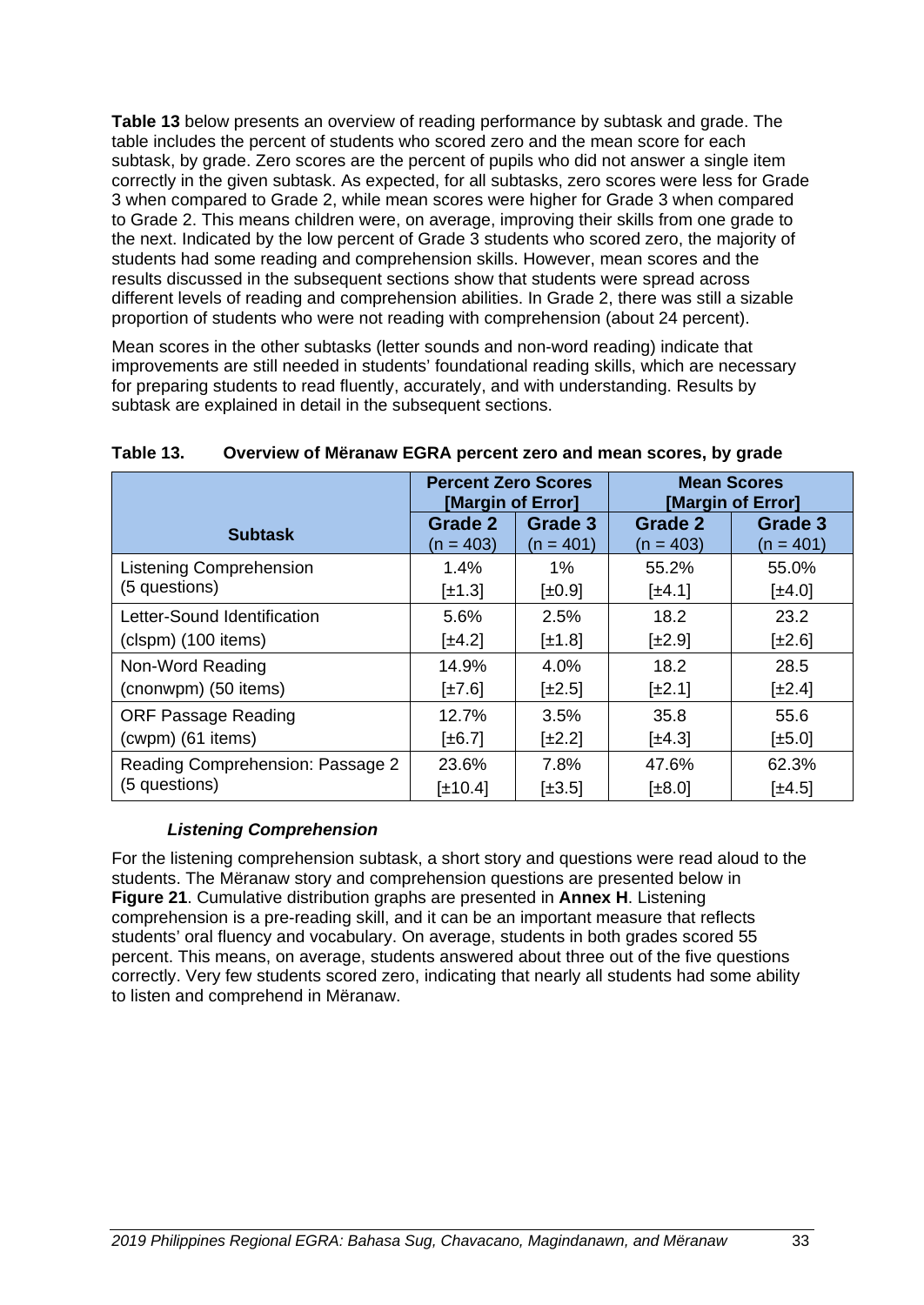# <span id="page-41-0"></span>**Figure 21. Mëranaw listening comprehension story and questions**

|                                                                                                                                                                                                                                                                                                                                                                                                                     |          | <b>Questions assessor</b><br>asks the student<br>Kagiya ko<br>1.                                                    |  |  |
|---------------------------------------------------------------------------------------------------------------------------------------------------------------------------------------------------------------------------------------------------------------------------------------------------------------------------------------------------------------------------------------------------------------------|----------|---------------------------------------------------------------------------------------------------------------------|--|--|
| Adën a mala a Babasal a Phënggoraok, miyakawma si kamantis na<br>inishaan niyan? Ino ka phënggoraok Babasal? Aya pitharo i Babasal<br>na miyakabinaning ako. Na tigi kamantis nagodën, antonaa i marata<br>on? Tigi Babasal, kagiya khawma ko pëman i Soraya na pëkamon ako<br>iran. Somininga sa mala si Kamantis. Ha ha ha! Ati oway, antonaa<br>bës i bali ngka odi ka kana? Lagidakën a miyakariga ako mambo ka | 2.<br>3. | pënggoraok si<br>Babasal, antawaa<br>i miyakawma on?<br>Ino pagishai i<br>kamantis si<br>Babasal?<br>Antaa i miyaka |  |  |
| phakawma si Racma na isaog ako niyan ko sabakan a tamban.                                                                                                                                                                                                                                                                                                                                                           |          | binaning a<br>pënggoraok?                                                                                           |  |  |
| On average, Grade $2$ and $3$ students answered $55$ % of<br>listening questions correctly.                                                                                                                                                                                                                                                                                                                         |          | Antawaa i ngaran o<br>phakawma agu<br>pëkamo ki<br>Babasal?<br>Antonaa i kashuwa                                    |  |  |
|                                                                                                                                                                                                                                                                                                                                                                                                                     |          | amay ko makaoma<br>si rakma a<br>khuwaan iyan si<br>kamantis?                                                       |  |  |

### *Letter-Sound Identification*

Knowledge of letter-sound correspondence is a fundamental skill that helps children learn to decode words. It has been shown to be a strong predictor of reading fluency, particularly for transparent orthographies (i.e., each letter is associated with a unique sound). For the lettersounds subtask, students are presented a sheet of paper with100 letters that are randomly ordered, using a mix of uppercase and lowercase forms. **[Figure 22](#page-42-0)** shows this grid. The subtask was discontinued for students who did not correctly identify at least one item within the first row; these students proceeded to the next subtask. There was little difference in performance between Grade 2 and Grade 3. On average, Grade 2 children correctly identified 18 letter sounds in 60 seconds, while Grade 3 scores were only slightly higher at 23 clspm. Zero scores accounted for a very small proportion of scores in both grades,:about 6 percent in Grade 2 and only 3 percent in Grade 3. The low percentage of students scoring zero indicates that nearly all students recognized at least some letter sounds.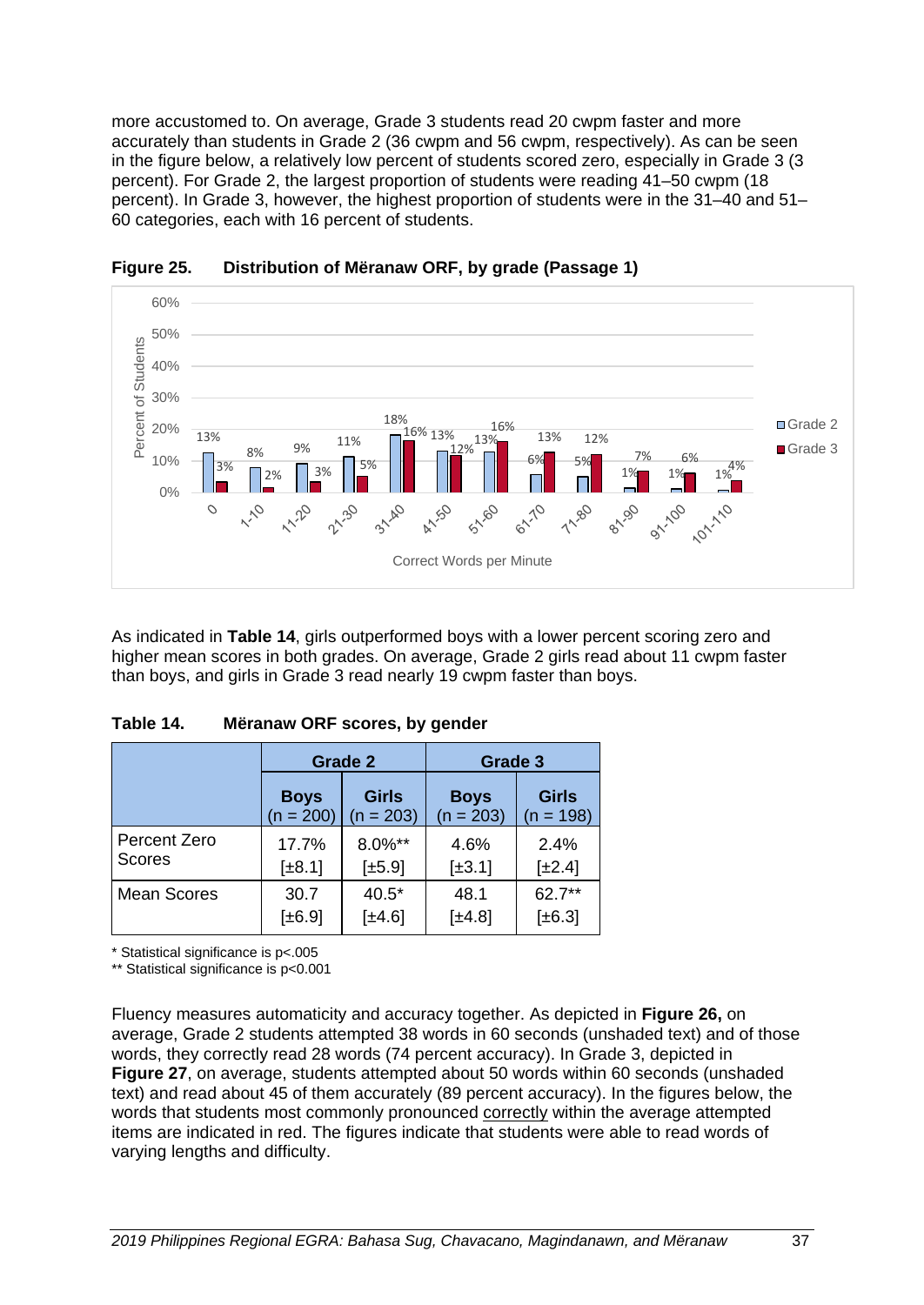# **Figure 26. Average attempted items and accuracy in Mëranaw, Grade 2**

| <b>ORF Passage</b>                                                                                                                                                                                                                                                                                                 | 60                                                                                                                |
|--------------------------------------------------------------------------------------------------------------------------------------------------------------------------------------------------------------------------------------------------------------------------------------------------------------------|-------------------------------------------------------------------------------------------------------------------|
| Aya ngaran akën na si-Bai. Pito ragon ako i idad. Aya-ngaran o<br>pagari-akën a mama na si Abol. Mababaling kami sii sa kaporoan<br>a palaw. Di Kami dii mamola sa mga onga Abol sapad. Phësung<br>kami sa Padian oman Sapto. Sii ko na baling kami na adën a pirak<br>ami. Masosonor ako igira a alongan a Sapto. | On average,<br>Grade 2<br>students<br>attempted the<br>first 28 words<br>and read with<br><b>74%</b><br>accuracy. |

## **Figure 27. Average attempted items and accuracy in Mëranaw, Grade 3**

| <b>ORF Passage</b>                                                                                                                                                                                                                                                                                                 | 60<br>On average,                                                                           |
|--------------------------------------------------------------------------------------------------------------------------------------------------------------------------------------------------------------------------------------------------------------------------------------------------------------------|---------------------------------------------------------------------------------------------|
| Aya ngaran akën na si Bai. Pito ragon ako i idad. Aya-ngaran o<br>pagari akën a mama na si Abol. Mababaling kami sii sa kaporoan<br>a palaw. Di Kami dii mamola sa mga onga Abol sapad. Phësung<br>kami sa Padian oman Sapto. Sii ko na baling kami na adën a pirak<br>ami. Masosonor ako igira a alongan a Sapto. | Grade 3<br>students<br>attempted the<br>first 50 words<br>and read with<br>89%<br>accuracy. |

### *Reading Comprehension*

Fluent reading depends on progressing from decoding to automatically recognizing words and also requires children to draw inferences and anticipate words based on the context of the sentence and story. The shift from decoding to automaticity is important to free up cognitive space for comprehension. To measure reading comprehension, students responded orally to questions for two short, grade-level passages. For Passage 1 (61 words), students were given 60 seconds, after which the passage was removed from in front of them as they responded to questions (in accordance with the EGRA Toolkit, Second Edition reading comprehension measure). However, in Passage 2 (61 words), students were given an extended time of 180 seconds, and the story remained in front of them as they responded to the comprehension questions. Following the passage, five comprehension questions (four literal and one inferential question) were read aloud to the students to respond to orally. Students were only asked questions that corresponded with text they read in the story before the time ran out. The administration protocol for Passage 2 is preferable because it is not tied to a 60-second time limit. As such, this section discusses comprehension scores from Passage 2; results from Passage 1 can be found in **Annex H**.

**[Figure 28](#page-46-0)** presents the distributions of scores for the reading comprehension subtask for Passage 2. The percent scores on the x-axis correspond to the number of questions a student answered correctly: 20 percent is equivalent to one question correct, 40 percent is equivalent to two questions correct, etc. Percent zero scores were notably low for Grade 3, at 9 percent. The low percent of Grade 3 students scoring zero indicates that most Grade 3 students were able to comprehend some of what they read. However, the distributions show that students were spread across different levels of comprehension. On average, students in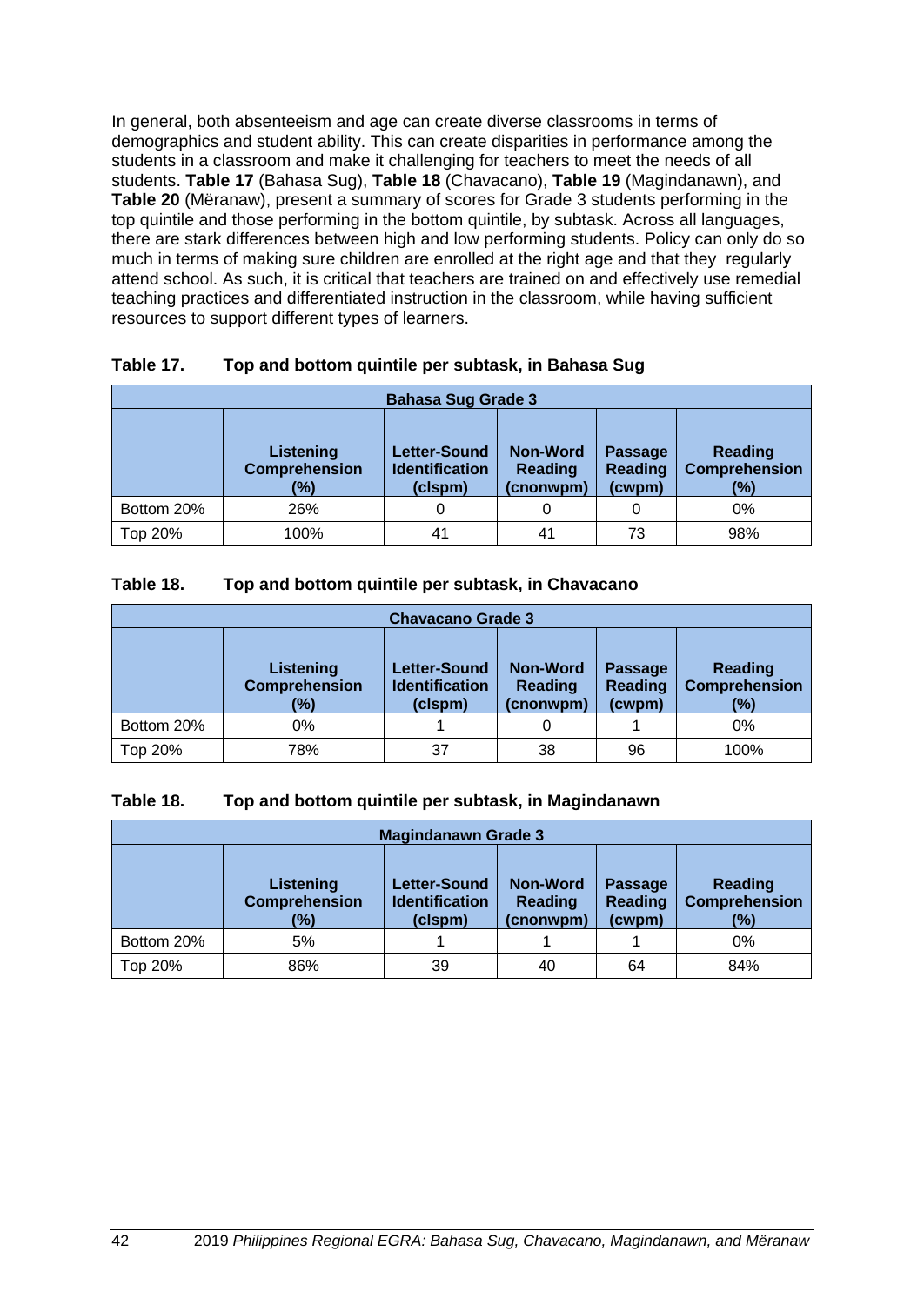| Mëranaw Grade 3 |                                          |                                                  |                                         |                                            |                                        |  |
|-----------------|------------------------------------------|--------------------------------------------------|-----------------------------------------|--------------------------------------------|----------------------------------------|--|
|                 | Listening<br><b>Comprehension</b><br>(%) | Letter-Sound<br><b>Identification</b><br>(clspm) | Non-Word<br><b>Reading</b><br>(cnonwpm) | <b>Passage</b><br><b>Reading</b><br>(cwpm) | Reading<br><b>Comprehension</b><br>(%) |  |
| Bottom 20%      | 28%                                      | 5                                                | 10                                      | 21                                         | 16%                                    |  |
| Top 20%         | 83%                                      | 46                                               | 48                                      | 93                                         | 98%                                    |  |

## **Table 20. Top and bottom quintile per subtask, in Mëranaw**

Language is another possible factor affecting student outcomes. One hypothesis is that students will learn to read faster in a language they already speak and understand fluently. Therefore, reading outcomes could be negatively impacted if the language students speak at home does not match the school's designated MT. Similarly, reading outcomes could be affected if the teacher's home language does not match the school's designated MT. The data show mixed results that can neither confirm nor contradict these hypotheses.

On the one hand, teachers and students in Mëranaw-speaking schools, where zero scores were lowest, were more homogenous in the language they used compared to those speaking the other languages in this study. Nearly all students (99 percent) and teachers (93 percent) in Mëranaw-speaking schools reported Mëranaw as the language they most commonly used at home. Conversely, in the Bahasa Sug, Chavacano, and Magindanawn schools, the teachers and students were more heterogenous in the languages they use. For example, in the Chavacano speaking schools, 84 percent of teachers and only 60 percent of students reported Chavacano as their home language. In Magindanawn-speaking schools, 87 percent of students and only 58 percent of teachers reported Magindanawn as the language they most commonly speak at home. Magindanawn and Chavacano speaking schools had the highest percent of students scoring zero on the listening comprehension subtask. Despite this apparent lack of familiarity with the MT, the children in Chavacano schools managed, on average, to reach a level of fluency similar to that of children in Mëranaw schools. To test these hypotheses using more advanced methods, we used linear regression models. When controlling for the basic student demographics,<sup>[11](#page-50-0)</sup> the data indicate that there is no difference in ORF between students who speak the same language at home as the school's designated MT and students who do not. Similarly, teachers' home language seemed to have no impact on students' ORF. Regardless, it remains important to continue to collect and appropriately use language mapping data that identify the percentage of learners who speak the MT used in a school.

Appropriate implementation of the MTB-MLE policy is another plausible factor that could affect students' reading performance. According to the MTB-MLE expectations, children should be able to read in their MT by the end of Grade 1; however, the results presented in this report show that even by Grade 2, in several of these languages, there are significant proportions of students who are unable to read.

Classroom observation data collected for the Language Usage Study revealed that the majority of teachers across all four languages were implementing the policy to a high degree. For this reason, the data did not reveal any significant findings between implementation and students' reading performance; however, there are some differences in the way teachers used language in the classroom that may be a factor contributing to students' reading performance. It should be noted that the data collected only address language use and frequency of certain activities (e.g., reading, writing, and speaking) and do not look at the quality of teaching practices. As mentioned previously, one of the biggest issues these data raise is that teachers are not explicitly teaching students the foundational skills needed to become fluent readers.

<span id="page-50-0"></span><sup>&</sup>lt;sup>11</sup> Student demographics include language group, grade, gender, and SES.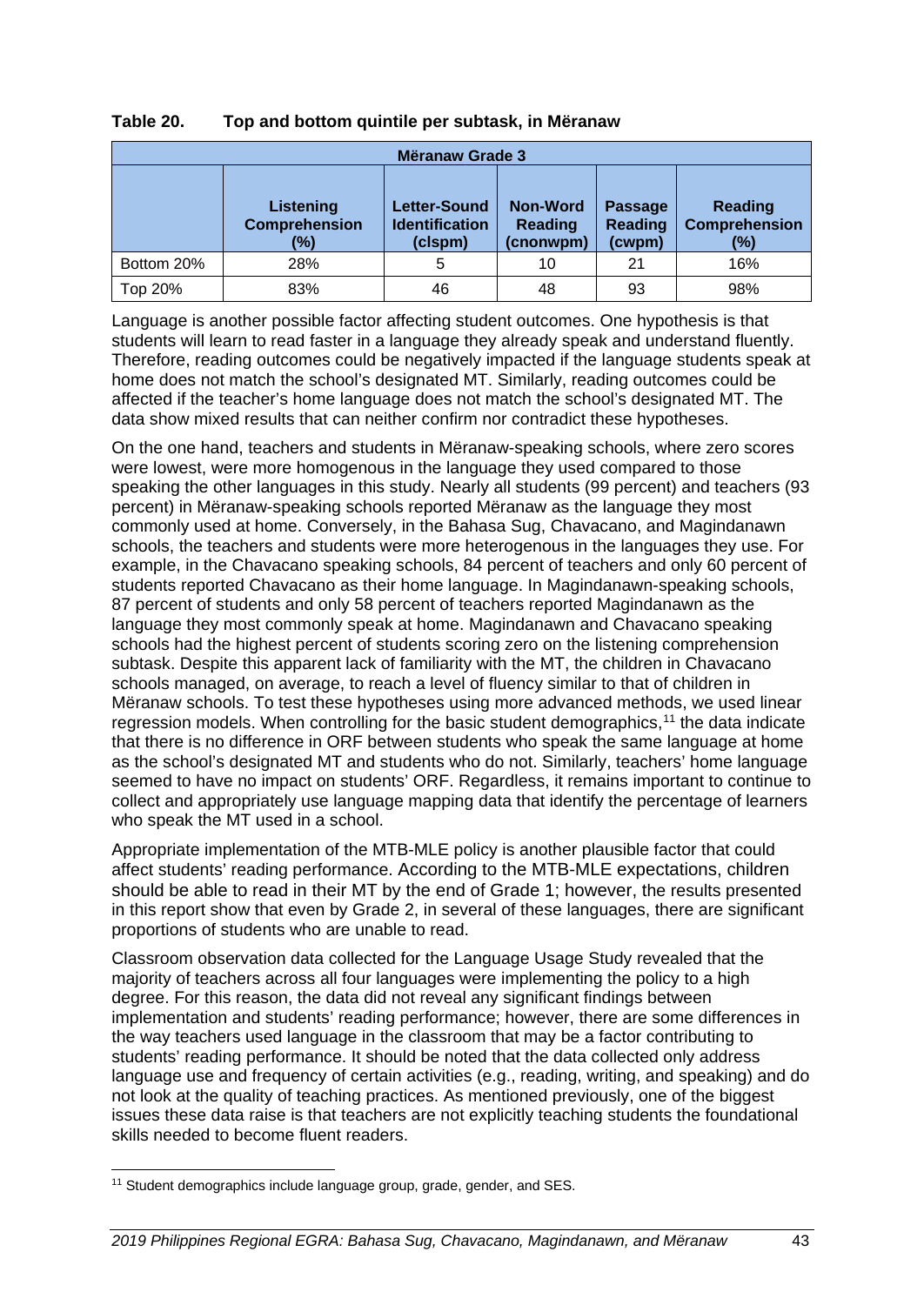**[Table 21](#page-51-0)** provides the average percent of time teachers for a given language used the MoTL during class. It is important to note the observations for this table included five subjects: (1) MT, (2) English, (3) Filipino, (4) math, and (5) science/social studies. Therefore, it is reasonable that teachers use Filipino and English about 20 percent of the time to account for the specific subjects that are taught in these languages (one subject of five subjects observed equals 20 percent). Magindanawn stands out as having teachers who spent significantly less time teaching in the MT and more time teaching in Filipino when compared to the other three languages.

|          | <b>Bahasa</b><br><b>Sug</b><br>Mean % | <b>Chavacano</b><br>Mean % | <b>Magindanawn</b><br>Mean % | <b>Mëranaw</b><br>Mean % |
|----------|---------------------------------------|----------------------------|------------------------------|--------------------------|
| Language | $n = 398$                             | $n = 400$                  | $n = 388$                    | $n = 391$                |
|          | 52.5%                                 | 58.5%                      | 36.3%                        | 60.1%                    |
| MT       | $\pm 4.8$                             | $[\pm 2.8]$                | $[\pm 8.9]$                  | $\pm 6.8$ ]              |
|          | 28.8%                                 | 21.5%                      | 42.1%                        | 22.8%                    |
| Filipino | $\pm 4.0$                             | $[\pm 2.6]$                | $\pm 7.3$                    | $\pm 4.8$                |
|          | 18.5%                                 | 19.7%                      | 21.4%                        | 15.8%                    |
| English  | $[\pm 2.1]$                           | $[\pm 1.3]$                | $[\pm 2.7]$                  | $[\pm 3.2]$              |
|          | 0.2%                                  | 0.3%                       | 0.1%                         | 1.3%                     |
| Other    | $[\pm 0.3]$                           | $\pm 0.4$                  | $[\pm 0.3]$                  | $[\pm 1.1]$              |

<span id="page-51-0"></span>

| Table 19. |  |  | Teachers' use of languages in class* |  |
|-----------|--|--|--------------------------------------|--|
|-----------|--|--|--------------------------------------|--|

\* Average percent of time the teacher used the MT throughout the entire class time. n= Number of classrooms observed.

**[Table 22](#page-52-0)** provides the percent of time, on average, a teacher uses the MT when teaching the MT subject. Magindanawn stands out among the other languages. On average, teachers in Magindanawn-speaking schools spent less time using Magindanawn as the MoTL even when teaching the MT subject and tended to supplement by using more Filipino. This may be due to the fact that fewer Magindanawn-speaking teachers reported the MT as their home language when compared to teachers of the other languages (only 58 percent). About 18 percent of Magindanawn-speaking teachers reported Filipino as their home language. The percent of students who reported speaking Magindanawn as their home language was high, about 87 percent. Therefore, fidelity of implementation to the MTB-MLE policy seems to be somewhat more reliant on teachers' home language and comfort level using the MT. Appropriate placement of teachers is important, and as much as possible, teachers should be deployed based on whether they are native or highly comfortable speakers of the school MT.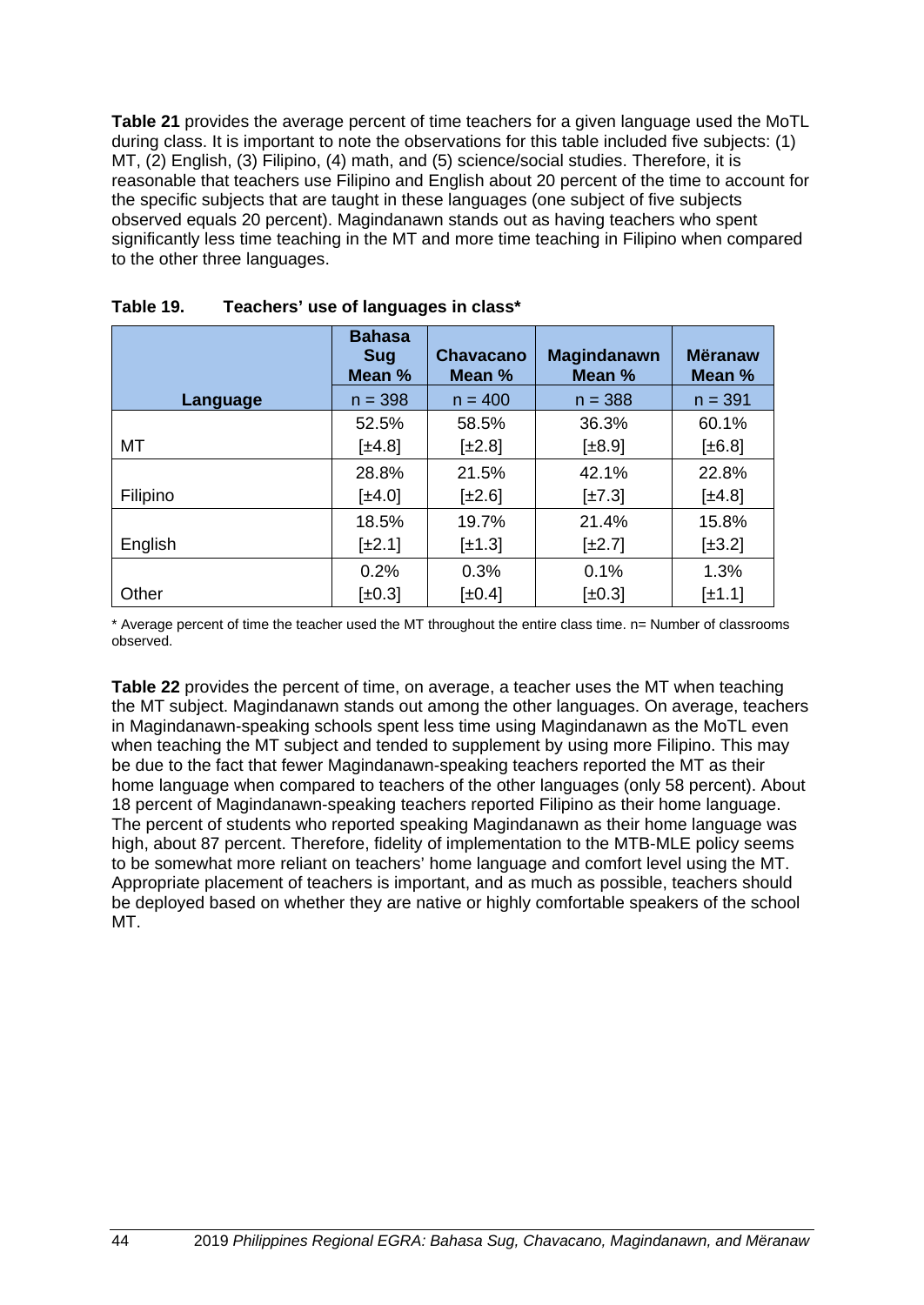|          | <b>Bahasa</b><br><b>Sug</b><br>MT. | <b>Chavacano</b><br>MТ | <b>Magindanawn</b><br>MТ | <b>Mëranaw</b><br>MТ |
|----------|------------------------------------|------------------------|--------------------------|----------------------|
|          | Mean %                             | Mean %                 | Mean %                   | Mean %               |
| Language | $n = 84$                           | $n = 81$               | $n = 95$                 | $n = 67$             |
|          | 85.1%                              | 96.3%                  | 67.6%                    | 94.1%                |
| МT       | $\pm 6.5$                          | $[\pm 1.8]$            | $[\pm 11.5]$             | $[\pm 3.5]$          |
|          | 11.8%                              | 1.9%                   | 29.5%                    | 3.6%                 |
| Filipino | $[\pm 6.4]$                        | $\pm 1.5$              | $[\pm 11.6]$             | $[\pm 3.0]$          |
|          | 2.4%                               | 1.6%                   | 2.9%                     | 1.2%                 |
| English  | $[\pm 3.0]$                        | $\pm 1.0$              | $[\pm 2.2]$              | $[\pm 0.9]$          |
|          | 0.7%                               | 0.2%                   | 0%                       | 1.2%                 |
| Other    | $[\pm 1.1]$                        | $[\pm .4]$             | $[\pm 0]$                | $[\pm 1.2]$          |

# <span id="page-52-0"></span>**Table 20. Teachers' use of languages in MT subject class\***

\* Average percent of time teacher used the MT throughout the entire MT subject class time. n = Number of classrooms observed.

As mentioned early on, this study was not designed or intended to measure whether the MTB-MLE policy is working—it only looks at one outcome (student reading performance) using the MT as the MoTL in the early grades of primary school. Data from the Language Usage Study and the student interviews were used to provide some insight into how implementing the policy and other factors may impact student reading performance. The reduction in zero scores and improvement in fluency from Grade 2 to Grade 3 that was seen across all the languages included in this study indicates that as children and teachers spend more time using the MT, reading skills improve. However, the policy expects reading instruction in second and third languages to begin as early as Grade 2. Experience from other multilingual contexts suggests that children should have sufficient mastery of literacy in their first language before the second and third literacies are introduced. As such, and based on the results described above, our key recommendations are as follows:

- 1. More can and should be done to make sure teachers are trained on and explicitly teach students to read early. This should, in particular, focus on oral language, phonics, and reading for comprehension, as well as using remedial teaching, as necessary, with students who may be falling behind.
- 2. Students need to be better equipped with appropriate text materials that will aid them in learning to read.
- 3. Emphasis should be placed on ensuring students are present at school and that both students and teachers make productive use of class time.

# **6 Next Steps**

In August 2019, government officials from the (BARMM) Ministry of Higher and Technical Education and DepEd, as well as other key stakeholders (including representatives from surrounding teacher training institutes and implementing partners), gathered for a 2-day workshop to discuss the study's findings and work to set draft benchmarks in each language. During the sharing of findings, officials and stakeholders sat in respective language groups to review, interpret, and help contextualize the findings presented in this report. Conversely, during the final session participants were mixed across language groups and asked to discuss one of the following topics: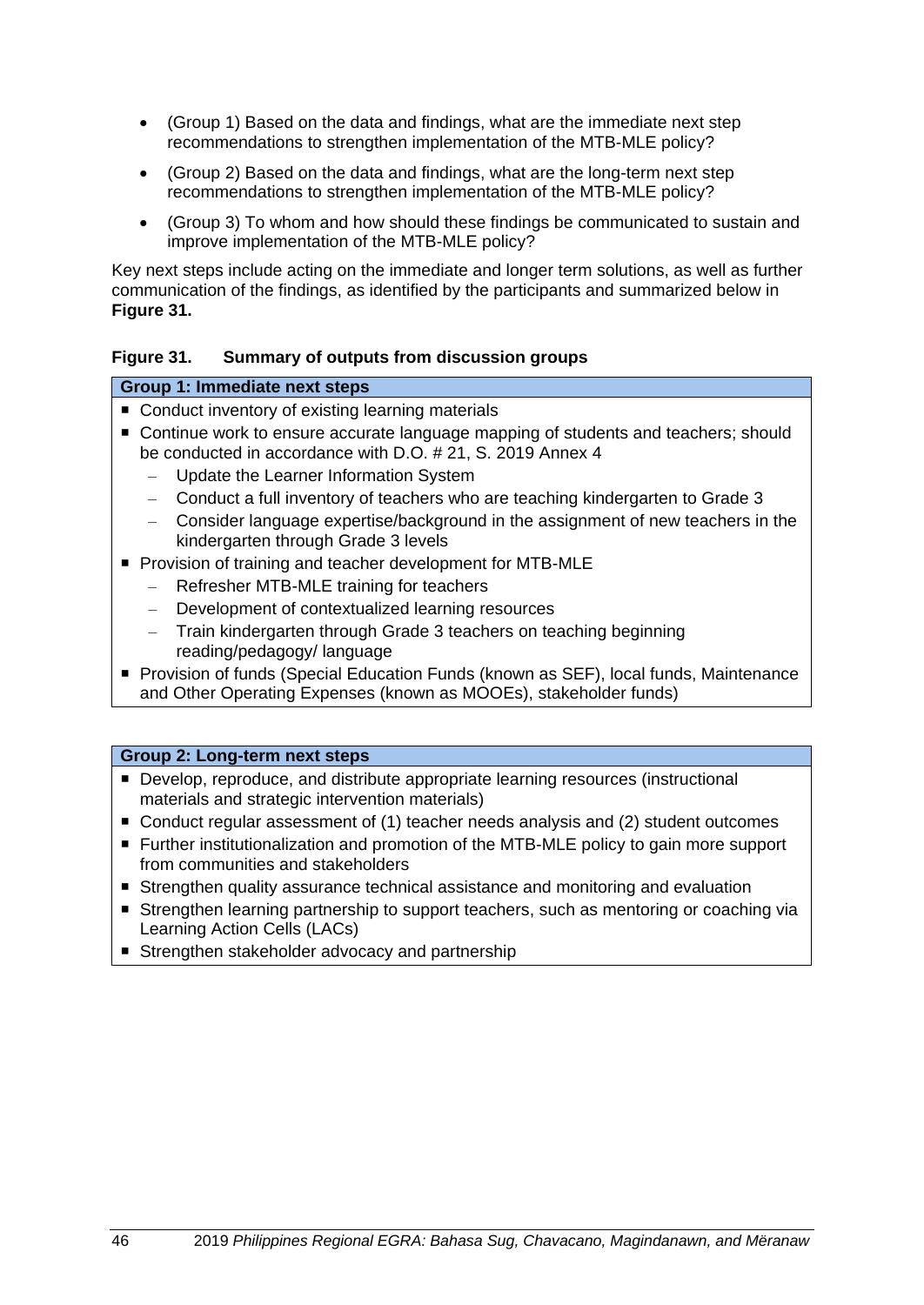| <b>Group 3: Communication of findings/results</b>                                                                                                                                                                                         |                                                                                                                                                                                                                                                                                                                                                                                                                                                                                                         |                                                                                                                                                                                                                                                                                                                       |  |  |
|-------------------------------------------------------------------------------------------------------------------------------------------------------------------------------------------------------------------------------------------|---------------------------------------------------------------------------------------------------------------------------------------------------------------------------------------------------------------------------------------------------------------------------------------------------------------------------------------------------------------------------------------------------------------------------------------------------------------------------------------------------------|-----------------------------------------------------------------------------------------------------------------------------------------------------------------------------------------------------------------------------------------------------------------------------------------------------------------------|--|--|
| Who                                                                                                                                                                                                                                       | <b>What</b>                                                                                                                                                                                                                                                                                                                                                                                                                                                                                             | <b>When/Method</b>                                                                                                                                                                                                                                                                                                    |  |  |
| <b>Learning Resources</b><br>Management and<br>Development System<br>(known as LMRSD)<br>Managers                                                                                                                                         | Data on language mapping<br>п<br>and other school situation<br>reports to request more<br>information on existing<br>learner resources and<br>support future learner<br>resources' distributions<br>Other findings<br>п<br>Proposed budget                                                                                                                                                                                                                                                              | <b>Communication should</b><br>happen before the<br>development of learner<br>resources                                                                                                                                                                                                                               |  |  |
| Local government<br>units(known as LGUs),<br>such as the Committee on<br>Education                                                                                                                                                        | ■ Heterogenous/homogeneous<br>data in schools to better<br>support class sectioning<br>Data on availability and use<br>п<br>of teaching and learning<br>materials to seek funding for<br>development and production<br>of additional learner<br>resources<br>• Data on teacher language<br>background to support<br>mapping and teacher<br>training needs                                                                                                                                               | During local school board<br>(LSB) meetings; first<br>quarter of the fiscal year                                                                                                                                                                                                                                      |  |  |
| <b>Regional Directors</b>                                                                                                                                                                                                                 | Overview of EGRA findings<br>п<br>for general information and<br>action                                                                                                                                                                                                                                                                                                                                                                                                                                 | Management committee<br>ш<br>meetings                                                                                                                                                                                                                                                                                 |  |  |
| <b>MTB-MLE Regional</b><br>Coordinators                                                                                                                                                                                                   | Simplified version of the<br>п<br>findings; summary-level<br>findings that focus on<br>mismatch of students and<br>teachers to the school's MT                                                                                                                                                                                                                                                                                                                                                          | Division meetings<br>ш<br><b>District LAC meetings</b><br>ш                                                                                                                                                                                                                                                           |  |  |
| School heads<br>Teachers (kindergarten<br>through Grade 3)<br><b>Education Program</b><br>п<br>Supervisor (known as<br>EPS)<br><b>School Division</b><br>Superintendents<br>(known as SDS)<br><b>Reading Coordinators</b><br>■<br>Parents | ■ Data on teacher and student<br>language usage in class<br>(with focus on MT subject<br>class)<br>Data on students' and<br>п<br>teachers' background/home<br>language<br>Teacher self-reported MT<br>п<br>abilities<br>Data on teacher attitudes<br>п<br>towards MTB-MLE policy<br>and use of language<br><b>EGRA</b> results (information<br>п<br>on students' language<br>abilities/performance to read<br>letter sounds, oral<br>language/listening<br>comprehension, and ORF<br>and comprehension) | As soon as possible to<br>support self-assessment<br>by teachers and allow<br>for reflection/realization<br>to garner support for<br>intervention at the<br>school/district levels<br><b>LAC</b> sessions<br>Parent-teacher-<br>п<br>community association<br>(known as PTCA)<br>meetings<br><b>LSB</b> meetings<br>п |  |  |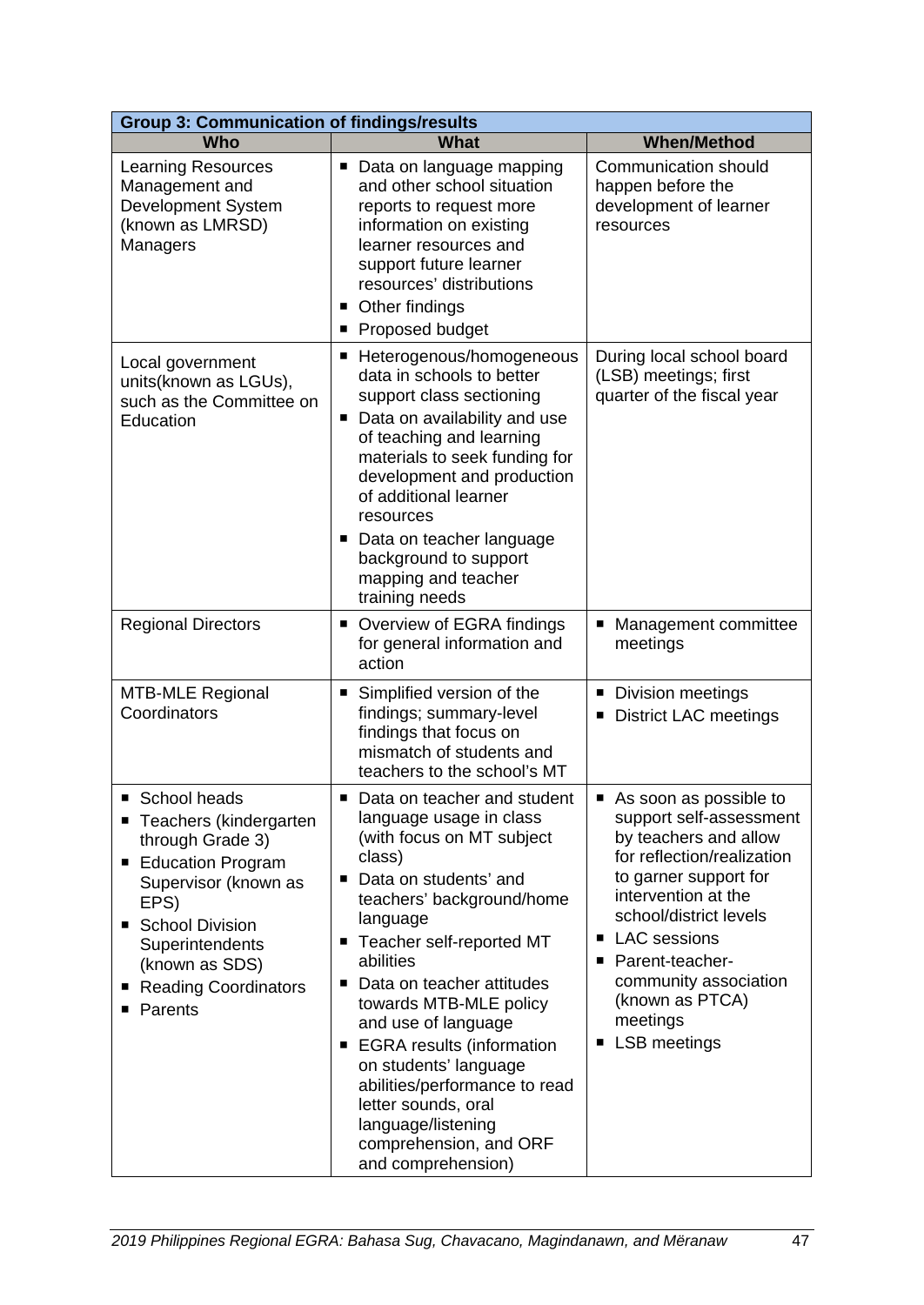| <b>Group 3: Communication of findings/results</b> |                                          |                    |  |  |
|---------------------------------------------------|------------------------------------------|--------------------|--|--|
| <b>Who</b>                                        | What                                     | <b>When/Method</b> |  |  |
|                                                   | ■ Data on teacher<br>experience/training |                    |  |  |
|                                                   | ■ Data to support class<br>sectioning    |                    |  |  |

In addition to the deciding on above listed recommendations and further communication of the information from the study, participants from the workshop stayed used the data to set draft benchmarks and targets in each language. Another next step will be the finalization and government approval the draft benchmarks and targets. Once the benchmarks are formally accepted, regional governments, schools, and implementing partners/programs can put in place monitoring and evaluation plans to measure progress in student performance for each of these languages.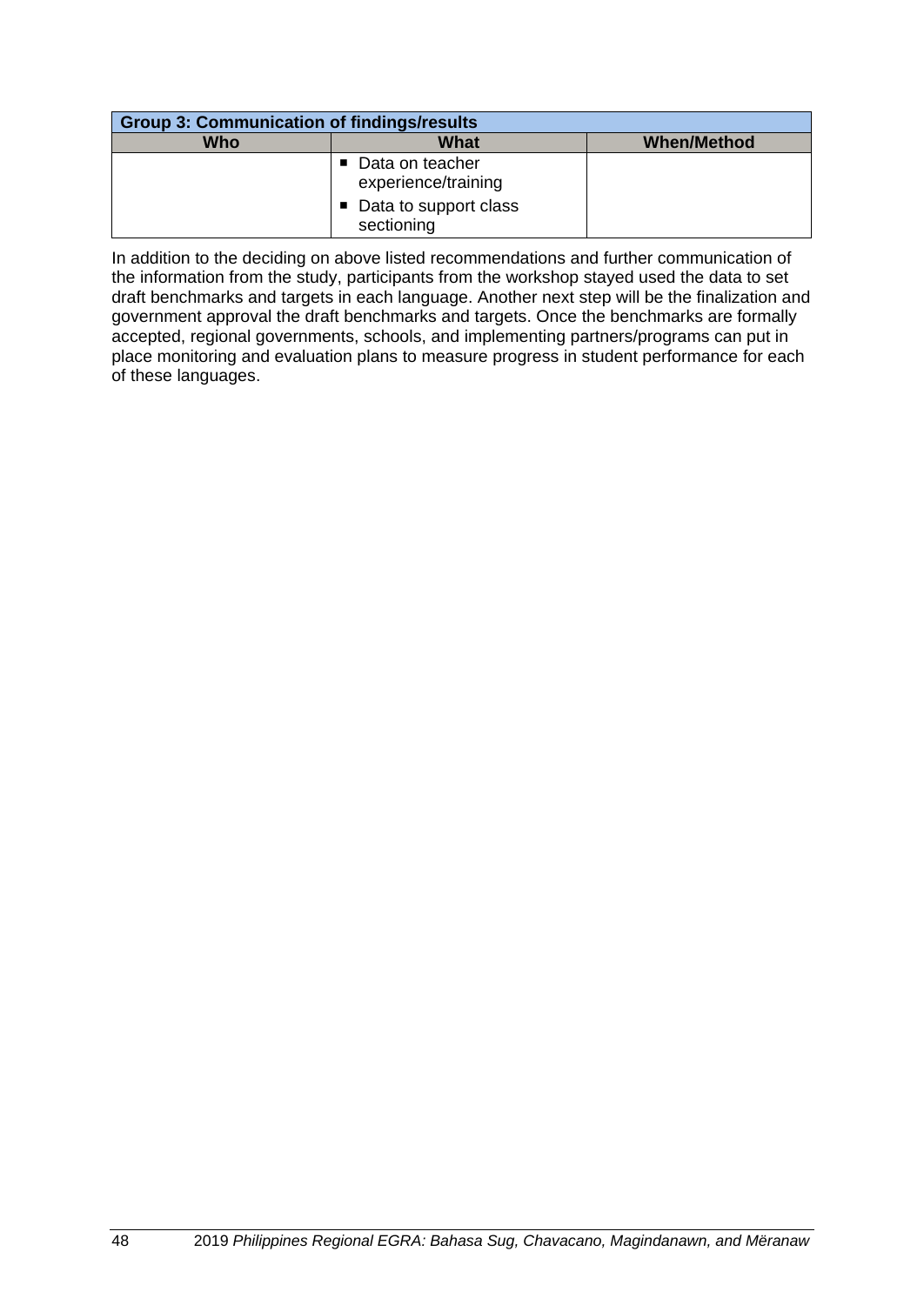#### Figure 26. Average attempted items and accuracy in Meranaw, Grade 2

| <b>ORF Passage</b>                                                                                                                                                                                                                                                                                   |                                                                                                 |
|------------------------------------------------------------------------------------------------------------------------------------------------------------------------------------------------------------------------------------------------------------------------------------------------------|-------------------------------------------------------------------------------------------------|
| Aya ngaran ain na siBa. Pito ragon ako iidad. Aya ngarano<br>pagariakën a mama na si Abol. Mababaling kami sii sa kaporogiade 2<br>a palaw. Di Kami dii mamola sa mga orAdaol sapad.Phesung<br>kami sa Padian oman Sapto. Sii ko na baling kamienaapirak<br>ami. Masosonor ako igira a alongarSapto. | On average,<br>students<br>attempted the<br>first 28 words<br>and read with<br>74%<br>accuracy. |

#### Average attempted items and accuracy in Meranaw, Grade 3 Figure 27.

| <b>ORF Passage</b>                                                                                                                               | On average,    |
|--------------------------------------------------------------------------------------------------------------------------------------------------|----------------|
| Ayangaran alen na si BaiPito ragon ako i idadAyangaran o                                                                                         | Grade 3        |
| pagari alin a mama na si Abol. Mababaling kami sii sa kaporoan<br>e nalaw Di Kami dii mamala sa mana na si Abol. Mababaling kami sii sa kaporoan | first 50 words |
| a palaw. Di Kami dii mamola sa mga on mal sapad. Pesung                                                                                          | and read with  |
| kami sa Padian oman Sapto. Sii ko na baling kamienaapirak                                                                                        | 89%            |
| ami. Masosonor ako igira a alongarSapto.                                                                                                         | accuracy.      |

# Reading Comprehension

Fluent reading depends on progressing from decoding to automatically recognizing words and also requires children to draw inferences and anticipate words based on the context of the sentence and story. The shift from decoding to automaticity is important to free up cognitive space for comprehension. To measure reading comprehension, students responded orally to questions for two short, grade-level passages. For Passage 1 (61) words), students were given 60 seconds, after which the passage was removed from in front of them as they responded to questions (in accordance with the EGRA Toolkit, Second Edition reading comprehension measure). However, in Passage 2 (61 words), students were given an extended time of 180 seconds, and the story remained in front of them as they responded to the comprehension questions. Following the passage, five comprehension questions (four literal and one inferential question) were read aloud to the students to respond to orally. Students were only asked questions that corresponded with text they read in the story before the time ran out. The administration protocol for Passage 2 is preferable because it is not tied to a 60-second time limit. As such, this section discusses comprehension scores from Passage 2; results from Passage 1 can be found in Annex H.

Figure 28 presents the distributions of scores for the reading comprehension subtask for Passage 2. The percent scores on the x-axis correspond to the number of questions a student answered correctly: 20 percent is equivalent to one question correct, 40 percent is equivalent to two questions correct, etc. Percent zero scores were notably low for Grade 3, at 9 percent. The low percent of Grade 3 students scoring zero indicates that most Grade 3 students were able to comprehend some of what they read. However, the distributions show that students were spread across different levels of comprehension. On average, students in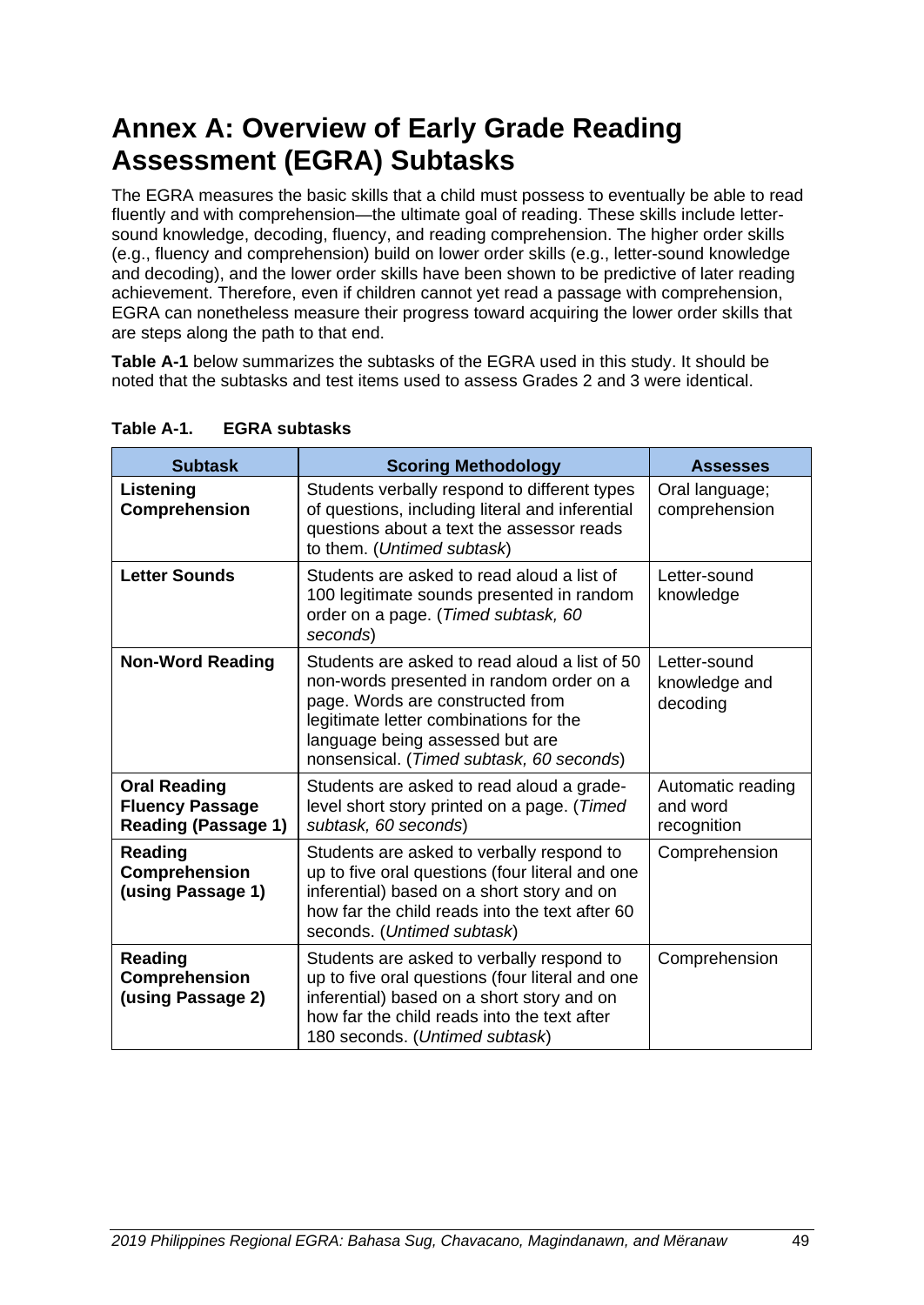# **Annex B: Student Questionnaire**

All Grade 2 and Grade 3 pupils that were assessed with the Early Grade Reading Assessment (EGRA) were also asked a set of questions about their home language, home environment, and parent literacy and occupation. **Table B-1** below summarizes the responses to these questions by language group.

About 99 percent of students from the Mëranaw language group reported speaking Mëranaw at home, while students from other language groups showed more heterogeneity in home language. Students from the Chavacano language group showed the most heterogeneity with 59 percent speaking Chavacano, 18 percent speaking Bisaya/Cebuano, 11 percent speaking Bahasa Sug, and 8 percent speaking Filipino/Tagalog at home. About 11 percent of students from the Magindanawn language group reported speaking Iranum at home. The full breakdown is shown in the table below.

Questions about items in the home were asked to calculate a wealth index measure for each child. Students were able to respond with "yes," "no," or "don't know/no response" to any of the questions. The student responses of "don't know/no response" were treated as missing values for the purposes of creating this socioeconomic index. All items were then combined using a principal component analysis to obtain factor loading coefficients for each item. This principal component analysis produced a Rho of 0.293. Refer to the table below for more details on the item responses and the wealth index formula.

|                                                                  | <b>Bahasa Sug</b>                                 | <b>Chavacano</b>     | <b>Magindanawn</b> | <b>Mëranaw</b>  |
|------------------------------------------------------------------|---------------------------------------------------|----------------------|--------------------|-----------------|
| Counts                                                           | $n = 804$                                         | $n = 800$            | $n = 788$          | $n = 804$       |
|                                                                  | <b>Estimate</b><br>[95% Confidence Interval Band] |                      |                    |                 |
| Average age                                                      | 8.5                                               | 8.3                  | 8.6                | 9.0             |
|                                                                  | $[\pm 0.1]$                                       | $\pm 0.1$            | [ $\pm 0.1$ ]      | $\pmb{\pm}0.2$  |
| Average number of days absent last week                          | 1.8                                               | 1.2                  | 1.7                | 1.4             |
|                                                                  | $[\pm 0.3]$                                       | [±0.1]               | $[\pm 0.2]$        | $\pm 0.2$       |
| Percent of students over-age<br>Grade 2: age>8<br>Grade 3: age>9 | 22.1%<br>[±4.9]                                   | 11.7%<br>$[\pm 2.6]$ | 26.0%<br>[±5.2]    | 46.6%<br>[±5.6] |
| Percent girls                                                    | 52.5%                                             | 52.0%                | 53.2%              | 51.5%           |
|                                                                  | [±2.6]                                            | [±2.1]               | $[\pm 2.8]$        | [±2.9]          |
| Attended the same school all year                                | 94.7%                                             | 89.4%                | 92.3%              | 90.4%           |
|                                                                  | $[\pm 2.1]$                                       | $[\pm 3.3]$          | [±3.3]             | $[\pm 3.6]$     |
| Has other reading materials at home                              | 66.4%                                             | 73.7%                | 79.4%              | 76.7%           |
|                                                                  | [±4.6]                                            | $[\pm 6.2]$          | [±5.1]             | [±3.2]          |
| Mother can read and write                                        | 92.4%                                             | 98.1%                | 89.0%              | 92.1%           |
|                                                                  | $[\pm 2.3]$                                       | [±1.3]               | $[\pm 3.9]$        | $[\pm 3.0]$     |
| lFather can read and write                                       | 85.3%                                             | 97.6%                | 89.0%              | 84.5%           |
|                                                                  | [±3.4]                                            | [±1.3]               | [±3.0]             | [±4.9]          |
| What language do you and your parents                            | <b>Estimate</b>                                   |                      |                    |                 |
| mostly speak to each other?                                      | [95% Confidence Interval Band]                    |                      |                    |                 |
| Bahasa Sug                                                       | 86.4%                                             | 11.1%                | 0%                 | 0%              |
|                                                                  | $[\pm 6.5]$                                       | [±4.5]               | [±0.0]             | [±0.0]          |
| Chavacano                                                        | 0.8%                                              | 59.4%                | 0%                 | 0%              |
|                                                                  | [±0.8]                                            | [±8.5]               | $[\pm 0.0]$        | [±0.0]          |
| Magindanawn                                                      | 0.6%                                              | 0.3%                 | 86.9%              | 0.1%            |
|                                                                  | [±1.0]                                            | [ $\pm 0.4$ ]        | $[\pm 7.1]$        | [±.04]          |

### **Table B-1. Student questionnaire responses for Grade 2 and Grade 3 students combined, by language**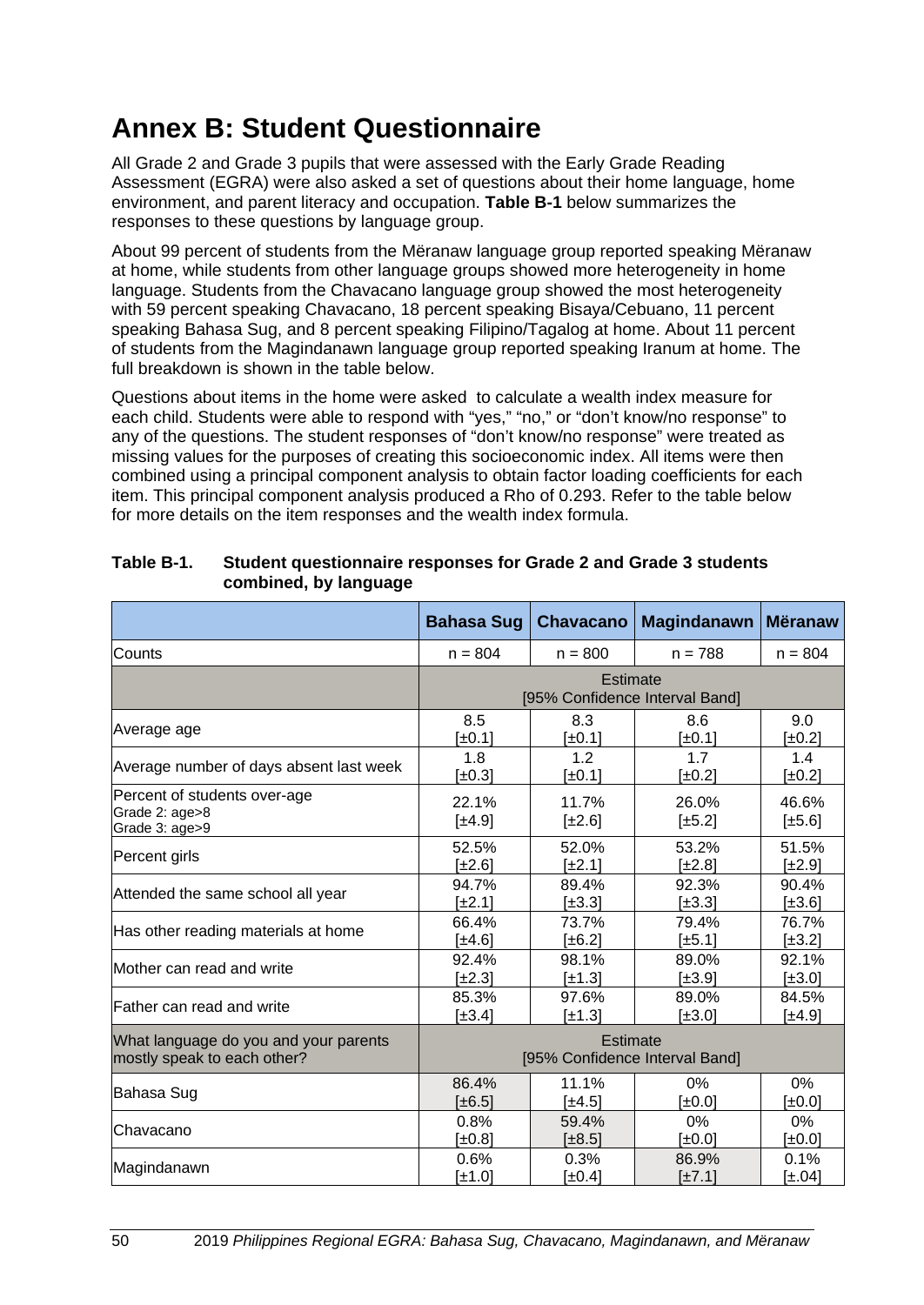|                                                        | <b>Bahasa Sug</b>                                 | <b>Chavacano</b>    | <b>Magindanawn</b>                | <b>Mëranaw</b>      |
|--------------------------------------------------------|---------------------------------------------------|---------------------|-----------------------------------|---------------------|
| Mëranaw                                                | 0%                                                | 0.1%                | 0.1%                              | 98.8%               |
|                                                        | [±0.0]                                            | $[\pm 0.2]$         | $[\pm 0.3]$                       | [±0.8]              |
| Tagalog/Filipino                                       | 1.0%                                              | 8.1%                | 0.7%                              | 0.3%                |
|                                                        | [±1.8]                                            | [±4.0]              | $\pmb{\uparrow}$ $\pmb{\pm}$ 0.8] | $[\pm 0.9]$         |
| English                                                | 0%<br>$\pmb{\pm}0.0$ ]                            | 0.2%<br>$[\pm 0.4]$ | 0%<br>[±0.0]                      | 0%<br>$[\pm 0.0]$   |
|                                                        | 0%                                                | 0.4%                | 0%                                | 0%                  |
| Binukid                                                | $[\pm 0.0]$                                       | [±0.0]              | [±0.0]                            | $[\pm 0.0]$         |
|                                                        | 3.8%                                              | 17.6%               | 0.9%                              | 0.2%                |
| Bisaya/Cebuano                                         | [±4.3]                                            | [±5.0]              | [±0.8]                            | $[\pm 0.3]$         |
| Hokkien/Fukkien/Chinese                                | 0%                                                | 0%                  | 0%                                | 0%                  |
|                                                        | $\pm 0.0$ ]                                       | [±0.0]              | [±0.0]                            | [±0.1]              |
| Ilonggo/Hiligaynon                                     | 0%                                                | 1.3%                | 0.8%                              | 0.3%                |
|                                                        | $\pm 0.0$ ]                                       | [±1.2]              | $[\pm 1.4]$                       | [±0.5]              |
| Iranum                                                 | 0%                                                | 0%                  | 10.5%                             | 0.1%                |
|                                                        | [±0.0]                                            | [±0.0]              | $[\pm 7.3]$                       | $[\pm 0.4]$         |
| Sinama/Sama                                            | 4.7%<br>$[\pm 3.7]$                               | 0.2%<br>$[\pm 0.4]$ | 0%<br>[±0.0]                      | 0%<br>[±0.0]        |
|                                                        | 0%                                                | 0.3%                | 0.1%                              | 0.2%                |
| Subanon                                                | $[\pm 0.0]$                                       | $\pm 0.4$           | $[\pm 0.4]$                       | $[\pm 0.4]$         |
|                                                        | 2.5%                                              | 1.0%                | 0%                                | 0%                  |
| Yakan                                                  | [±1.9]                                            | [±1.0]              | [±0.0]                            | [±0.0]              |
| What other language(s) are spoken in your              | <b>Estimate</b>                                   |                     |                                   |                     |
| home?                                                  | [95% Confidence Interval Band]                    |                     |                                   |                     |
| No other language                                      | 72.9%                                             | 48.4%               | 35.9%                             | 69.2%               |
|                                                        | $\pm 6.7$                                         | $[\pm 6.5]$         | [±12.9]                           | [±5.8]              |
| Bahasa Sug                                             | 3.6%<br>$\pm 1.9$                                 | 3.8%<br>$\pm 2.2$   | 0%<br>[±0.0]                      | 0.2%<br>$[\pm 0.5]$ |
|                                                        | 1.2%                                              | 25.4%               | 0%                                | 0%                  |
| lChavacano                                             | $\pm 1.0$ ]                                       | $\pm 7.0$ ]         | [±0.0]                            | $[\pm 0.0]$         |
|                                                        | 0%                                                | 0%                  | 59.3%                             | 0.2%                |
| Maguindanao                                            | $\pmb{\pm}0.0$ ]                                  | $\pm 0.0$ ]         | [±13.0]                           | $[\pm 0.4]$         |
|                                                        | 0.1%                                              | 0%                  | 1.1%                              | 8.8%                |
| Mëranaw                                                | [ $\pm 0.4$ ]                                     | $[\pm 0.0]$         | [±1.2]                            | $[\pm 5.1]$         |
| Tagalog/Filipino                                       | 4.1%                                              | 21.0%               | 2.0%                              | 13.9%               |
|                                                        | [±1.8]                                            | $[\pm 5.0]$         | $[\pm 1.1]$                       | $[\pm 3.8]$         |
| English                                                | 0.4%                                              | 2.0%                | 1.7%                              | 1.8%                |
|                                                        | $[\pm 0.7]$                                       | $[\pm 1.2]$         | $[\pm 0.9]$                       | $[\pm 2.7]$         |
| Bisaya/Cebuano                                         | 1.2%<br>$\pm 1.8$                                 | 13.2%               |                                   | 1.8%                |
|                                                        | 0%                                                | [±2.7]<br>0.4%      |                                   | $[\pm 0.0]$<br>1.2% |
| Ilonggo/Hiligaynon                                     | [±0.0]                                            | [±0.6]              |                                   | $[\pm 1.2]$         |
|                                                        | 0.1%                                              | 0.5%                |                                   | 0.1%                |
| Iranum                                                 | $[\pm 0.4]$                                       | [±1.1]              |                                   | $\pm 0.2$           |
|                                                        | 3.9%                                              | 0.3%                |                                   | 0%                  |
| Sinama/Sama                                            | $[\pm 2.1]$                                       | [±0.5]              |                                   | [±0.0]              |
| Subanon                                                | 0.1%                                              | 0.2%                |                                   | 0.4%                |
|                                                        | $[\pm 0.3]$                                       | [±0.6]              |                                   | [±0.8]              |
| Yakan                                                  | 1.4%                                              | 0.7%                |                                   | 0%                  |
|                                                        | $[\pm 1.1]$                                       | [±1.0]              |                                   | $[\pm 0.0]$         |
| Does someone help you read in any<br>language at home? | <b>Estimate</b><br>[95% Confidence Interval Band] |                     |                                   |                     |
|                                                        | 20.5%                                             | 16.0%               | 20.1%                             | 29.5%               |
| No                                                     | [±3.6]                                            | [±3.9]              | [±3.8]                            | $[\pm 5.1]$         |
|                                                        |                                                   |                     |                                   |                     |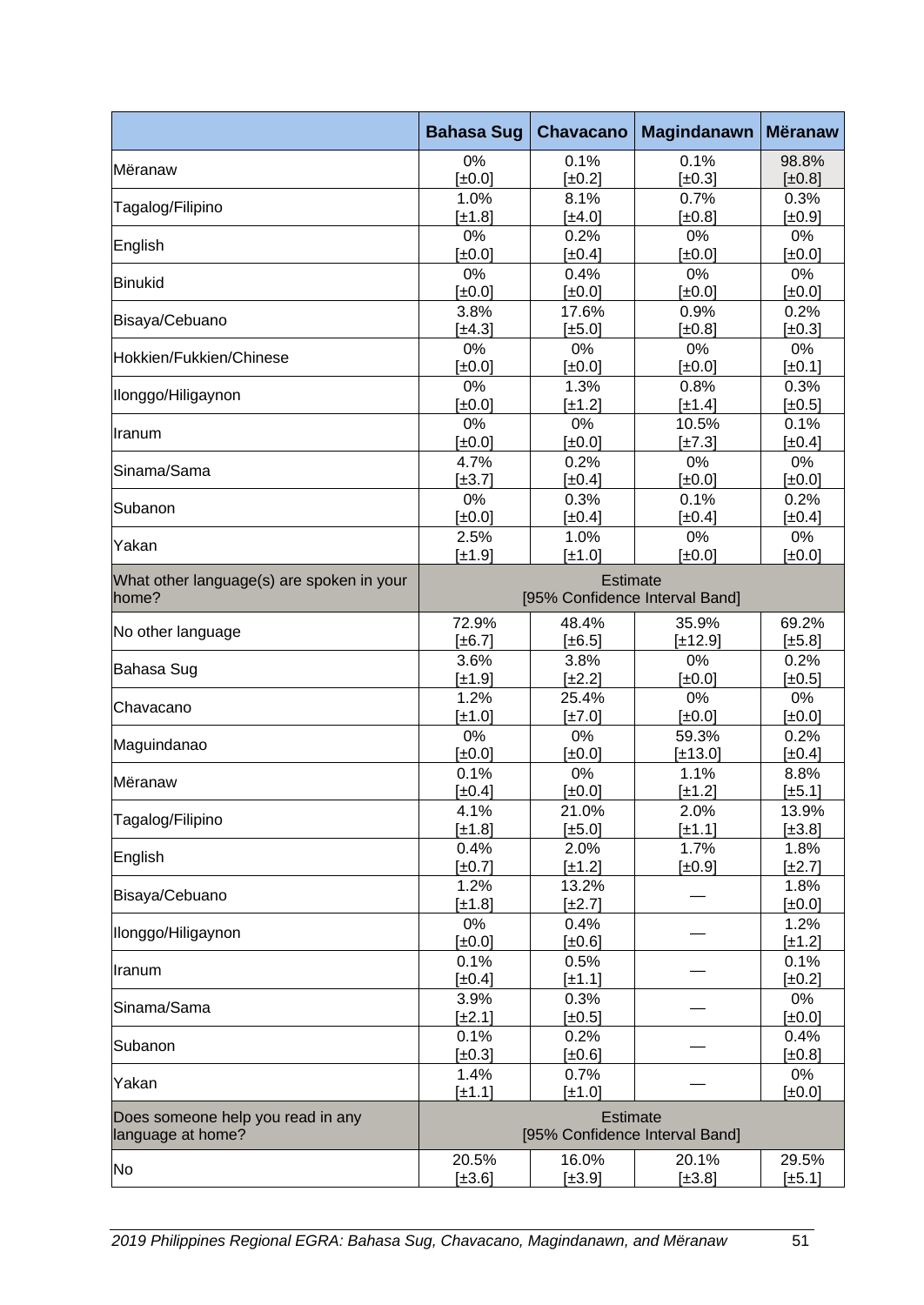|                                                | <b>Bahasa Sug</b>                                 | <b>Chavacano</b>     | <b>Magindanawn</b> | <b>Mëranaw</b>      |
|------------------------------------------------|---------------------------------------------------|----------------------|--------------------|---------------------|
| Yes, other                                     | 3.0%                                              | 7.0%                 | 2.5%               | 5.4%                |
|                                                | $[\pm 1.2]$<br>35.3%                              | $[\pm 2.4]$<br>29.5% | [±1.3]<br>41.4%    | [±4.3]<br>33.6%     |
| Yes, sibling                                   | [±4.5]                                            | $[\pm 3.4]$          | [±5.8]             | [±6.5]              |
|                                                | 41.2%                                             | 47.5%                | 35.9%              | 31.5%               |
| Yes, parent                                    | [±5.4]                                            | [±3.8]               | [±6.5]             | [±5.7]              |
| What is your father's work?                    | Estimate<br>[95% Confidence Interval Band]        |                      |                    |                     |
| Unemployed                                     | 3.8%                                              | 4.9%                 | 5.7%               | 11.9%               |
|                                                | [±1.6]                                            | [±1.8]               | [±1.9]<br>85.4%    | [±4.5]              |
| Informal /manual labor/self-employed           | 84.5%<br>$[\pm 4.7]$                              | 80.6%<br>[±3.9]      | [±3.4]             | 81.1%<br>[±6.7]     |
|                                                | 8.8%                                              | 11.2%                | 7.5%               | 5.8%                |
| Professional                                   | [±4.2]                                            | $[\pm 2.7]$          | $[\pm 2.7]$        | [±3.9]              |
| Overseas foreign worker                        | 3.0%                                              | 3.2%                 | 1.4%               | 1.2%                |
|                                                | [±1.3]                                            | [±1.3]               | [±0.0]             | $[\pm .9]$          |
| What is your mother's work?                    | <b>Estimate</b><br>[95% Confidence Interval Band] |                      |                    |                     |
|                                                | 48.3%                                             | 50.2%                | 54.5%              | 45.5%               |
| Unemployed                                     | [±4.4]                                            | $[\pm 4.4]$          | [±5.3]             | [±5.7]              |
| Informal /manual labor/self-employed           | 41.6%                                             | 38.3%                | 32.9%              | 43.2%               |
|                                                | [±4.5]                                            | [±4.1]               | [±5.4]             | [±5.6]              |
| Professional                                   | 5.2%                                              | 6.4%                 | 2.5%               | 9.2%                |
|                                                | [±2.5]                                            | [±2.1]               | $[\pm 1.2]$        | [±2.6]              |
| Overseas foreign worker                        | 4.9%<br>[±1.8]                                    | 5.1%<br>[±1.6]       | 10.1%<br>[±3.3]    | 2.1%<br>[±1.5]      |
| How many family members live in your<br>house? | <b>Estimate</b><br>[95% Confidence Interval Band] |                      |                    |                     |
|                                                | 15.6%                                             | 28.6%                | 22.5%              | 12.6%               |
| 4 and below                                    | $[\pm 3.1]$                                       | $[\pm 3.0]$          | [±4.2]             | $[\pm 2.5]$         |
| 5 or 6                                         | 38.3%                                             | 41.8%                | 37.6%              | 27.6%               |
|                                                | [±3.9]                                            | [±3.3]               | [±4.6]             | [±4.5]              |
| 7 or more                                      | 46.1%                                             | 29.6%                | 39.9%              | 59.8%               |
|                                                | [±4.8]                                            | [±3.4]               | $[\pm 4.7]$        | [±4.7]              |
| <b>Socioeconomic Status Questions</b>          |                                                   |                      |                    |                     |
| At your house, there is:                       | <b>Estimate</b><br>[95% Confidence Interval Band] |                      |                    |                     |
| Refrigerator/freezer                           | 24.4%                                             | 48.5%                | 27.7%              | 32.1%               |
|                                                | [±6.2]                                            | $[\pm 5.5]$          | [±6.6]             | [±7.9]              |
| <b>Television set</b>                          | 70.6%                                             | 86.6%                | 70.2%              | 79.6%               |
|                                                | $[\pm 6.5]$<br>10.3%                              | $[\pm 3.6]$<br>15.1% | [±5.5]<br>5.8%     | $[\pm 6.9]$<br>8.4% |
| Computer                                       | $[\pm 3.5]$                                       | $[\pm 3.6]$          | [±1.9]             | $[\pm 2.4]$         |
|                                                | 46.7%                                             | 77.4%                | 24.8%              | 47.4%               |
| Faucet/tap                                     | $[\pm 8.3]$                                       | $\pm 5.2$            | $[\pm 6.6]$        | $[\pm 7.5]$         |
| Electricity in the house                       | 83.9%                                             | 93.8%                | 80.3%              | 93.4%               |
|                                                | $[\pm 7.1]$                                       | $\pm 2.2$ ]          | $[\pm 7.0]$        | [±4.2]              |
| Jeep, truck, or car                            | 9.4%                                              | 14.5%                | 18.9%              | 27.7%               |
|                                                | $[\pm 3.0]$                                       | $[\pm 2.9]$          | $[\pm 5.0]$        | $[\pm 9.8]$         |
| Motorcycle or tricycle                         | 45.5%                                             | 60.8%                | 69.6%              | 53.9%               |
|                                                | $[\pm 6.0]$                                       | $[\pm 5.0]$          | [±5.8]             | [±4.7]              |
| Washing machine                                | 26.6%                                             | 38.6%                | 26.5%              | 31.8%               |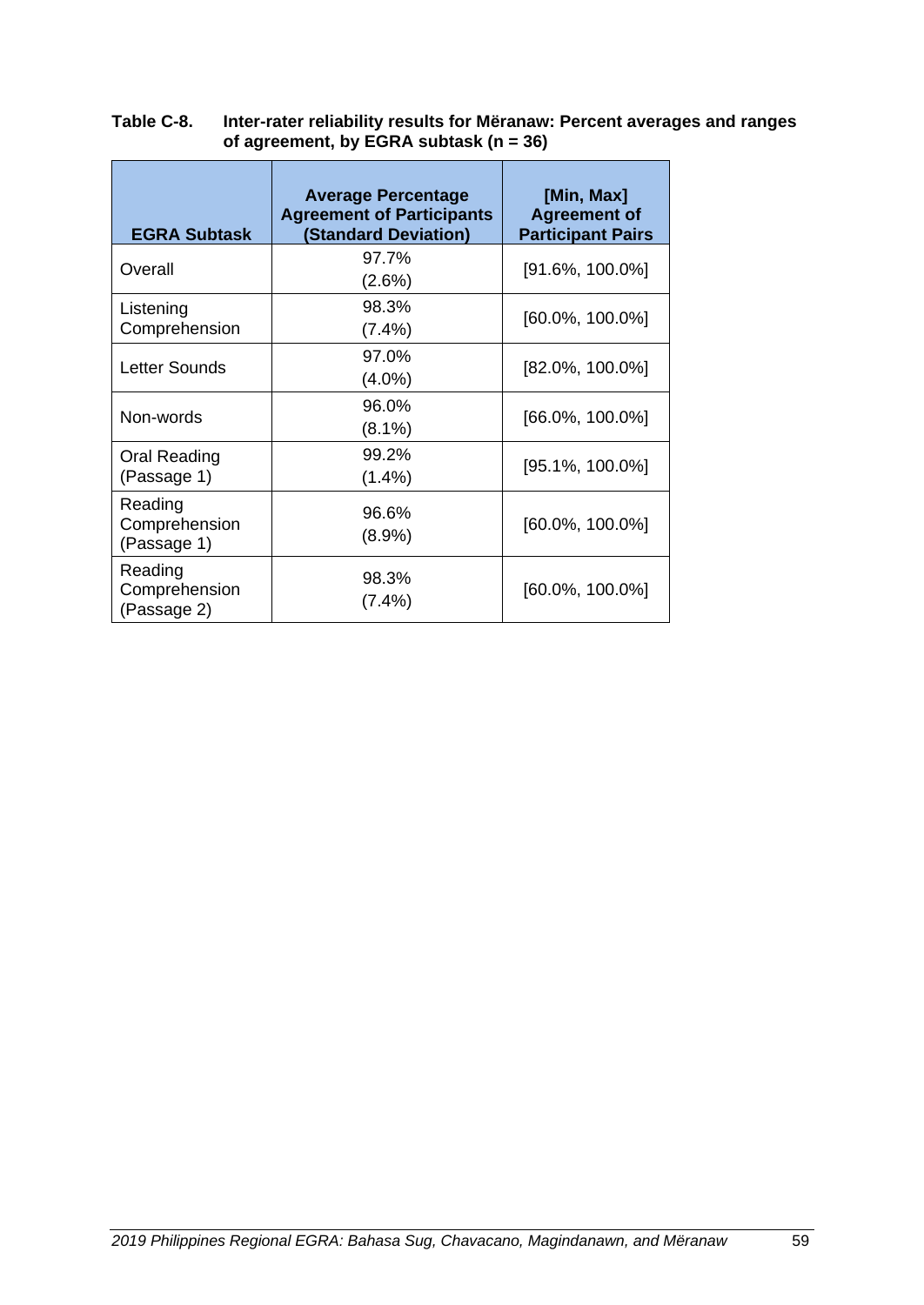# **Annex D: Sample Methodology, Sample Weights, and Precision Estimates**

This annex discusses the details of the sample, the population that it is meant to represent, and how the sample is properly representative of that population. It also discusses the precision estimates for the major outcome variables from which the sample size was derived.

# **Population of Interest and Sample Frame**

The population of interest includes all primary government schools in Region IX, Region X, Region XII, and the Bangsamoro Autonomous Region in Muslim Mindanao (BARMM) that instruct in one of the four language groups of interest (Chavacano, Bahasa Sug, Magindanawn, or Mëranaw) and are not located in the Sulu division outside of Jolo City.[13](#page-67-0) The 2017–2018 Basic Education Information System (BEIS) School Census data were used as the sample frame from which the sample was drawn. It was kindly provided by the Department of Education. **Table D-1** provides the total number of schools in the list frame, along with the total number of schools excluded for the given reason. It also provides the total number of schools that make up the defined population. **Table D-2** provides the population of schools by language group, as well as Grade 2 and Grade 3 enrollment, by gender.

|                                              | N              |                |
|----------------------------------------------|----------------|----------------|
|                                              | <b>Schools</b> | <b>Percent</b> |
| Total number of schools in the sample        | 38,913         |                |
| frame                                        |                |                |
| <b>Reason for Exclusion</b>                  |                |                |
| School is not located in Regions IX, X, XII, | 30,736         | 78.99%         |
| or BARMM                                     |                |                |
| School does not instruct in one of the four  | 5,487          | 14.1%          |
| languages (Chavacano, Bahasa Sug,            |                |                |
| Magindanawn, or Mëranaw)                     |                |                |
| School does not have primary Grade 1-        |                | 0%             |
| Grade 6                                      |                |                |
| School does not have kindergarten (KG)       | ი              | 0%             |
| School was indicated as closed               | 22             | 0.06%          |
| School was located in Sulu division (except  | 348            | 0.89\$         |
| for Jolo City)                               |                |                |
| School is missing language information       | 370            | 0.95%          |
| <b>Not Excluded [Defined Population]</b>     | 1,949          | 5.01%          |

## **Table D-1. Schools excluded from the list frame prior to sampling**

<span id="page-67-0"></span><sup>&</sup>lt;sup>13</sup> It should also be noted that the sample was drawn in January 2019 when the region was recognized as the Autonomous Region in Muslim Mindanao (ARMM). Subsequently, some divisions and cities that are now part of BARMM were previously officially recognized as part of other regions.